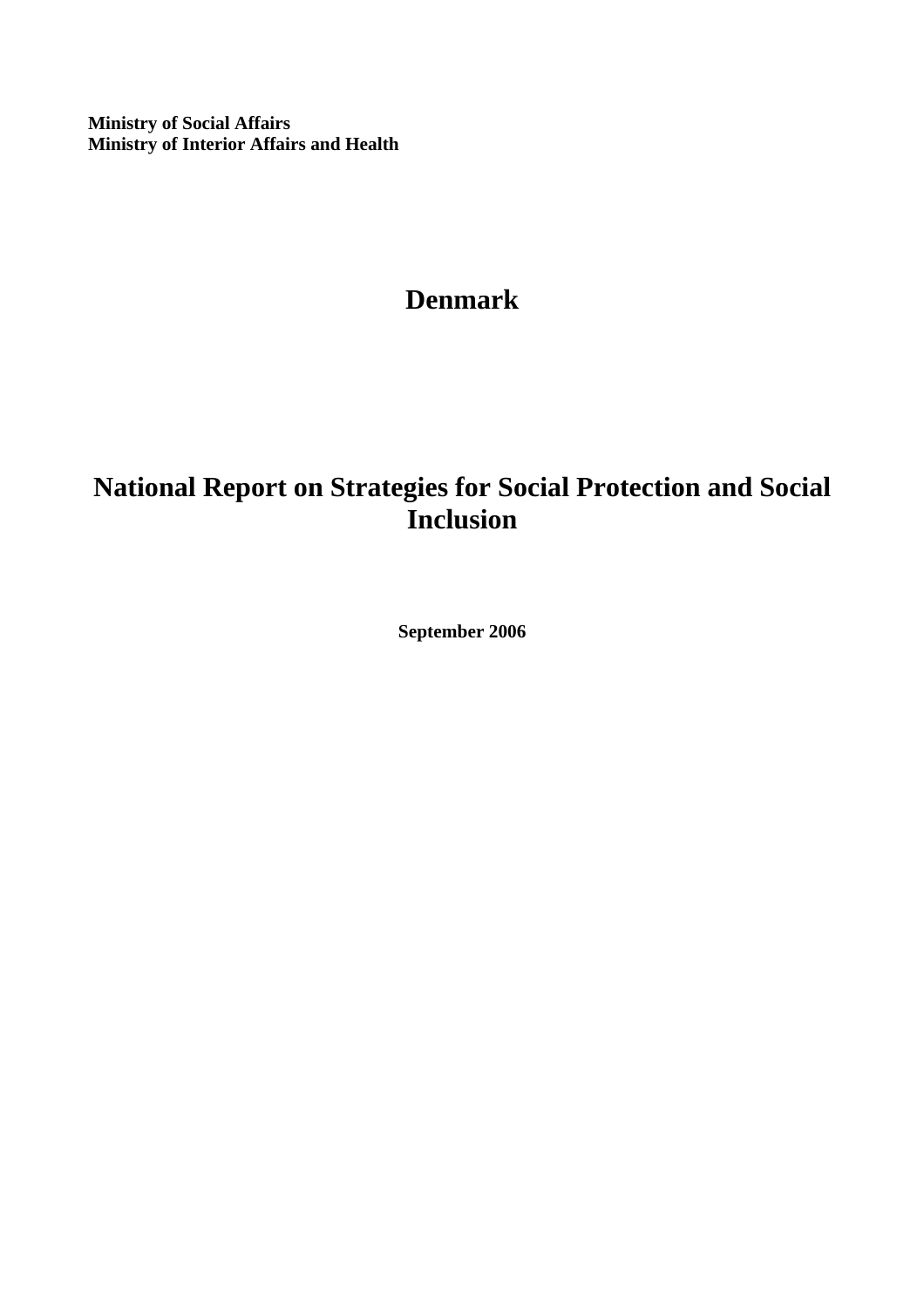# **Contents**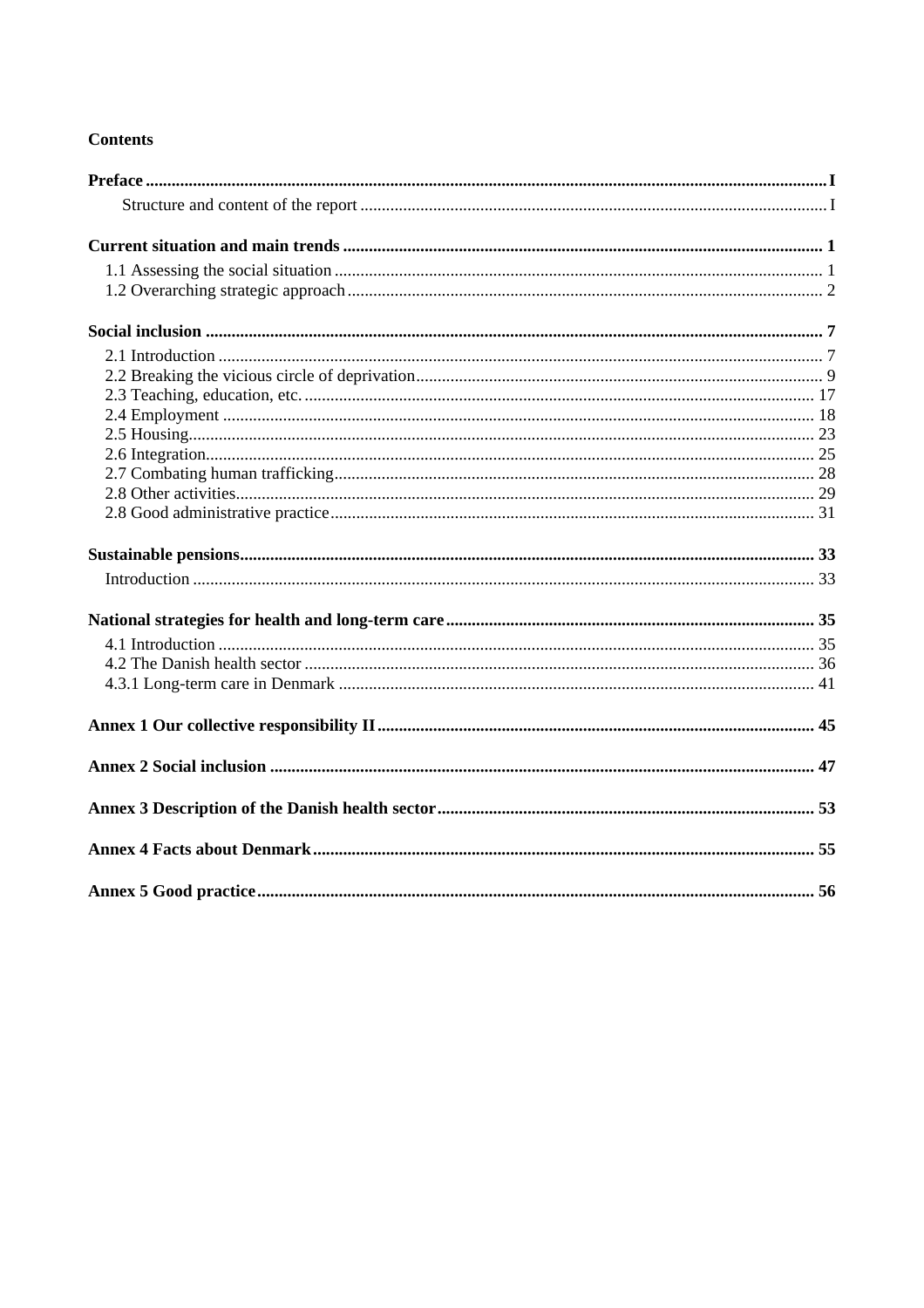# **Preface**

The EU Member States have jointly focused on the need to increase transparency in the open method of coordination, including in the social and health areas. As a result, the Member States must now prepare action plans on social protection and social inclusion for the period 2006 to 2008, incorporating both social and health aspects. Thus, the National Report on Strategies for Social Protection and Social Inclusion replaces the previous action plans on poverty and social exclusion and the national strategy report on the pension system, while also covering the areas of health and long-term care.

The efforts aimed at increasing transparency in the open method of coordination also meant that at its spring meeting in March 2006 the European Council approved new objectives that Member States must follow in employing the open method of coordination. Hence, three overall goals have been set up for the entire area of social protection and social inclusion, as well as three specific objectives for social inclusion, pensions and health and long-term care. $<sup>1</sup>$ </sup>

The overall goals of the open method of coordination for social protection and social inclusion are to provide:

(a) social cohesion, gender equality between men and women and equal opportunities for all through suitable, accessible, financially sustainable, flexible and effective social security schemes and policies on social integration;

(b) effective interplay between the Lisbon goals on greater economic growth, more and better jobs as well as improved social cohesion and the EU strategy for sustainable development;

(c) good governance, transparency and player involvement in the design, execution and monitoring of policies.

The report describes how the Government's activities in the areas fulfil the overall goals for social protection and social inclusion and for the three sub-areas.

#### **Structure and content of the report**

l

The report was primarily prepared to conform to the guidelines adopted by the Social Protection Committee (SPC), but diverges in places to meet specific Danish conditions.

When preparing the report's sections on employment, the Ministries made a point of avoiding too much coincidence with The National strategy report for growth and employment, being prepared by the Ministry of Finance and the Ministry of Employment. We have thus endeavoured to concentrate the descriptions in the employment area on the most disadvantaged groups in society and in the labour market.

*Chapter 1* describes the current economic situation and explains the Government's overall strategy for the social and health areas. The chapter concludes with a description of how gender and gender equality are integrated into Danish authorities' planning and administration.

*Chapter 2 on social inclusion* surveys the Government's social activities aimed at socially disadvantaged people. In accordance with the guidelines from the Social Protection Committee, the Government has singled out activities for more in-depth description. These include the following key action areas:

 $1$ <sup>1</sup> The specific objectives for the areas of social inclusion, pensions and health and long-term care are available at www.social.dk in Danish.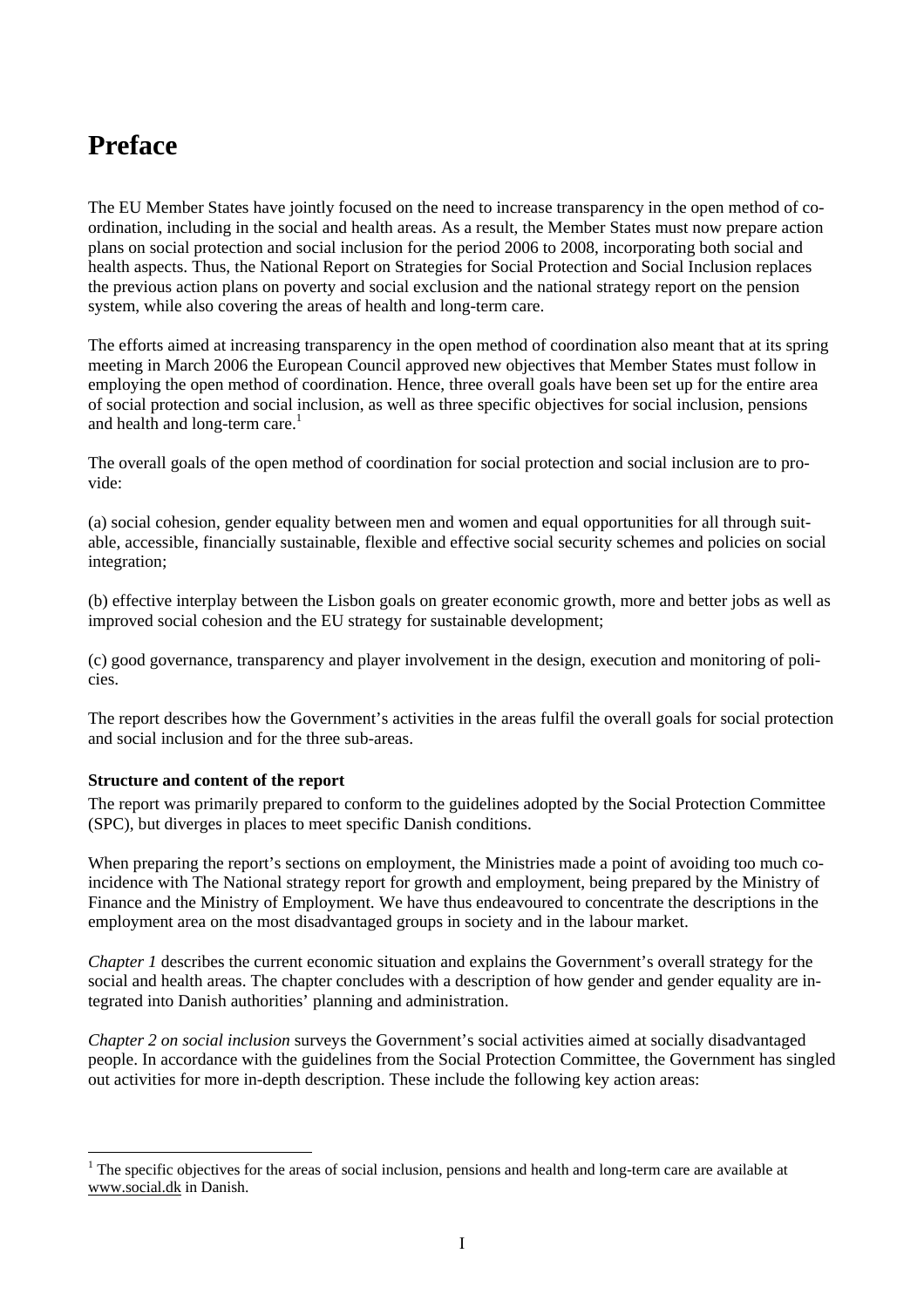- Breaking the vicious circle of deprivation
- Teaching, education, etc.
- Employment
- Housing
- **Integration**
- Combating human trafficking

As a consequence of these guidelines, the individual activities are described in three separate sections. The first section highlights the actual initiatives of the activity. The second section describes any indicators developed in relation to the activity as well as the monitoring and follow-up of initiatives launched. The third section describes initiatives aimed at strengthening the execution phase of the activities.

In addition to describing the five key action areas, Denmark finds it also relevant to describe other key social activities aimed at disadvantaged people. Because the guidelines designate limited space for the chapter on social inclusion, Denmark describes the other activities in less detail than the selected key action areas. At the end of the report, Denmark has included an annex containing explanatory comments to some of the key action areas described in the chapter on social inclusion.

The social inclusion chapter also contains a section on good governance, describing the process for preparing the report and the institutional setup of the social and health areas.

*Chapter 3* on pensions describes the structure of Denmark's pension system. The description is relatively short, as the Government already prepared a comprehensive report on the pension system in 2005. Consequently, this report describes the Danish pension system as a summary of the 2005 report as well as a description of recent initiatives in the area.

*Chapter 4* describes the area of health and long-term care. As this is the first time Denmark is describing the health area through the open method of coordination, this report describes the general Danish health system, the focus being on explaining structure, access, quality and sustainability in the health system. In keeping with the Social Protection Committee guidelines, the description of the health system does not tie in specifically with the groups of disadvantaged people described in chapter 2 on social inclusion.

Subsequently, the report reviews the principles for designing and assessing eligibility for long-term care, including the principles of equal access, quality and free choice in the area.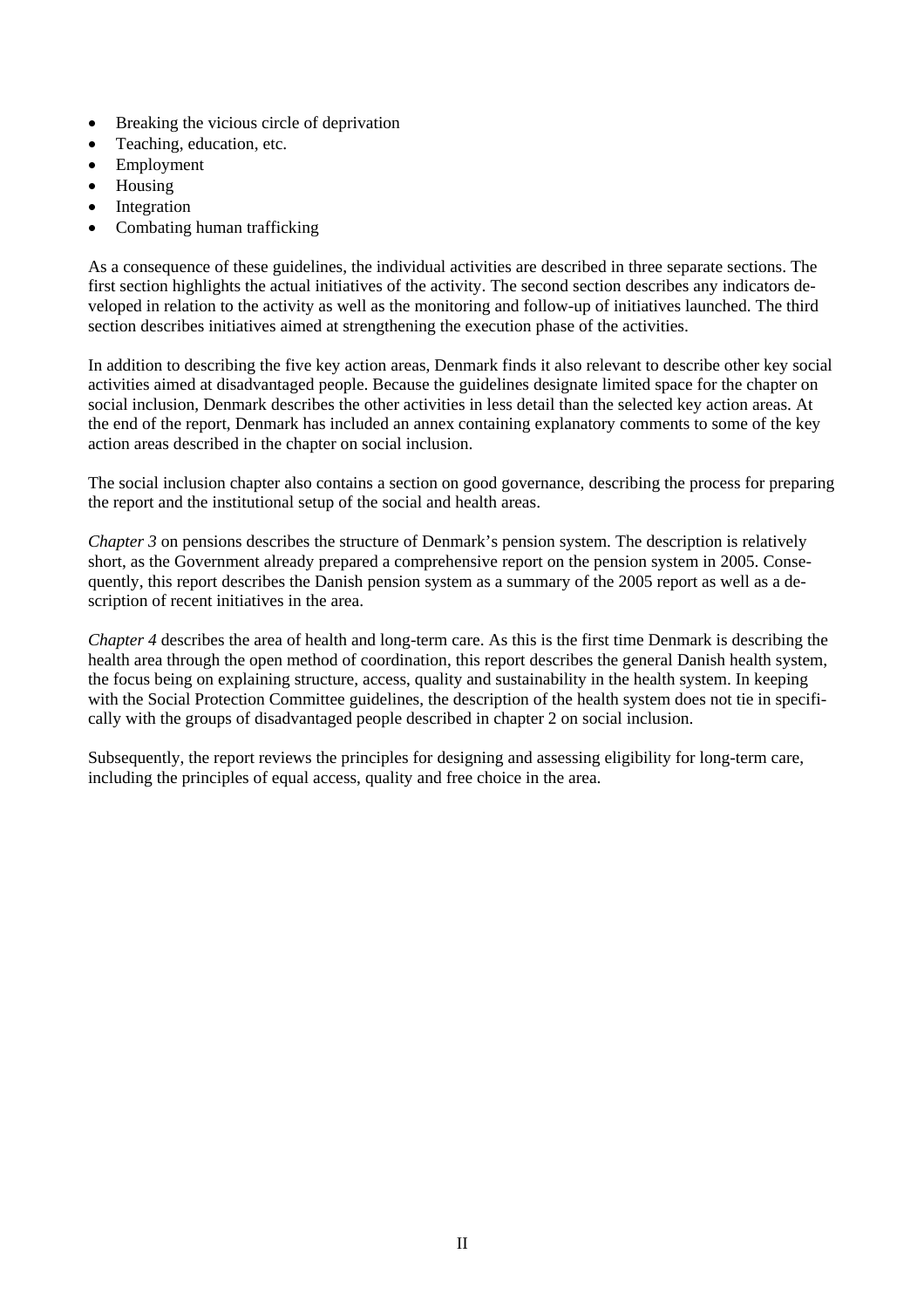Chapter 1

# **Current situation and main trends**

# **1.1 Assessing the social situation**

Denmark's economy is enjoying an upswing with a GDP growth in real terms of 3.6% in  $2005^2$ , estimated to drop to 2.7% in 2006. For both years, the growth rates are above the EU average. The Government finances show a sizeable surplus. In 2005, the surplus came to 3.9% of GDP, and in the years 2006 and 2007 the surplus is expected to reach 3.1 and 2.8% of GDP, so that by end-2007 the public net foreign debt is expected to hover at 2.2% of GDP, compared to 18% of GDP in 2002.

Employment rates are high and going up. In 2005, the employment rate was 75.9% <sup>3</sup> (79.8 for men and 71.9) for women). Employment is expected to increase by 33,000 people in 2006. The employment rate of 59.5% for older people (55 – 64 years) is high compared to the EU-25 average of 42.5%. All employment indicators exceed the Growth and Stability Pact on employment rates, which set out that 70% of the workforce, over 60% for women and over 50% for older employees, must be employed in 2010.

In 2005, unemployment registered at 4.8% according to Eurostat's harmonised unemployment statistics. Unemployment continues to decline and is expected to drop by another 30,000 people in 2006 to reach 3.9%. In 2005, youth unemployment was 8.6%, less than half the EU average of 18.5%.

What is more, the share of people with relatively low incomes comprises  $10\%$  of the population<sup>4</sup>, a figure that stands among the lowest in the EU.<sup>5</sup> At 9%, the share of children in the low-income group is below the share for the entire population. At 8%, the share of older people in the low-income group also falls below the share for the entire population.

The Council and the Commission mentioned in their *Joint report on social protection and social inclusion of March 2006* that in the coming years Denmark will face a range of challenges:

- Upholding the current high social level for social security and also covering the increasing need for health and welfare services as a consequence of its ageing population,
- developing labour market tools aimed at improving immigrants' integration into the labour market,
- ensuring that more older employees and disabled people can remain on the labour market.

As in all other EU Member States, the population is ageing. In Denmark, a working group under the EU economic-political committee (Ageing Working Group) has calculated that the number of older people per 100 economically active people will increase from 22.6 in 2005 to 40 in 2050. This group has calculated that if regulations remain unchanged, the overall age-related public expenses (pensions, health, long-term care,

l <sup>2</sup> See Economic Report, August 2006

 $3$  Reference is made to indicators prepared by Eurostat for use for the open method of coordination. The indicators have been published at SPC's website: ec.europa.eu/employment\_social/social\_inclusion/indicators\_en.htm. Common statistical definitions have been laid down for all 25 EU member states, and for reasons of comparison these common figures have been used in this report to the widest extent possible. In some cases, the common definitions will deviate from the definitions used by Statistics Denmark in its own publications.

<sup>&</sup>lt;sup>4</sup> The Ministry of Finance's calculations show that the low-income group was only 8.9% of the population at a lowincome threshold of less than 60% of median income.

 $<sup>5</sup>$  Source: Eurostat – Social Cohesion Indicators. Data on incomes related to the year 2003. Note that the group of people</sup> with relatively low incomes is defined as people with a disposable equated income of less that 60% of the median income. This limit is higher than the one usually used in discussions in Denmark, where 50% of the median income is used as the limit. Eurostat calculates incomes both with and without estimated rental value of owned housing and interest expenses on housing loans. This report quotes the figures inclusive of rental value of owned housing, etc., which will become Eurostat standard from 2007. It is already the standard used in Danish analyses. Thus, exclusive of rental value of owned housing, etc, the shares are: entire population  $11\%$ ; children  $0 - 15$  year 9%; 65 + 17%.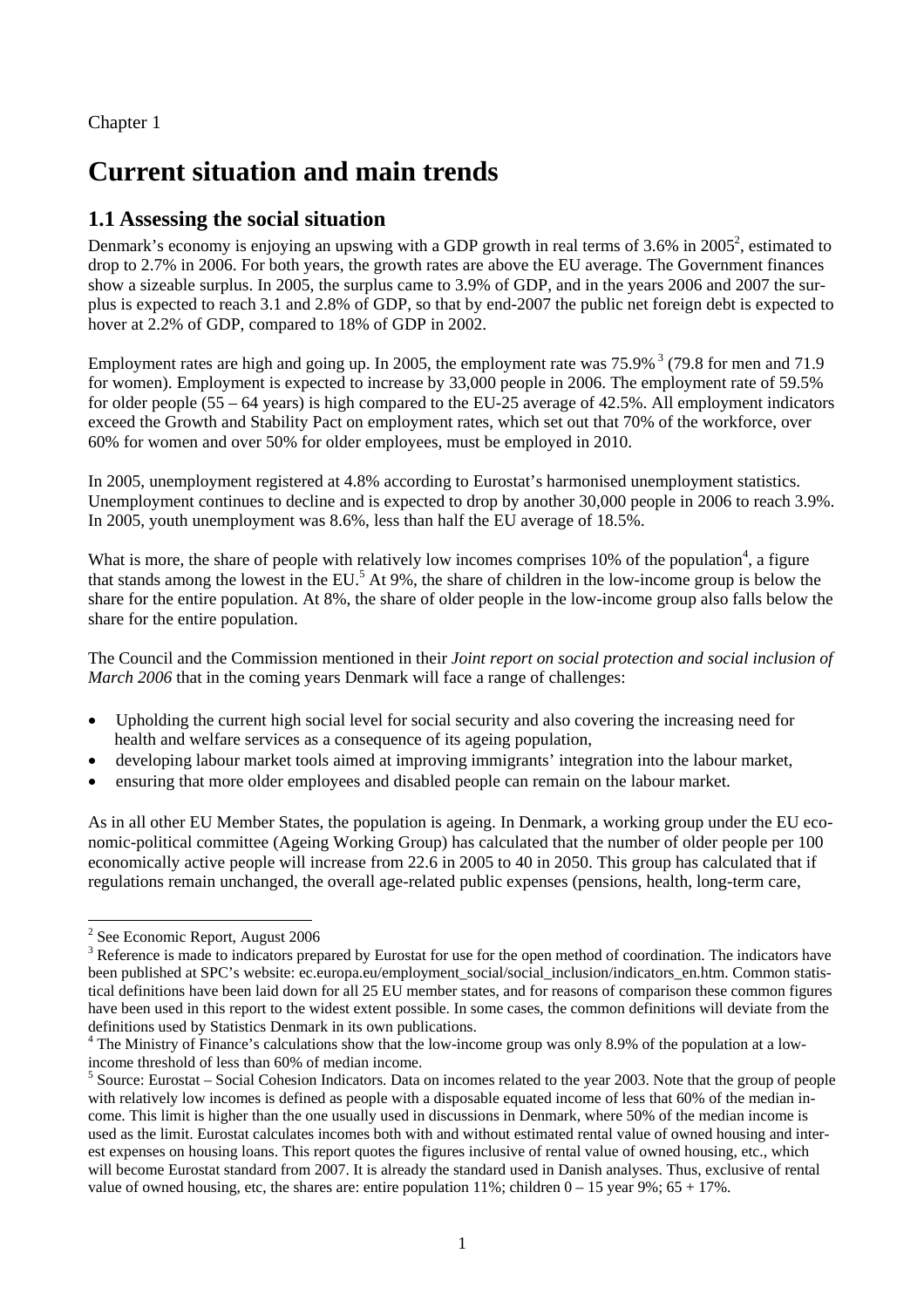education and training and unemployment) will go up by 4.8% of GDP until 2050<sup>6</sup> which will gradually put growing pressure on public finances and thus the welfare society.

To gear the welfare society to the future, the Government concluded in June 2006 an agreement with a range of parliamentary parties on the wealth and welfare and investments of the future (in the following called the *Welfare agreement*), an agreement that encompasses the adjustment needed in relevant legislative areas, including the employment and social areas.

First of all, the agreement improves the balance between the number of years a person is in employment and the years in which he or she can receive early-retirement pay and pension. Early-retirement age is gradually increased to 62 years from 2019 to 2022, the state retirement pension age from 65 to 67 from 2024 to 2027. Age limits will also come to depend on increases in forecast remaining life expectancy for 60-year-olds, so that age limits will be adjusted to ensure an expected period of early-retirement pay and pension payment totalling 19.5 years.

Additionally, initiatives will be implemented to increase employment in the short term, not least with a view to finding room on the labour market for people who have had difficulty in finding a job for health, social or other reasons. This also applies to a range of immigrants and their descendants.

The agreement enables Denmark to adjust its socioeconomic resources in good time and in line with future conditions, thus maintaining the balance and social cohesion of the Danish welfare society. This strategy ensures that the welfare society will be able to capacitate the demographic development.

In total, the reforms are expected to increase employment by 110,000 people in 2025 and by some 125,000 people in 2040. Long term, delayed retirement will trigger the largest increase in employment, about 85,000 people in 2025 and up to 100,000 in 2040. Thus, Denmark will offset most of the decreasing labour resources that changes in population composition might otherwise occasion.

In total, the proposed reform of the retirement schemes bolsters public finances by about 1.5% of GDP.

Additionally, the aim of the parts of the agreement relating to education, labour market and improved integration of immigrants, etc. is to strengthen the fiscal room for manoeuvre by 0.5% of GDP. This leeway will be earmarked for a globalisation pool to be spent on future investments, particularly in research and education.

As to the structure of the public sector, a local government reform will come into force on 1 January 2007, reducing the number of local authorities from 275 to 98. At the regional level, the 14 counties will be replaced with 5 regions, primarily responsible for the health sector.

The new, larger local authorities will become responsible for administering, supplying and financing the social sector, and have the main responsibility for promoting citizens' health and thus disease prevention. In the social area, the local government reform simplifies access for citizens while also creating the basis for more holistic activities and stronger legal protection. In the health area, cooperation between the local and regional levels will be increased, thus ensuring all-encompassing evaluations to the citizens' benefit.

# **1.2 Overarching strategic approach**

# **Social matters**

l

Denmark's strategy for social protection and social inclusion is to build on principles of universality, accessibility, gender equality, adequacy and sustainability. Systems are primarily tax-financed and depend only to a limited extent on labour-market attachment. For example, this means that all citizens have access to health

<sup>6</sup> Source reference, see note 3, page 1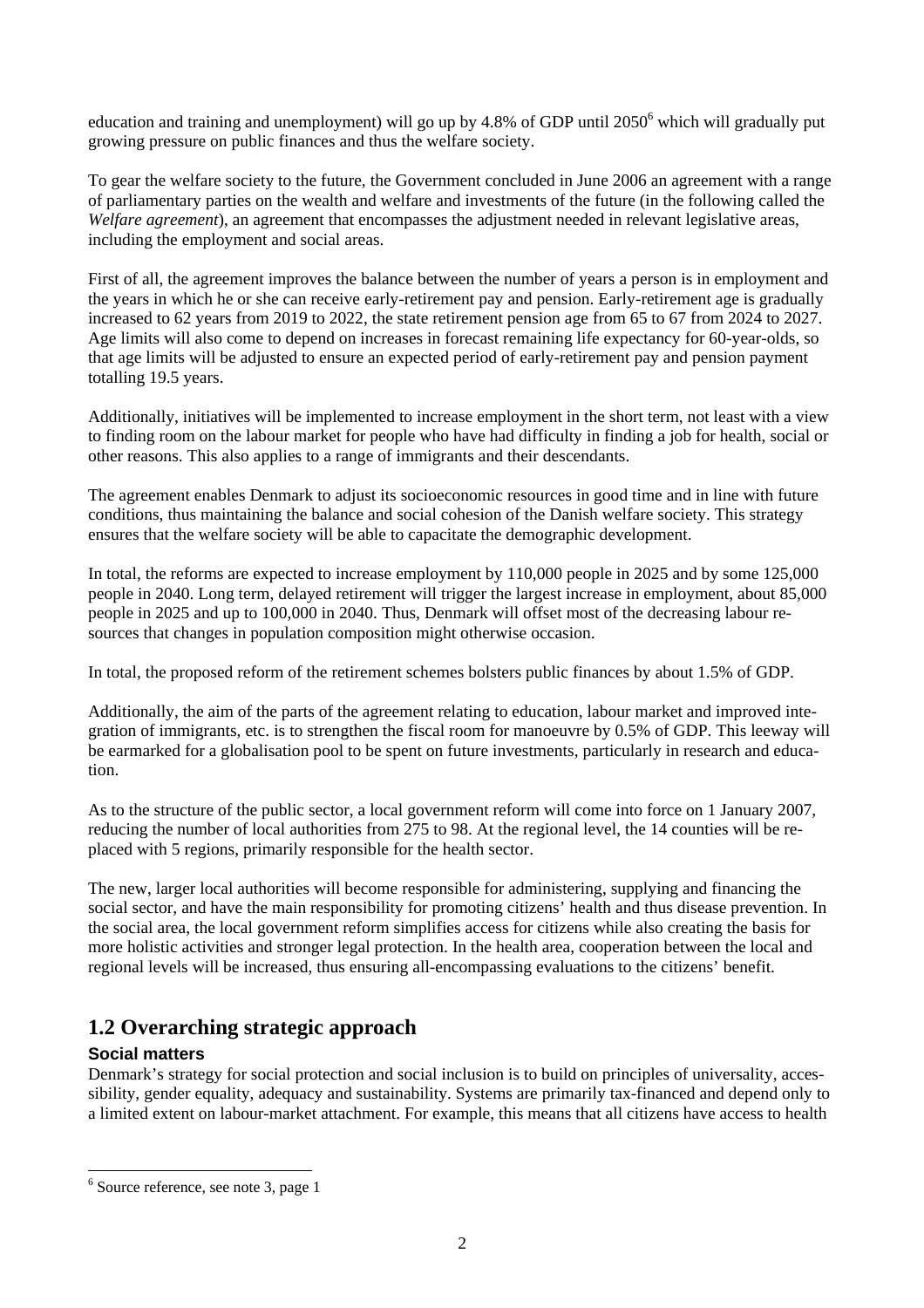services, that all citizens obtain the right to old-age pension and that all citizens are, to the extent that they fulfil legislative conditions, entitled to a comprehensive selection of social services and offers.

To give initiatives in the social area a general boost, Denmark has set up a nationwide, government knowledge and specialist counselling organisation (*VISO*), aimed at ensuring systematic collection of knowledge and methods. *VISO* will provide free specialist counselling to local authorities and citizens, guiding them in the most specialised and complicated individual cases in the entire social field. *VISO* will ensure that important knowledge, also from abroad, is communicated across the coming local and regional borders.

Furthermore, in January 2007, a new government database, the *Services portal,* will open to give citizens and local authorities a national overview of regional, local and private services offered in the social field. The primary aim of the *Services portal* is to make it easier for local authorities to seek information on services offered in the social field and thus to plan efforts that are adapted to the individual citizen's needs.

In Denmark, a group of people are still living on the fringes of society. A finely meshed social safety net allows them to get what they need materially. However, these people may experience their everyday life as chaotic and insecure, and they typically have no stable social networks or any possibility of associating with other people without social problems. In many cases, they suffer from low self-esteem, subjected to a general feeling that their contributions are unneeded.

The Government is convinced that the most disadvantaged people also have resources and competencies that can benefit both themselves and society in general. Thus, Denmark needs to continue genuine and improved activities aimed at paving the way for attaching these groups to the labour market. Nobody should be abandoned.

The path to active participation in working life is longer for some than for others – for some it is very long, indeed. Even tiny improvements in socially disadvantaged people's daily lives may represent a huge success to the individual. For many of the most disadvantaged people, creating contact with the surrounding community is a challenge in itself. Socially disadvantaged people seldom approach social authorities themselves. For this reason, authorities must perform outreach activities.

All relevant instruments should be used to piece together help and support for disadvantaged people, since pure employment activities are evidently insufficient. Not least social policy should help increase citizens' job opportunities, so that nobody is left on passive income support. Inherent in such measures is that it must pay off to work.

On this background, the invalidity pension schemes and the social assistance rules aimed at fostering citizens' job opportunities have undergone comprehensive changes in recent years. All people with the capacity to work must have a genuine chance of using it on the labour market – primarily in jobs on conventional terms or, if not possible, in subsidised employment. At the same time, the Government's strategy also aims to ensure that nobody loses their labour-market attachment due to physical deterioration, disease, etc.

In general, Denmark's labour market offers a large degree of flexibility, which means that employers are not averse to the idea of employing people whose health or qualifications are not optimum.

As a natural consequence of this active line in the social and employment strategies, the *Danish Reform programme for growth and employment* as well as the *National report on strategies for social protection and social inclusion* complement each other, striving to ensure that nobody is left on the fringes of the labour market or society. To this end, all the relevant ministries are working closely together to prepare the two instruments.

Some actual examples of the reinforced effect of the two strategies are initiatives aimed at helping people who are unable to find, let alone do, a job on their own. In addition to being unemployed, a number of people have more or less complex social problems in the form of tough social conditions, health problems, misuse problems, etc.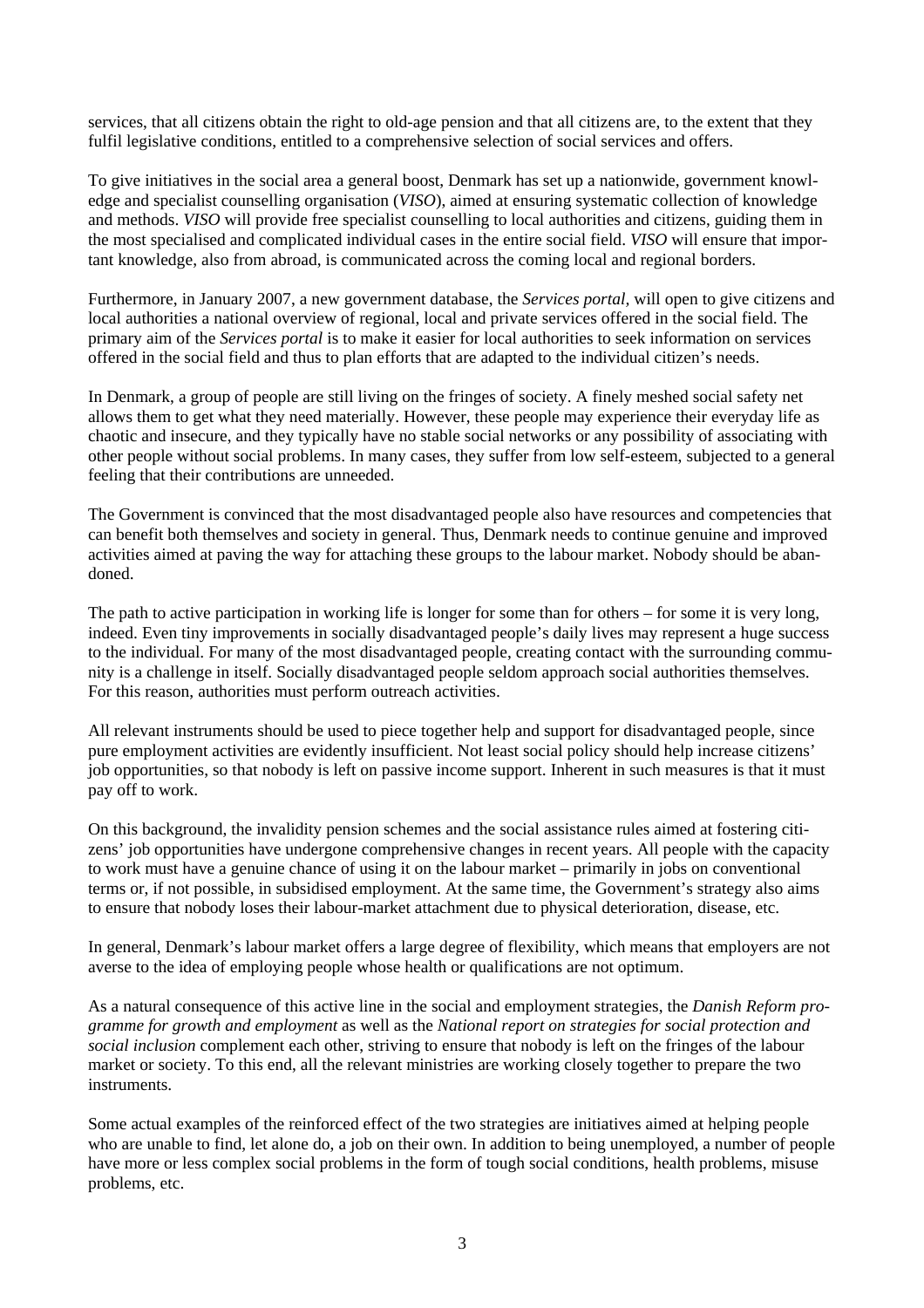An interplay between different policy areas may also be necessary to integrate more immigrants and their descendants into the labour market. Employment is the optimum road to integration in a new country, for which reason activation activities aimed at this group must be intensified.

In the contexts of prolonging work life and improving labour-market flexibility, social and employment policies complement each other. Today's families' needs for flexibility have to be met. No standard recipe exists for successful family life. Consequently, each family should be able to prioritise its individual needs. Thus, families must be given genuine possibilities for combining family and working life.

Thus, ensuring high-quality day-care facilities is a key issue for the Government, as is guaranteeing day-care availability from a child's six-month birthday. High-quality day-care facilities for even very young children are important for several reasons. These facilities give parents a sense of day-to-day security and are also a must for creating gender equality in the labour market.

To this should be added that they fulfil an immeasurable educative function for the children themselves, offering even toddlers relevant social competences that are particularly important to children from socially disadvantaged families and housing estates. Thus, day-care facilities also help breaking the vicious circle of deprivation. Thus, the Danish strategy particularly revolves around taking specific measures aimed at children growing up under conditions that will presumably lead to social exclusion. Experience shows that the risk of social exclusion is transferred from one generation to the next, but experience also shows that targeted measures work. Thus, in the coming years Denmark will launch a wide variety of additional measures intended to offer all children equal opportunities, irrespective of social background.

The Government has also set up a strategy with a view to include social aspects in combating human trafficking. One reason for preparing the strategy was to fulfil and supplement the EU action plan for the area. The Government intends to cooperate with countries where human trafficking, including in prostitutes, conventionally originates.

#### **Health and long-term care**

The Government strategy is still to ensure all citizens equal access to health services and extend these to the benefit of the citizens.

The above local government reform sets up five strong health regions, each possessing the size and financial capacity to ensure sustainability and having a clearly defined responsibility to deliver high-quality health services. The reorganised structure will, for instance, enable severe diseases to be treated in specialised departments to a wider extent.

Most Danish health services are publicly financed. This setup ensures all Denmark's citizens equal access to treatment irrespective of gender, age and financial status. All Danes can also choose treatment at private hospitals at no personal expense if waiting time for treatment at public hospitals exceeds two months. The waiting time allowing free access to private treatment will be lowered to one month in 2007.

High-quality health services are one a building blocks of well-functioning health services. Making the quality of treatment visible is one way of supporting patients' free choice of hospital. This is why the Government has made high treatment quality in health services a priority and is striving to make hospital treatment quality more transparent. Currently, work is focused on compiling data on quality and service at individual hospitals at one Internet site. The data will be publicised before the end of 2006, giving citizens easy access to compare data on quality of treatment and service.

Cancer is one of the most prevalent life-threatening diseases, and the Government is focusing particular attention on the quality of Danish cancer treatment. This is why the ambitious *Cancer Plan II* was adopted in 2005, earmarking a considerable amount of money over the next couple of years to realise recommendations for the area. The objective of *Cancer Plan II* is to improve cancer prevention and form the basis for offering Danish cancer patients examination and treatment processes that are launched at an early stage, experienced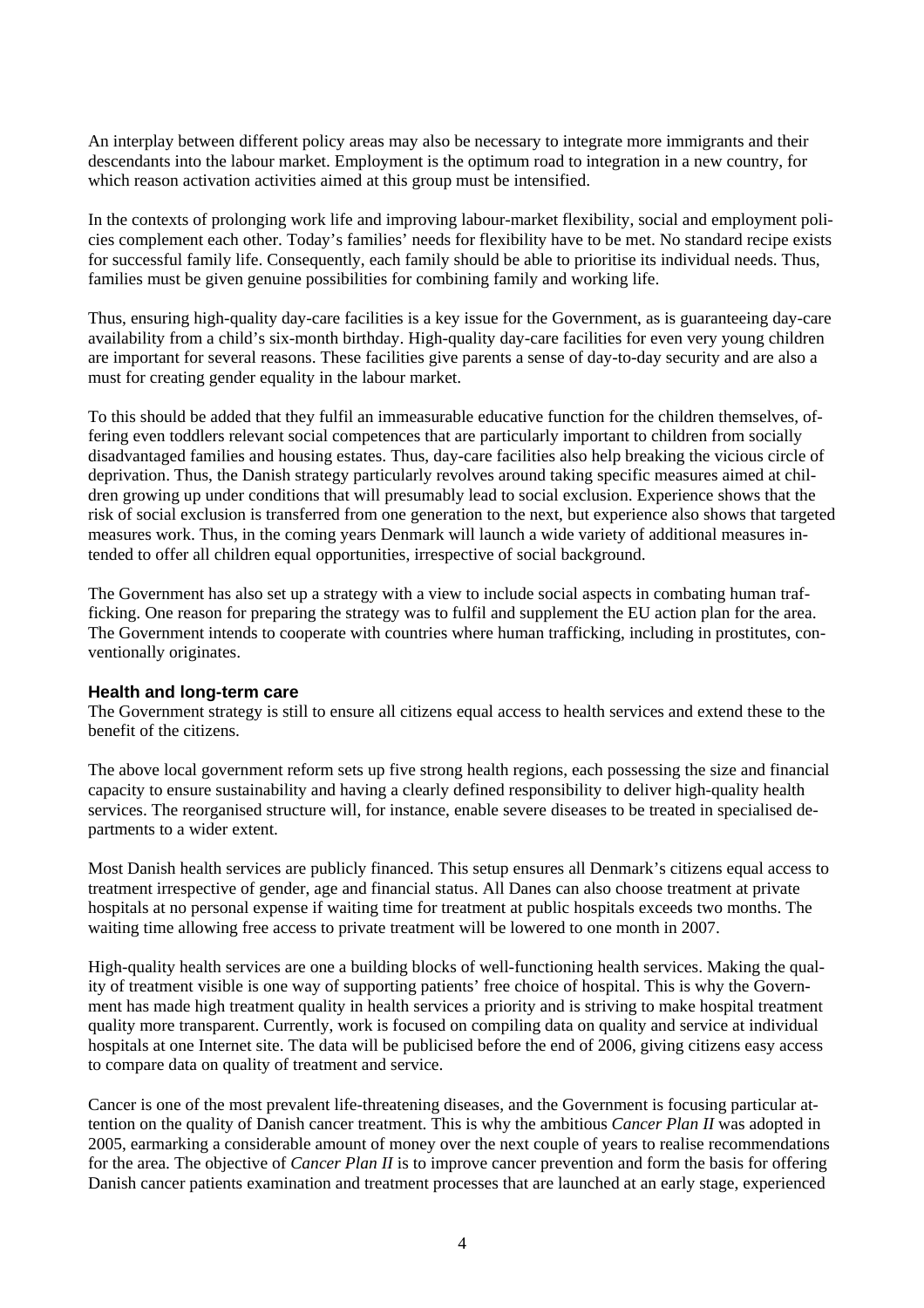as cohesive by patients and of high international professional calibre. The initiatives encompass redesigning procedures at hospitals as well as setting up a pool from which hospitals can borrow money to acquire new equipment.

If health services are to be described as good and efficient, the system must also be financially viable. The Government expects results from the money channelled into health services. Since the Government took up office in autumn 2001, it has increasingly focused on financing based on the principle of *the money follows the patient*. One outcome of this process is that the more patients and the more activity in the individual hospital department, the higher the department's appropriations become. Work is focused on increasing the share of activity-based financing from today's 20% to 50%.

In addition, the Government and the hospital owners annually perform ongoing systematic measurements of the hospital sector's productivity at national, regional and county levels and in future also at hospital level and selected departments. Measurements will be publicised on the Internet to provide overview and transparency. The results will focus on excellent performance, which can be used to improve the hospital sector's results.

In addition to financial sustainability, initiatives have been launched aimed at ensuring a sufficient supply of health-trained labour. One of the current initiatives includes rescheduling of the medical specialist training, thus shortening the total training period, so that medical specialists will pass more rapidly through the system. This has to be done without loss of medical competences.

The Government is also focusing on better prevention and health-promotion through a wide range of initiatives.

The local government reform sets up a new framework precisely for prevention and health promotion. All these tasks will be vested in the local authorities, so that activities will be conducted close to the individual citizen.

In 2002, the Government presented its programme *Healthy for life*. The programme includes goals for eight risk factors and eight widespread diseases. The three main goals of *Healthy for life* are:

- To reduce the social inequality of health
- To increase the number of years with good life quality
- To increase the mean life expectancy significantly

All goals in the programme relate to concrete initiatives, including development projects, training and teaching, evaluation, method development, etc.

As to the structure of the social service sector, including care for older people and people with disabilities, the Government aims to organise it more flexibly, the aim being to promote service quality and versatility. Both public and private suppliers are needed. The Government firmly believes that healthy competition in this area can improve quality and efficiency.

The Government has injected considerable resources into key welfare areas, a plan involving, for instance, boosting health services and improving conditions for disadvantaged groups, families with children and older people. However, additional resources will not do the trick alone. The resources must also be used in the optimum way. For this reason, the Government intends in the coming year to launch a quality reform in the public service sector aimed at creating improvements that will benefit citizens. The initial approach to this work entails identifying initiatives that will offer individual citizens improved service, that will make citizens more satisfied with public service and that will allow staff to experience pleasure in delivering good service. Thus, the aim is to develop the public sector into a modern service provider where meeting customers' needs and solving customers' problems are key to all parts of the work.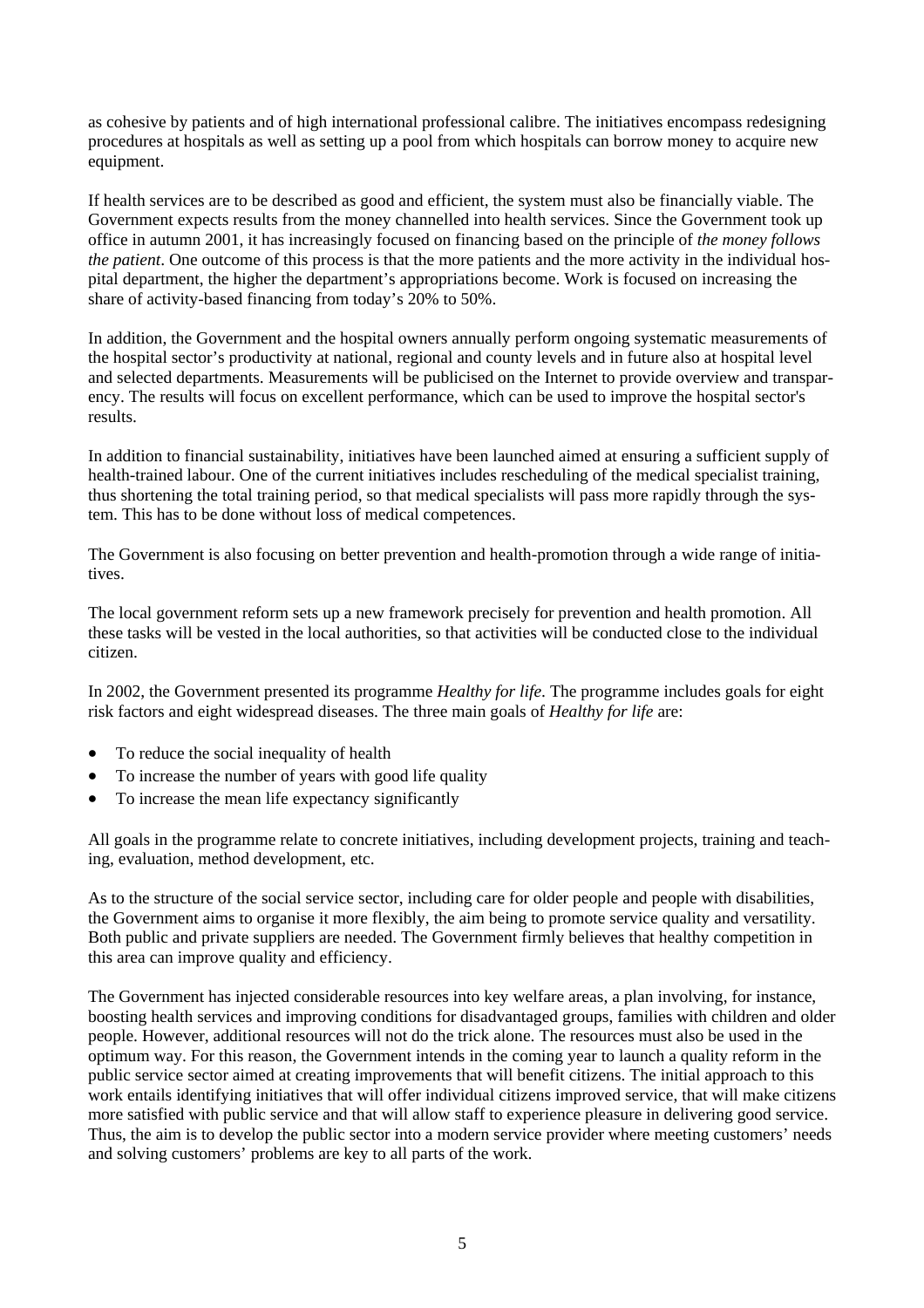#### **Gender equality (gender mainstreaming)**

The Danish Gender Equality Act provides that public authorities must within their respective areas of responsibility seek to promote equal opportunities and incorporate gender equality in all planning and administration. To fulfil this obligation, comprehensive cross-ministerial work has been ongoing for several years, the aim being to create new tools and methods for gender equality work.

So far, activities have focused on developing methods and tools for "gender mainstreaming" core tasks and activity fields that are the responsibilities of the ministries and their agencies and units. Specifically, the Government has developed tools for assessing gender equality in bills, assessing gender aspects of communication and campaigns, evaluating gender equality in resource distribution and compiling gender-segregated data and statistics. It has also adopted competence-compilation plans for "gender mainstreaming" in all ministries, and in 2006 ministries must select a budget item to be gender equality assessed. Finally, the Government has decided that all new bills must undergo relevancy testing to decide whether the bill should be subjected to full-scale gender equality assessment.

Previous cross-ministerial "gender mainstreaming work" must be evaluated, and guidelines set up for future work.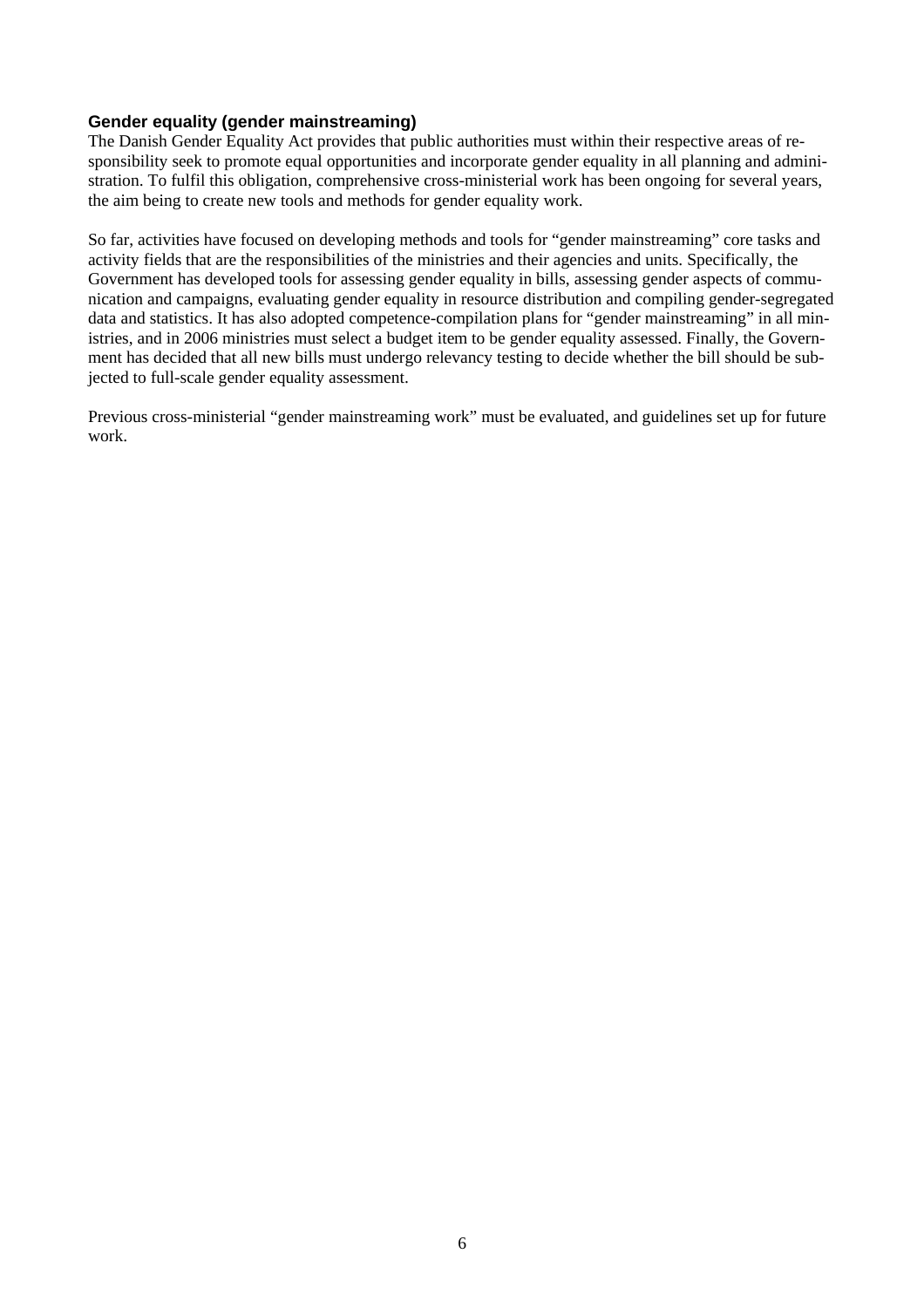Chapter 2

# **Social inclusion**

# **2.1 Introduction**

The Government is striving to make Denmark one of the world's leading knowledge societies, a country with strong competitive power. Part of being a sound society entails having cohesion and that social and economic differences are not too great. The Government does not want a dualistic society split into the haves and havenots threatened by a high risk of unemployment and social problems.

A range of policies contribute to achieving the goal of cohesion. A key notion is access for all citizens – irrespective of income – to basic high-quality public services such as medical treatment, hospital treatment, education, child care, care for older people and disabled people. Equally important is that as many people as possible in the working population must be in jobs or undergoing education or training.

Table 1 shows a range of key figures for income gaps and employment. The figures show that the share of Denmark's population with relatively low incomes is lower than the EU average. Ten per cent of the population<sup>7</sup> lives in households where the equated income is below 60% of the median income against the  $16\%$ average in the EU. The shares of children and older people, respectively, in relatively low income groups are smaller than their shares of the entire population. This differs from the EU average. Likewise, the table shows that at 3.4 the ratio between the average income of the 20% of the population having the highest incomes and the 20% having the lowest is lower than the EU average of 4.8.

|                          |               | <b>Denmark</b>  | <b>EU25</b> |  |
|--------------------------|---------------|-----------------|-------------|--|
| Size of low-income group |               | 2003            | 2003        |  |
|                          | Total         | 10 <sup>8</sup> | 16          |  |
|                          | $0-15$ years  | 9               | 20          |  |
|                          | $65+$ years   | 8               | 18          |  |
| Income gaps              |               | 2003            | 2003        |  |
| Gini coefficient         |               | $24^{9}$        | 30          |  |
| <b>Employment</b>        |               | 2005            | 2005        |  |
|                          | $15-64$ years | 75,9            | 63,8        |  |
| 55-64 years              |               | 59,5            | 42,5        |  |
| Unemployment             |               | 2005            | 2005        |  |
|                          | Total         | 4,8             | 8,7         |  |
|                          | $15-24$ years | 8,6             | 18,5        |  |

Table 1. Low income and income distribution

Source: Eurostat.

l

Likewise, the share of older people in jobs is high compared to the EU average. However, the distance from older people's employment rate to the average for all citizens remains significant. Unemployment is also low compared to the EU as a whole both for all Danes and for young people.

<sup>&</sup>lt;sup>7</sup> The Ministry of Finance's calculations show that the low-income group was only 8.9% of the population at a lowincome threshold of less than 60% of median income.

<sup>8</sup> The Danish figures mentioned are calculated inclusive of rental value of own house and interest expenses. For EU, it will in 2007 become possible to calculate incomes inclusive of these items.

 $9$  The Ministry of Finance's calculations show a smaller income gap than the EU figures, as the Ministry of Finance calculates the gini coefficient at 22.4% in 2003.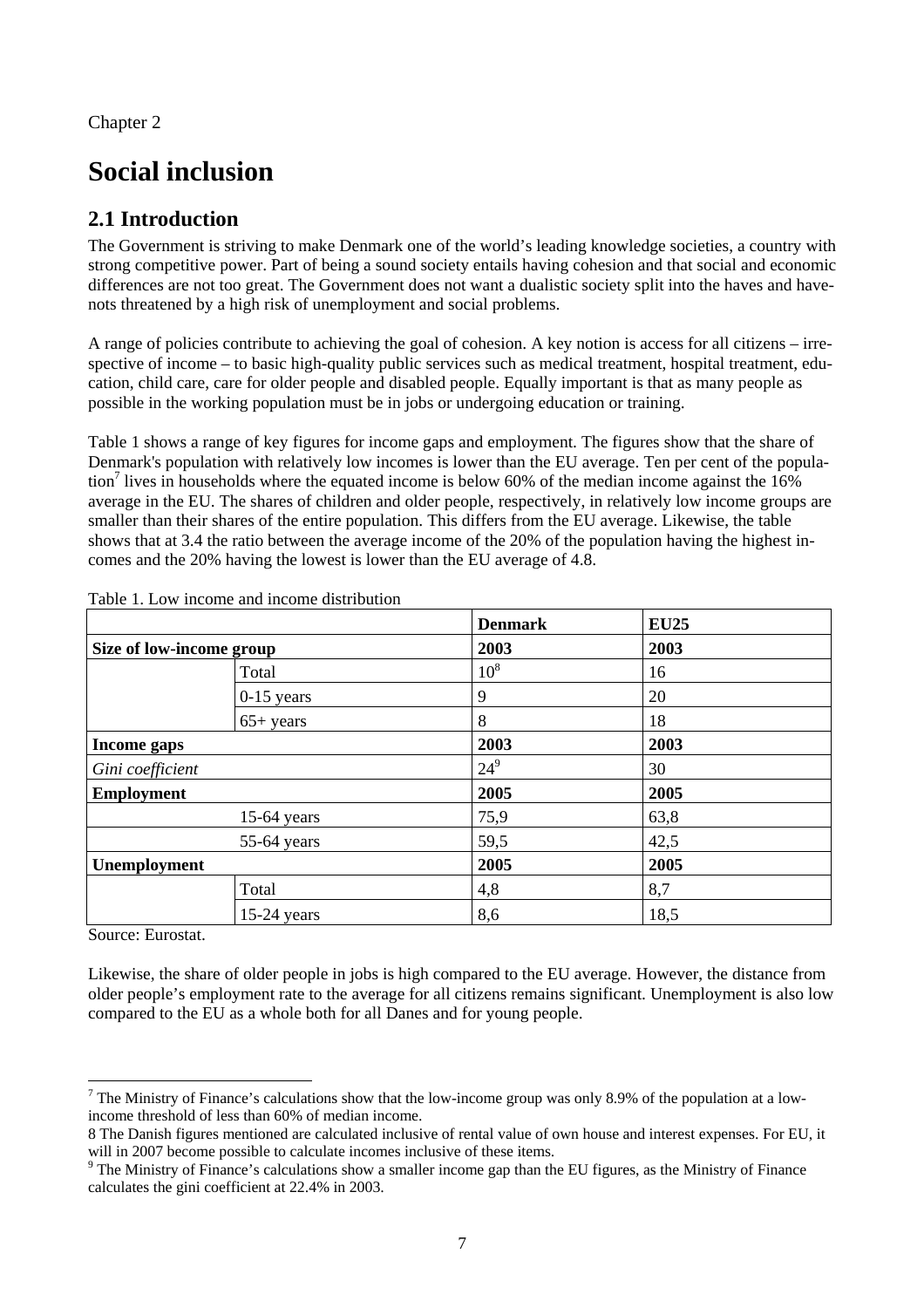Even though the indicators are favourable, the Government still focus efforts on maintaining the situation and improving conditions for those living on the fringes of society.

# **Multi-agency and basic activities**

Against this background, the Government has over the last five years launched a wide range of initiatives aimed at reinforcing assistance and support to socially disadvantaged groups and people living on the fringes of the labour market and society.

In 2002, the Government presented its action programme "*Our collective responsibility",* which established a solid foundation for substantial improvement of the assistance offered to socially disadvantaged people. Some of the principal improvements include providing a treatment guarantee for alcohol and drug misusers, setting up more special housing for alienated people, establishing drop-in shelters and alternative care home places, expanding the support/contact person scheme and improving efforts in the prostitution area. Furthermore, the *Council for Socially Marginalised People* was established. The nationwide programme *A New chance for everyone* also launched initiatives aimed at increasing disadvantaged people's chances of entering the labour market.

Such programmes will be maintained and expanded in the future, and efforts to include the socially disadvantaged groups in its society will be strengthened. The Government wants to break down barriers in society, including in the labour market, and give the most socially disadvantaged groups better opportunities for developing and utilising their own resources and competences. Multi-agency, basic initiatives for all disadvantaged groups, will be launched with a view to strengthening existing activities.

This is why the Government presented a new strategic action programme in August 2006, *Our collective responsibility II,* having three approaches as prescribed by, among others, the *Council for Socially Marginalised People* and various organisations representing socially disadvantaged groups. The three approaches are $^{10}$ :

- Bolstering outreach, contact-creating and supportive activities
- Creating more means of accessing the labour market
- Improving local authority casework

l

*The outreach, contact-creating and supportive activities are important if we are to help disadvantaged citi*zens achieve contact to the surrounding society. Socially marginalised people seldom approach social authorities themselves. Authorities must reach out to them, usually at street level, and people must be motivated to receive the help needed. This is why the Government advocates that all good forces be included in the work – not least NGOs and drop-in shelters, as experience shows that such agencies have an easier time creating the necessary contact.

*More means of accessing the labour market* will be created, since individual disadvantaged citizens may need different types of help to gain a foothold on the labour market. Tools will be developed and disseminated to help companies and employees who wish to open their doors to socially disadvantaged people. This is why the Government is launching a number of directly employment-related initiatives to help disadvantaged groups get started. At the same time, the action programme contains measures of assistance and support for employers willing to give a chance to people atypical for the labour market.

*Local authority casework must be improved*, as local authorities play key parts in designing the help offered to disadvantaged people. Activities aimed at disadvantaged people are embedded in the local authorities, and the responsibility goes hand in hand with the demand that local authority systems be able to provide help in situations where problems are massive and complex. Successful activities require that caseworkers be able to establish contact with disadvantaged people. For these reasons, the Government is launching projects aimed at moving casework closer to the citizens concerned. At the same time, local authority systems must be developed so they are better prepared to create and maintain contact to the individual disadvantaged person. So

 $10$  The three approaches comprise a total of 12 initiatives. Additional information is available in Annex 1, pages 45-46.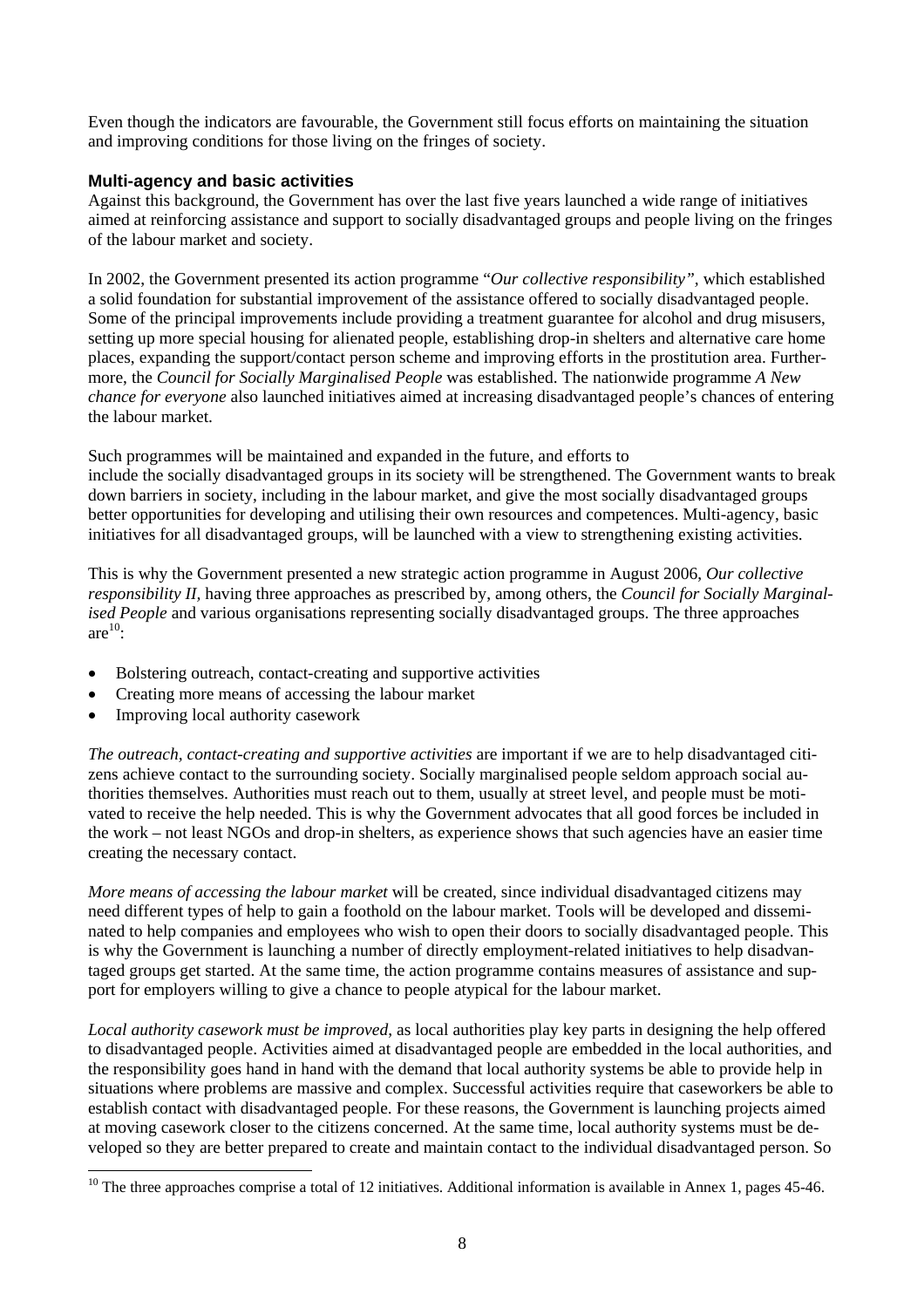this is another area where the Government proposes even closer cooperation between local authorities and NGOs working in the field.

Implementation of all the initiatives in *Our collective responsibility II* requires that some DKK 620m be allocated. The Government will seek support for this allocation mainly in connection with the 2007 distribution of the rate adjustment pool.

The strategy should result in specific, measurable improvements for disadvantaged groups. To ensure that this overall objective is achieved, firm objectives have been specified for each action area. The Government will systematically follow up activity results, and provide regular documentation to show that initiatives are on course. This is a precondition for ensuring that socially disadvantaged groups receive the optimum help and that society gets the maximum value for the funds expended on the activities. For this reason, a documentation and effect strategy will be set up in relation to *Our collective responsibility II*.

The documentation should be designed so that the method underpins lasting quality and inclusion in the offers. This aim is achieved by embedding the development of objectives and indicators locally with the individual project manager.

This not only secures quality and open-mindedness in the services offered, but also ensures that the requirements regarding results and documentation are taken seriously throughout the process. Local embedding allows the local authority to obtain continuous, systematic knowledge about efforts and results in relation to the individual user, while the authorities also obtain systematic knowledge about the project results. Thus, documentation from the project may also enter into local authorities' work to create transparency and openness in the political decisions made about disadvantaged groups.

At the same time, we must make sure that the collected data are comparable with regard to the overall evaluation of the entire strategy.

The following sections describe actual activities the Government has launched in support of disadvantaged groups.

# **2.2 Breaking the vicious circle of deprivation**

All children and young people have access to the wide selection of options offered in the fields of day-care facilities, education and training and leisure-time activities. But some children and young people lack the support that should enable them to use the offers.

The Government's goal is that all children and young people must have real opportunities to utilise society's offers and thus enjoy an active and developmentally sound childhood and adolescence. This is not possible for all children today.

This might be because misuse or mental disease prevents parents from having the reserves needed to give their children the necessary support, or because the parents fail to understand the supporting role they play to their children, the reason being that in their own upbringing they never found out what it means to be a parent. Finally, situations arise where parents are unable to assume their role as parents.

Parents' participation in general community activities and their financial circumstances are key elements in the work of ensuring the best growth conditions for children. EUROSTAT data show that only 6% of Denmark's children live in households where nobody works. The EU average is 9.6%. Additionally, Denmark's share of children in low-income groups is lower than in the population as a whole.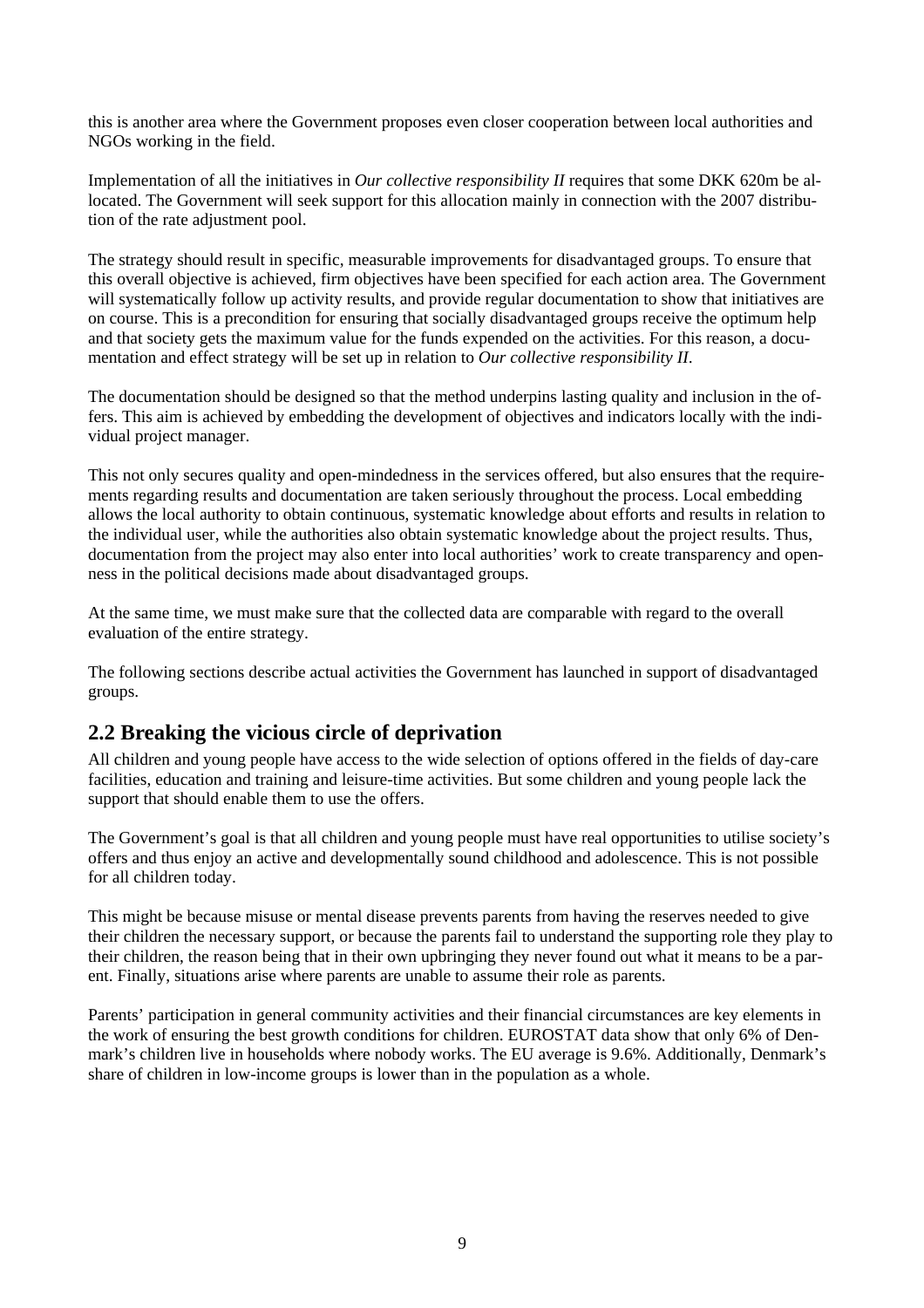National analyses<sup>11</sup> of the low-income factor have further shown that families with children have high mobility out of the low-income group. The analyses take children in the low-income group and below the age of 9 in 1993 and follow them up until 2002. In 1993, the low-income group contained 22,000 children below the age of 9. The following year, 60% of these children had moved out of the low-income group. In 2002, 3,000 of the 22,000 children were in the low-income group, but only 500 of them, or less than 1 in 1,000, had been in the group in all the analysed years. This means that some 50 children born in a specific year were in the low-income group in all the years from 1993 to 2002. An analysis from Save the Children<sup>12</sup> showed that about 1 in 2,000 children born in 1985 grew up in families with relatively low incomes in all the years from age 0 to 17.

The high mobility proves that in relation to the disadvantaged children, Denmark's challenge certainly consists of many factors besides financial poverty.

A very large percentage of Denmark's children use day-care facilities, and conventional day-care facilities are therefore pivotal in breaking the vicious circle of deprivation. Tuitional offers give all children the possibility of developing their potential and achieving age-equivalent intellectual, physical and social competences, independent of parents' abilities. At the same time, day-care facilities allow parents to use their competences in the labour market and become independent.

Table 3 Children enrolled in day-care facilities, percentages $13$ 

|      | 1-2 years | 3-5 years | 6-9 years |
|------|-----------|-----------|-----------|
| 2004 | OQ<br>OJ. | 94        | 79        |
| 2005 | 85        | 95        | 78        |

Source: Statistics Denmark and the Ministry of Social Affairs' calculations.

Table 3 shows that 85% of 1-2-year-olds use public day-care facilities. For 3-5-year-olds the figure is 95% and for 6-9-year-olds 78%.

There are several ways of decisively breaking the mechanisms proved by experience to keep children in socially disadvantaged environments.

#### **Fostercare reform**

 $\overline{\phantom{a}}$ 

In January 2006 a reform came into form, the aim of which is to strengthen early preventive activities for disadvantaged children and young people and their families, while also improving casework in local authorities. The reform, called the *Fostercare reform,* should also put a sharper focus on the school attendance of children and young people in care, thus contributing to breaking the vicious circle of deprivation.

All local authorities must prepare cohesive child policies, which should, for instance, ensure interaction between the conventional school system and the special activities targeted at disadvantaged young people.

A child must undergo qualified and thorough assessment to determine his or her development and behaviour, family relations, school level, health issues, leisure-time activities, friendships and other relevant aspects.

<sup>&</sup>lt;sup>11</sup> *Low-income group – mobility and composition, June 2004*, Ministry of Finance and others. This technical calculation on the low-income group differs slightly from the EUROSTAT method. One key difference is that the national analyses use a low-income threshold of 50% of the median income, corresponding to the OECD procedure in contrast with the EUROSTAT threshold of 60% of the median income.

<sup>&</sup>lt;sup>12</sup> Child poverty in Denmark 2002 – Theme: The dynamism of poverty, survey by the Danish National Institute of Social Research for Save the Children, November 2004

 $13$  The number of children enrolled at the time of statement is related to the mean population figure in the year concerned. Maternity leave is 52 weeks, so children under the age of 1 have been disregarded in both the number of children enrolled and in the total number of children when the percentages were calculated.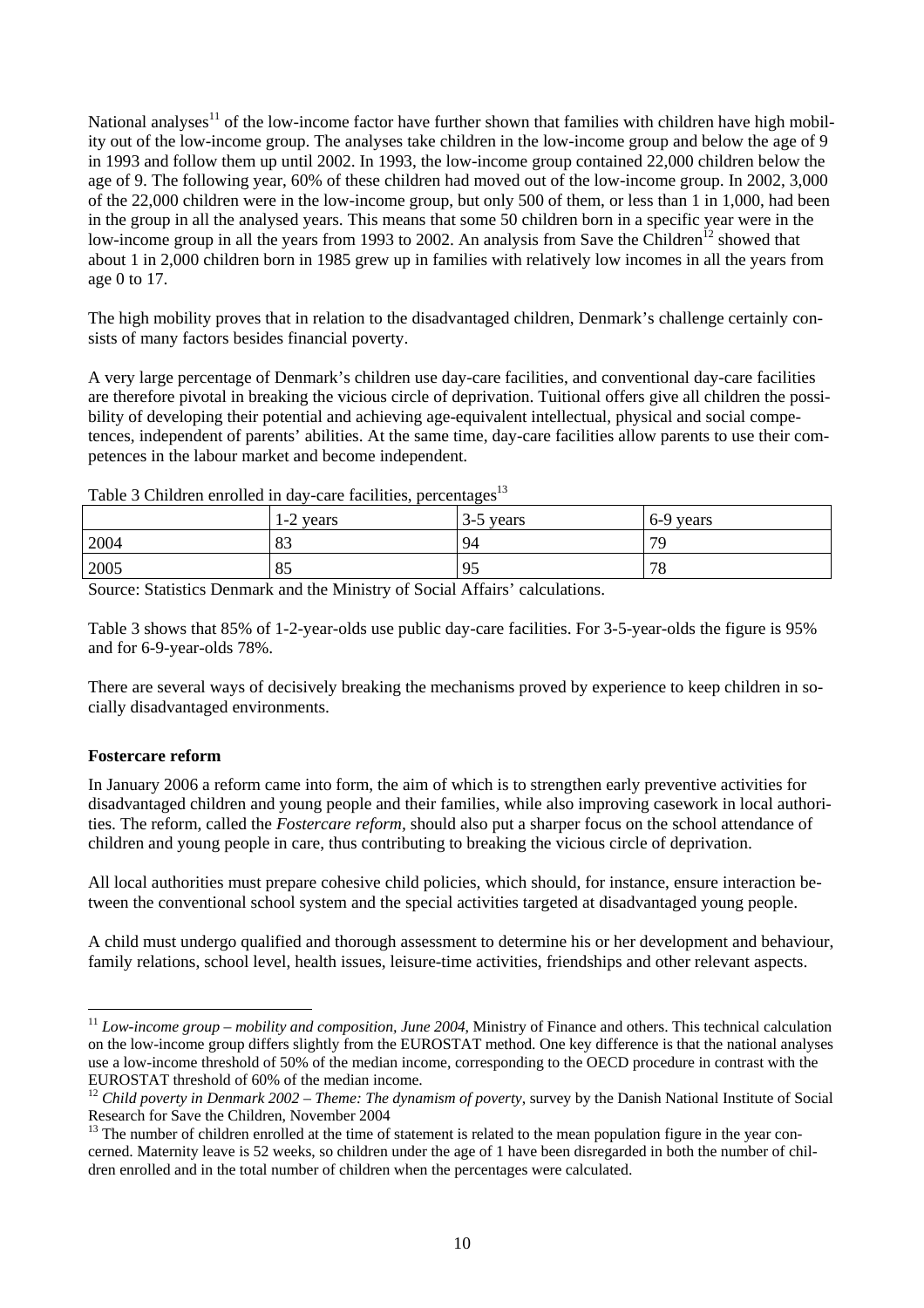Further, the local authority is obliged to interview the child or the young person, before making decisions about his or her future.

With a view to implementing the reform in the local authorities, courses have been set up for all caseworkers to train them in performing good casework.

In the period 2005 – 2008, the Fostercare reform is triggering an additional appropriation of DKK 375m to the area of disadvantaged children and young people.

In 2006, the Government has also presented a comprehensive strategy: *Equal opportunities for all children and young people – the Government's strategy to break the vicious circle of deprivation*. The strategy aims to determine which activities have the best effect for each individual child, to strengthen activities aimed at combating deprivation across professional and sectoral borders and to develop tools aimed at early detection of children and young people needing help.

As an element of this strategy, a wide range of specific initiatives will be launched in the following areas:

- Day-care facilities
- Good school experience also for disadvantaged children
- Better integration of children and young people with immigrant backgrounds
- Parental responsibility
- Integration into conventional community activities

#### **Day-care facilities**

Research shows that day-care offers may make a difference in relation to disadvantaged children. It is therefore crucial that day-care offers actively support children not getting the necessary support from home.

Denmark has implemented statutory requirements that all day-care offers prepare tuitional plans. Tuitional plans are the next step on the way to documenting the learning and development of 0-6-year-olds. It is up to the individual day-care facility to plan this work, but the curriculum must relate to these main themes: personal and social competences, language, body and movement, nature and culture.

With a view to boosting the quality of day-care facilities, the Government has allocated a total of DKK 2bn over a four-year period. The object is to use the bulk of the resources on improving activities for disadvantaged children in day-care facilities. A key aim of the activities calls for making day-care facilities more inclusive and improving their roles in preventive work, all with a view to avoiding more comprehensive interventions in families.

So far, funds have been allocated for projects concerning parent involvement in the tuitional work of the daycare facility, projects offering support for children with sensory-motor needs and projects employing extra staff specially qualified to handle children with special needs.

A decision has also been made to spend part of the DKK 2bn on developing new materials for language screening all 3-year-olds and preparing guidelines aimed at identifying and supporting children with linguistic needs at an early stage.

Furthermore, translating the DKK 2bn into offers could, for instance, take the shape of:

- establishing cooperation between day-care facilities and women's shelter on activities in day-care facilities for children at shelters
- developing the cooperation between day-care facilities and social administration
- enhancing staff competences massively in day-care facilities so that staff can play more active roles in identifying children in need of special support and the type of support needed.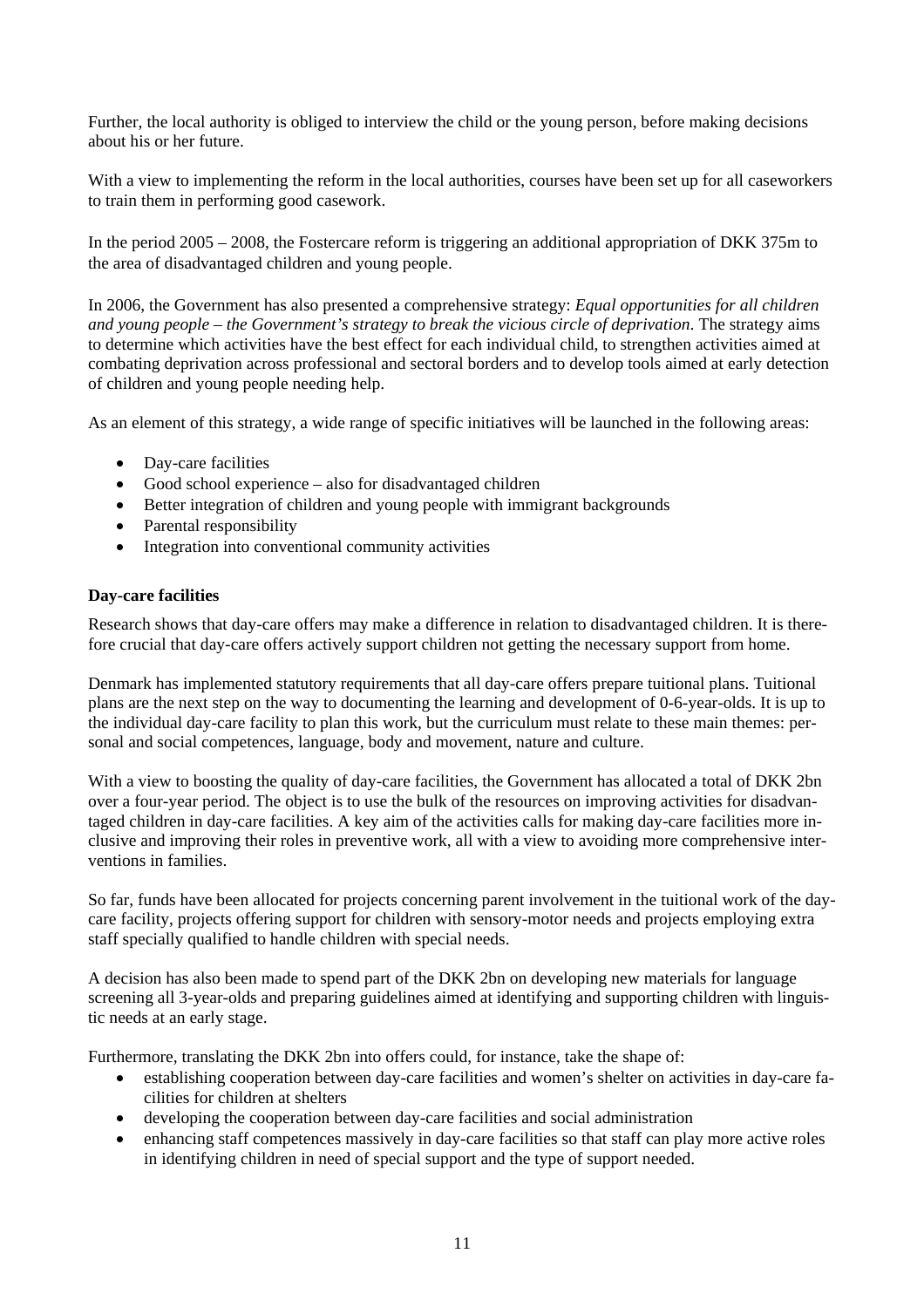It must be ensured that the day-care environment also fosters socially disadvantaged children's development and counteracts social exclusion, for instance through a healthy mental child environment offering children in day-care facilities security, care and social inclusiveness. In July 2006, Denmark therefore introduced requirements calling for a written child environmental impact assessment to be prepared for all day-care facilities, including a mapping of and an action plan for the physical, mental and aesthetical aspects of a daycare facility's child environment.

#### **Schooling**

Education is a key action area. It is a well-known fact that a completed education helps break the vicious circle of deprivation. The *Welfare agreement* also focuses on enhancing the possibilities of more people completing training or education.

#### Welfare agreement

To meet the agreement's objective that all young people should complete a youth education, local authorities must have clear and consistent responsibility for ensuring that the individual young person starts and completes a youth education programme. Vocational training programmes will be renewed to make them more attractive to students with both strong and weak skills. In addition, more practical training places are to help ensure that all young people complete a youth education programme.

In step with increasing globalisation and technological developments, fewer jobs may be available for persons without training or education, and enterprises will demand more better-qualified employees. A good education will enhance the individual's chances of getting a good job and of being more closely attached to the labour market. For these reasons, Denmark must raise its level of education.

The target is that at least 85% of a youth year must complete a youth education in 2010 and at least 95% in 2015.

This is a major challenge, since raising the share to more than 80% has proved difficult for a number of years. Almost all young people commence a youth education, but far too many drop out. The drop-out rate is especially high in the vocational training programmes and among young immigrants and descendants of immigrants.

The challenge becomes even greater because the number of young people will grow in the coming years.

The main elements of the agreement are:

#### *Local authorities must be clearly responsible for ensuring that all young people complete a youth education programme*

Local authorities must systematically follow up on the young people who do not start an education, drop out or are at risk of dropping out. Further, local authorities must offer basic vocational training to young people who are unable to complete a vocational training programme.

#### *Young people should get on the right track and not receive passive income support*

Claimants aged 25-29 who receive social and start-help assistance, lack any education providing labour market competence and are under no obligation to maintain a wife or children must be offered training after five weeks' unemployment, either in the form of on-the-job training or a specially designed project. The young person can also opt to get an ordinary education. Benefit claimants aged 25-29 without an education providing labour market competence will be offered a wage-subsidised job after six months' unemployment. As an alternative to the wage-subsidised job offered, the young person can choose to get an ordinary education.

#### *Targeting of teaching after 9th grade*

Tenth grade will be targeted at pupils who need further educational qualifications and clarification to enable them to complete a youth education programme. Tenth grade must also be able to pick up drop-outs from the youth education programme and get them back on track. The education plan must be qualified and used as a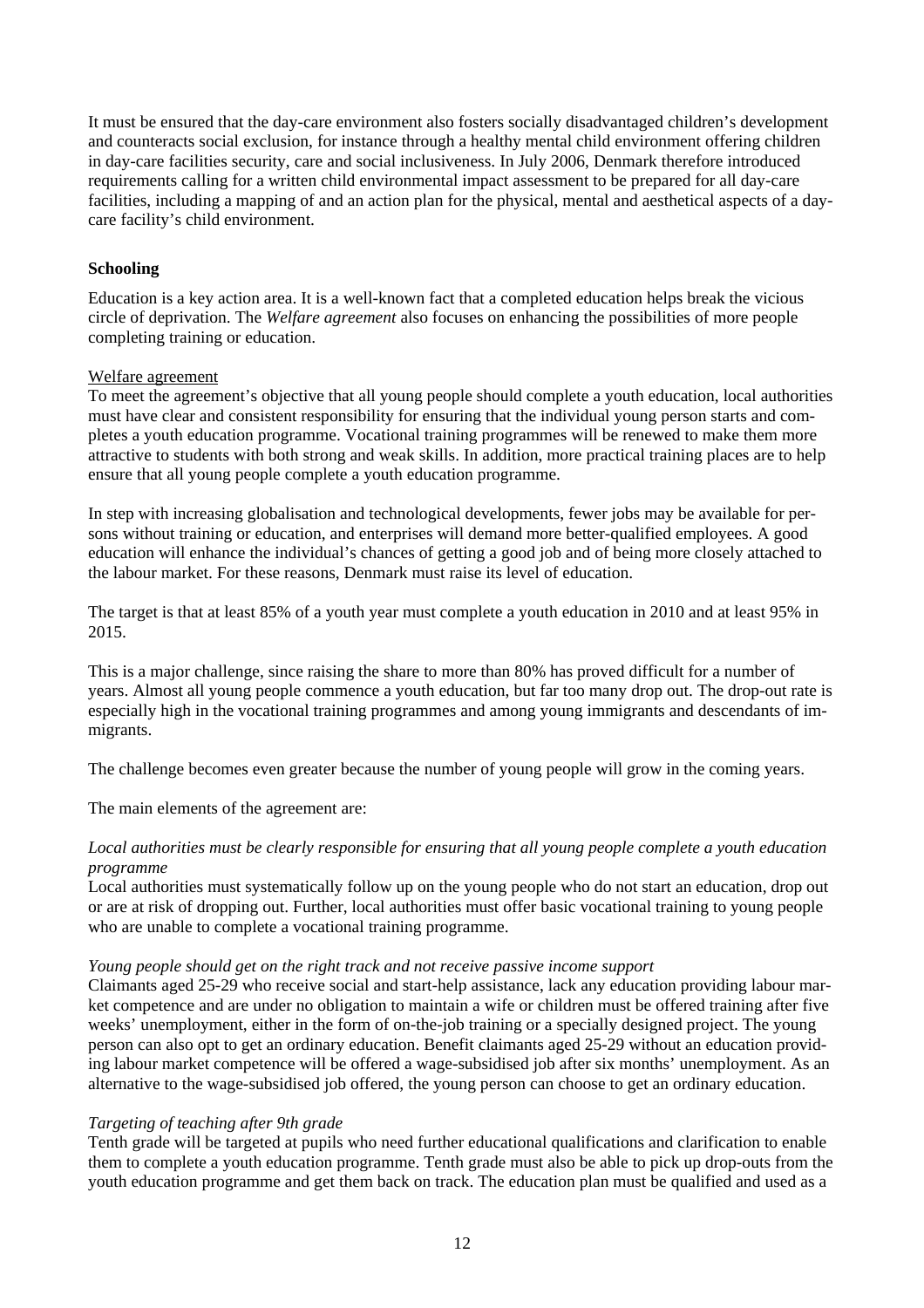far more active tool to ensure that pupils benefit from tenth grade and/or the transfer to a youth education programme. This will be discussed during the autumn, so that the changes can be implemented at the beginning of the 2008/2009 school year at the latest.

#### *Vocational training programmes must consider the needs of all students*

The vocational training programmes must offer special basic programmes for students with poor skills. The programmes must also be made more attractive, for example by offering on-the-job training early in the programme. The programmes must be divided into levels, thus ensuring that all young people get an education matching their competencies. Youth education institutions with high drop-out rates will be called upon to prepare action plans for reducing them. Moreover, adult support will be introduced by way of mentors and contact teachers, which are effective tools for lowering drop-out rates.

## *More practical training places*

A national campaign will be launched in cooperation with the business sector and organisations in order to increase the number of practical training places. Vocational schools will be given better opportunities for creating new, flexible, individual vocational training programmes that will ensure more employment areas are covered. The vocational schools' efforts to obtain practical training places will also be made stronger and more professional. A survey will be launched to assess the necessity of changing the AER scheme. If the number of practical training places fails to be sufficiently increased, the AER scheme must be used to reinforce companies' financial incentive to enter into practical training place agreements. The number of practical training places in central government must be increased by at least 25% by end-2007, after which central government will further increase the total number of students.

## *Improved education guarantee*

The vocational youth training programmes will be gathered in 10-12 new common means of access. Mobile students actively seeking a practical training place will be entitled to complete an education within the chosen means of access – with practical training at the school, if needed. A possibility will be created for dimensioning and restricting admission to the most popular education programmes already at the start of the vocational training programmes' basic phase.

#### Other Government initiatives

Besides the *Welfare agreement*, the Government has launched several initiatives aimed at helping disadvantaged children and young people to get an education. Basic, solid competences – reading and arithmetic – help disadvantaged children to complete a youth education programme at a later stage. In the period 2006- 2009, DKK 105m has been allocated for a national action plan for reading. At the same time, the Government will strengthen the professional competence of primary and lower secondary schools by introducing pupil plans and more testing instruments and improving teacher training.

In recent years, activities at boarding and continuation schools have been bolstered, and in 2005 DKK 3m was earmarked to improve young immigrants' integration and disadvantaged young people's transfer to basic vocational youth training programmes.

Concurrently, the possibilities of pupils with non-Danish backgrounds completing an upper secondary school programme will be reinforced.14

Further, the strategy *Equal opportunities for all children and young people* is launching the following three sub-projects:

1. *A project on cooperation between schools and social authorities, including on tuition of children and young people placed in care*. The project aims to determine and communicate methods and systems/processes supporting dialogue and cooperation between school and social authorities so that:

l

 $14$  See Annex 2, page 47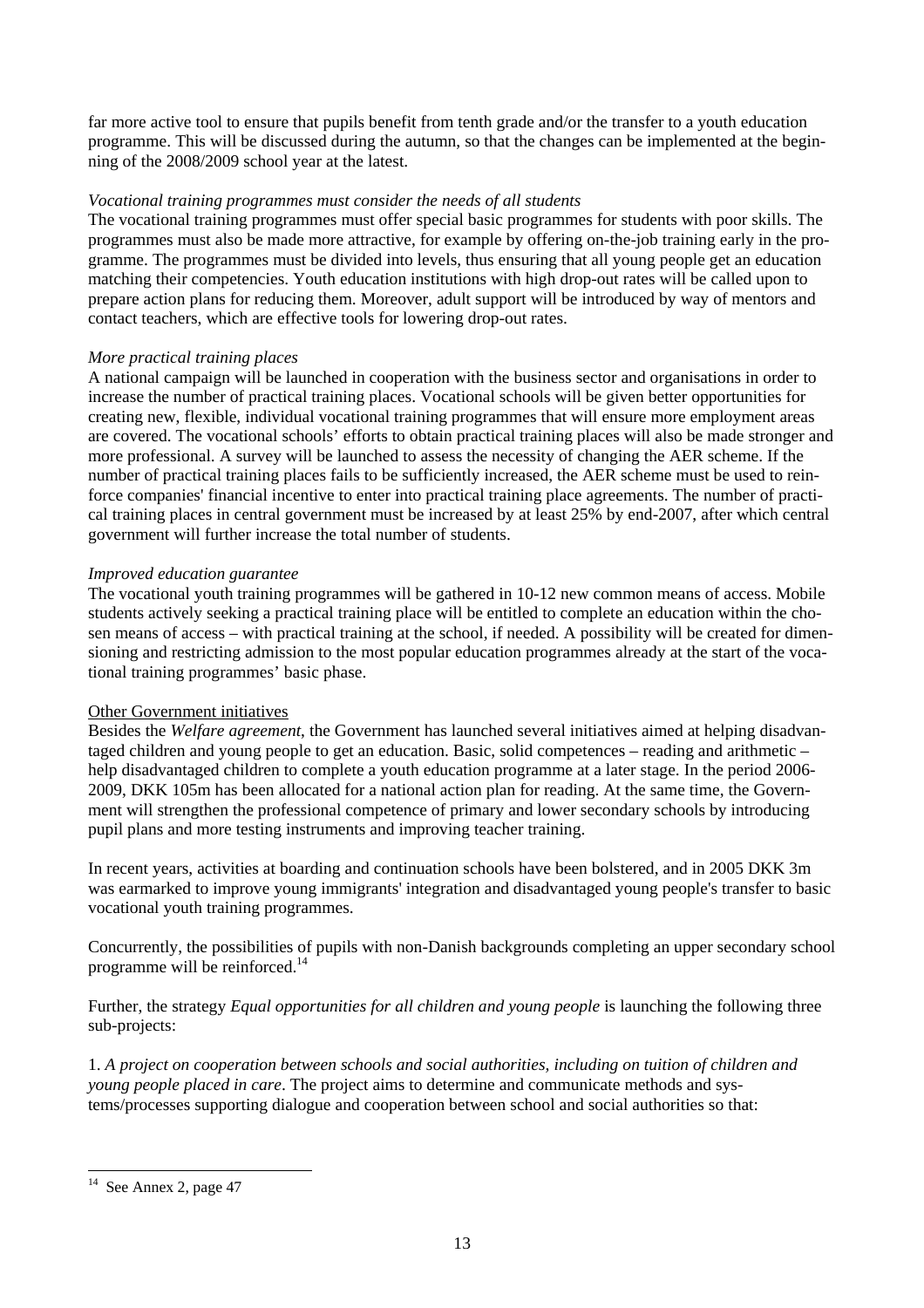- social intervention measures can to the widest extent be avoided,
- children and young people can as far as possible maintain their attachment to the community,
- schooling will play a key role in decision-making, should social measures for the child, the young person or the parents prove necessary,
- children or young people referred to day treatment or placed outside their homes at institutions or residential facilities should be guaranteed education on a par with the education generally supplied in primary and lower secondary school.

2. *A project about children receiving no education*. A survey will be launched to procure certain knowledge on the *scope and character* of the problem – including whether these are pupils who have not been referred to any education offer at all, truant pupils, pupils/parents who have been referred to tuition but rejected the offer or pupils in transit from one tuition offer to another. Additionally, the survey must highlight the cause(s) of the problem and subsequently communicate methods or good experience that may help alleviate the problem.

3. *A project on parental counselling*. The aim is to ensure good dialogue between school partners and thus create the optimum framework for children's schooling in terms of learning and welfare. The counselling should aid in solving conflicts and ensuring good relations between schools and homes. Thus, counselling is to help break the vicious circle of deprivation with regard to countering cultural differences between schools and parents of differing ethnicity than the school staff.

## **Children and young people of immigrant background**

Children and young people of immigrant background and their families must be integrated in society, and several initiatives have been launched to achieve this aim. These initiatives are to ensure that children of immigrant background achieve proficiency in and knowledge of Danish.

The Government's comprehensive strategy, *A new chance for everyone*<sup>15</sup>, includes language screening material for assessing pre-school children's linguistic development when their needs for language stimulation are being determined and at the time they enter school.

An exemption has been granted from the Primary and Secondary Education Act, thus allowing local authorities to experiment with all-day schools. All-day schools with extended teaching hours are meant to supplement and improve the pupils' schooling. Presently, exemptions have been granted to two schools where a large share of the pupils is of non-Danish ethnic backgrounds. The purpose is to improve integration.

In addition, initiatives will be launched concerning:

- Homework assistance
- Participation in sports
- Special efforts aimed at strengthening young new Danes' choice of education and profession

#### **Parental responsibility**

l

Considerable efforts must be targeted at parental responsibility for children, and in March 2006 the parliament adopted a new act on parental responsibility. Under the act, local authorities can instruct parents to perform certain actions in relation to their children, in this way ensuring that the individual child develops positively. Parents who fail to follow the instructions will have their family allowance withheld.

This measure is supplemented with parental programmes designed as courses aimed at supporting insecure and resource-weak parents in taking responsibility as parents and thus preventing their children from developing inappropriately. In the period 2006 to 2009, DKK 70m has been allocated for this initiative supplemented with DKK 35m for developing and testing the parental programmes.

<sup>15</sup> *A new chance for everyone* includes both employment and integration initiatives. For this reason, *A new chance for everyone* is also mentioned in section 2.4 on employment.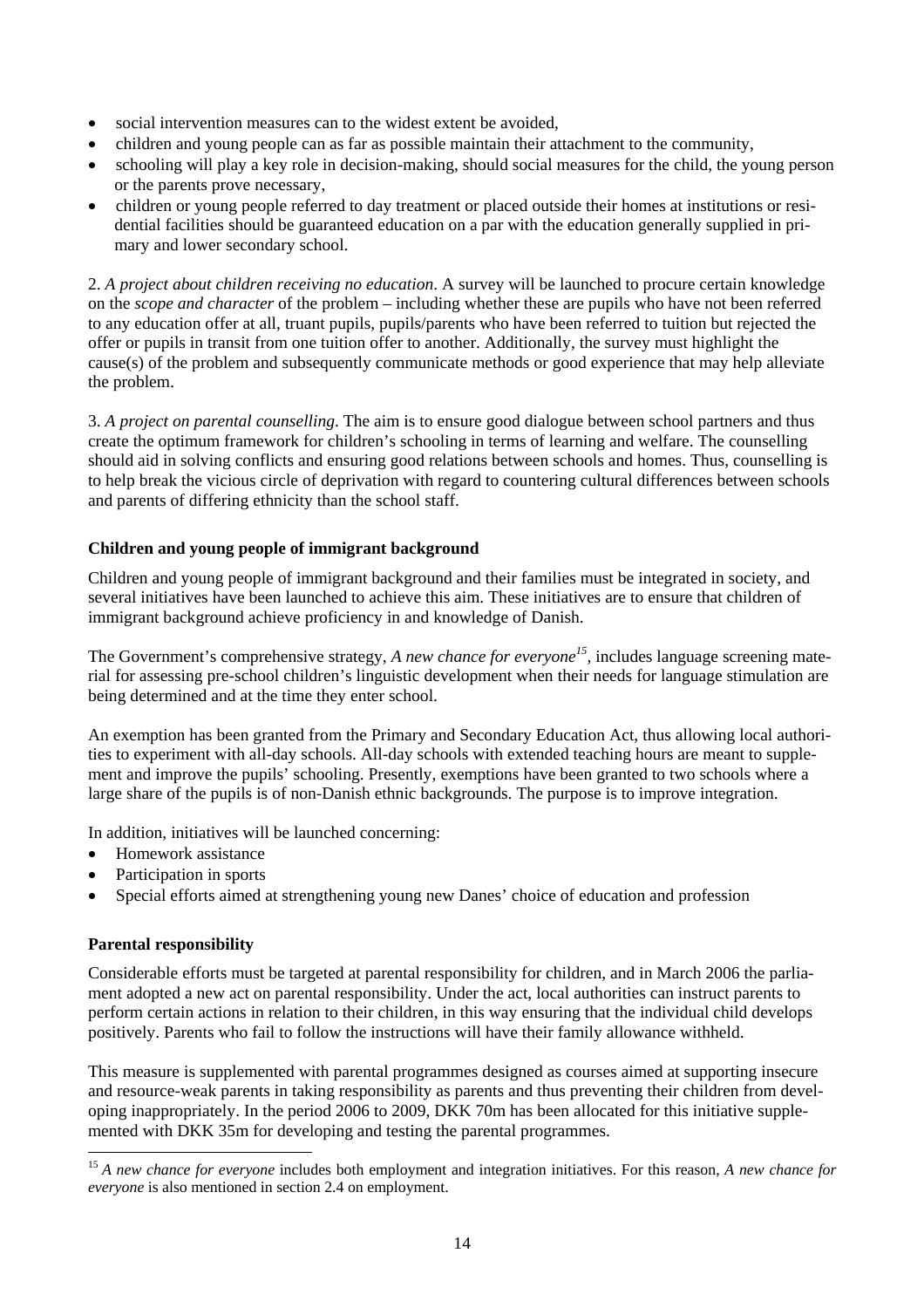# **Conventional community activities**

We have to make sure that disadvantaged children become part of conventional community activities where they can learn some of the social and practical competences that other children and young people learn at home.

An application pool of DKK 10m annually divided into five themes has been set up for the period 2005- 2008, earmarked for projects that ease access to sports activities for disadvantaged children and young people. Until now, funds have been allocated to projects that support access to sports activities for overweight children, children and young people of non-Danish ethnicity and children and young people from families with limited financial resources. In autumn 2006, funds will most likely be allocated to the last two pool themes: children and young people with disabilities and children placed in fostercare.

In relation to the 2006 rate adjustment pool agreement, DKK 17.5m was set aside for a two-year pilot project on *leisure-time passports*. The pool aims to ensure that disadvantaged children not normally participating in leisure-time activities improve their chances of doing so. At the same time, a research project of DKK 6m will be launched with a view to providing scientific documentation on the impact of leisure-time activities on disadvantaged children's welfare.

## **Violence and abuse in families**

Children witnessing domestic violence have poorer health and welfare than children growing up in nonviolent families. They also suffer a higher risk of repeating the violent behaviour. Boys witnessing physical abuse in their childhoods are ten times more likely to expose their female partners to violence. This fact underlines the necessity of securing the necessary help for children and young people that witness domestic violence.

The amount of DKK 64m has been allocated for a new 4-year *Action plan for combating men's domestic violence against women and children 2005-2008*. The funds must primarily be used to finance development projects, digital child networks, where children in the same situation can communicate. This measure will be supplemented with various information campaigns. $^{16}$ 

In the period 2006-2009, DKK 8m will be spent on a pilot project for children exposed to violence or witnessing domestic violence.

Help and treatment must also be offered to children and young people who have sexually abused other children and young people, the aim being to stop and prevent their abusive behaviour.

# **Crime**

l

In the period 1992-2005, crime rates among young people below the age of 15 have shown both upward and downward trends. In the last two years of the period, the rate is high, though not higher than in 2000. In 2005, a total of 4,062 young people below 15 were involved in crime.

A project has commenced targeting 10-14-year-olds who have committed other offences than minor offences. The project aims to determine whether the young people and the problems requiring action can be identified at an earlier stage.

The latest survey from Statistics Denmark on *Crime and ethnicity 2002* shows an overrepresentation of immigrants and their descendants in the sentences handed down in 2002. Crime rates are particularly high among very young immigrants and descendants (15-19-year-olds). For young people of immigrant back-

<sup>16</sup> See Annex 2, page 47-48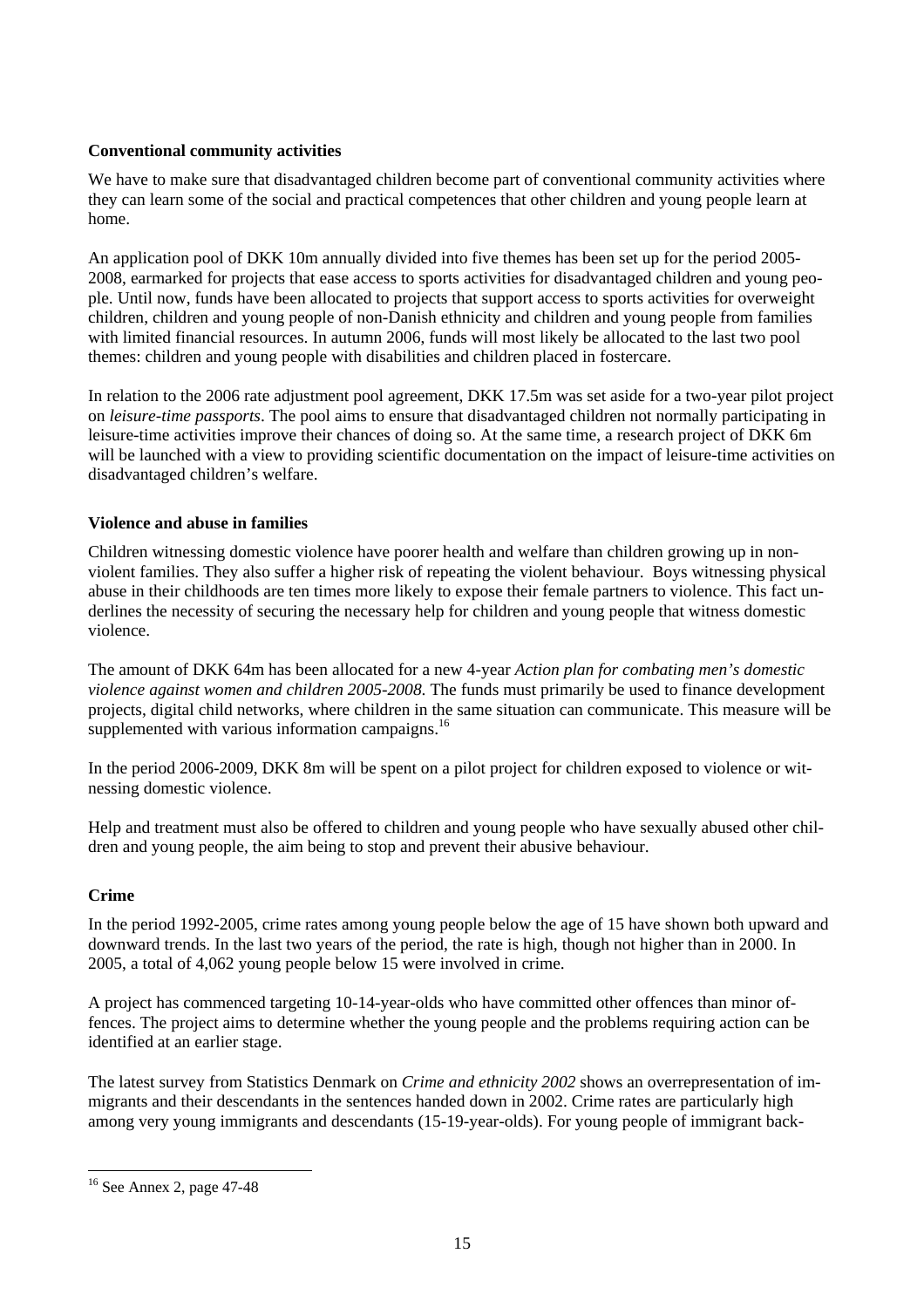grounds aged between 15 and 19, crime frequency is 72% higher than for all young people in the same age group, without correction for social and demographic differences.

The Government wants to test whether early measures can be created to prevent young people with incipient crime problems from developing into tough criminals.

Throughout the years, several projects have been launched, aimed at preventing crime among young people of immigrant backgrounds. Experience from these projects will be communicated to all local authorities and publicised on the Internet as inspiration for activities aimed at preventing crime among very young people.

#### **Evaluation and indicators**

*Fostercare reform:* Denmark must compile data on the effect of activities targeted at disadvantaged children and young people. The data will be compiled by means of statistics, to which local authorities must report decisions on fostercare placing. Additionally, the competence of the National Social Appeals Board has been expanded, allowing the Board to consider cases on its own initiative, and it will also conduct a higher number of practice surveys in the area. Finally, DKK 2m has been earmarked annually in the period 2006-2009 for monitoring the Fostercare reform.

*Equal opportunities for all children and young people:* A set of tools will be developed which will give staff in day-care institutions an early warning system for identifying children with problems that require special efforts to be implemented. Further, the Government also wants to create an overview of the efforts having the best effect.

These initiatives are meant to help implement the correct measures at the correct time.

*Children and young people at boarding and continuation schools:* In 2006, Denmark completed a survey on the quality inherent in placing children and young people at boarding and continuation schools. The survey showed that young people completing a stay at a boarding or continuation school experience an improvement in their life situation, social competence and professional level. At the same time, the survey also revealed that local authority casework could be more systematic and standardised, just as schools can become better at informing local authorities of their offers and activities.

*Tuition plans in day-care facilities:* The tuition plan scheme will be evaluated with a view to determining the scope, use and effect of the plans as well as making the knowledge acquired in the evaluation known and usable.

*Higher quality of day-care facilities:* In February 2006, a screening of national and international knowledge was launched to determine what measures work in relation to children with special needs. The compiled data is to form the basis for implementing the remaining funds for the activity.

*Written child environmental impact assessment:* As a follow-up on the child environmental impact assessment, an action plan will be established. The child environmental impact assessment is to be revised when the child environment changes significantly or at least every third year. The child environmental impact assessment is a tool for the parties responsible for day-care facilities and not an enforcement tool.

In addition to the local assessment, the work of child environmental impact assessments will be evaluated on an ongoing basis and material/templates will be developed for the local bodies to use in assessments.

*Youth educations: The Council on Evaluation and Quality-development of the Primary and Lower Secondary Schools* was set up to help achieve the goal of having at least 95% of a youth year complete a youth education programme in 2015. A key task for the Council will be to assess the schools' ability to help combat their pupils' vicious circle of deprivation and integrate pupils of non-Danish ethnicity.

*Prevention of crime among young people under 15:* It will be documented whether the launched survey can contribute to preventing criminal youngsters from developing into hardened criminals.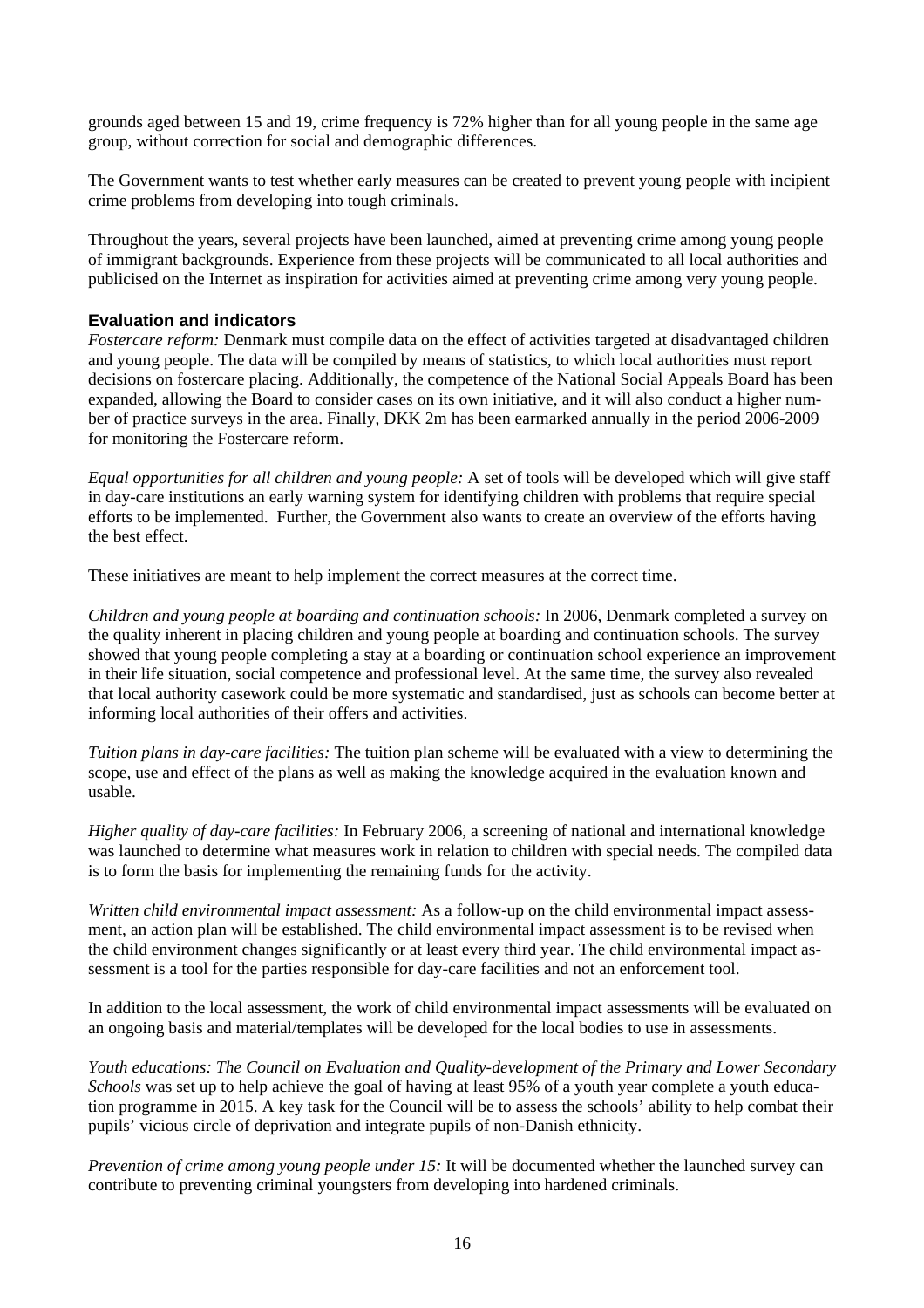Therefore, Denmark will gauge the development in crime rates among young people or the local areas covered by the project as well as in a control group.

## **Launch, implementation and resources**

In the project *Equal opportunities for all children and young people*, DKK 550m has been allocated for new initiatives. The project rests on the many initiatives already launched.

# **2.3 Teaching, education, etc.**

## Welfare agreement

The parties to the agreement agree to reinforce adult and supplementary training efforts by:

- *Significantly boosting adult reading, writing and math programmes*. Out-reach efforts will be reinforced, and the teaching will be more targeted and made more job-related. In the coming years, the number of participants in reading, writing and math courses for adults must reach 40,000 annually,
- *Allowing 2,000 additional adult apprentices and improving the scheme*. This will bring the number of adult apprenticeships to almost 9,000 annually,
- *Improving the job rotation scheme*,
- *Earmarking a pool of DKK 1bn for more vocational adult and supplementary training*. Payment of funds from the pool depends on the social partners' increasing their financing contributions to reinforced adult and supplementary training efforts. The conditions for payment will be negotiated with the social partners.

In international comparisons, the level of adult and supplementary training activities in Denmark is already high. Annually, a good deal of the labour force participates in public, private or intercompany adult and supplementary training courses. Still, too many adults have serious problems with reading, writing or math, and persons with the poorest educational background participate least in adult and supplementary training.

In spring 2006, the Government and the social partners discussed adult and supplementary training initiatives. The final document from these three-party negotiations shows that the parties agree that adult and supplementary training efforts must be reinforced. It also shows that all parties affected – individuals, enterprises, the social partners and the public sector – are responsible for achieving the objective.

The public sector has a special obligation to the most disadvantaged groups in the labour market, while the social partners have a special responsibility for vocational efforts.

Besides the initiatives already agreed upon, the following measures may be crucial to improve adult and supplementary training efforts:

- Improved guidance and counselling to employees and enterprises
- Increased acknowledgement of competencies achieved outside the public educational system
- Better offers to bilingual persons
- Wider supply of higher adult education

Besides the *Welfare agreement*, the Government has launched other education initiatives enhancing the possibilities that disabled people can complete an education.

#### **Children and young people with disability**

Studies must be done to reveal whether children and young people with disability achieve poorer results from their tuition than children and young people without disability. Studies will also determine whether people with disability have lower educational and occupational levels than people without disability, and whether educational conditions and results for children and young people with disability can be improved.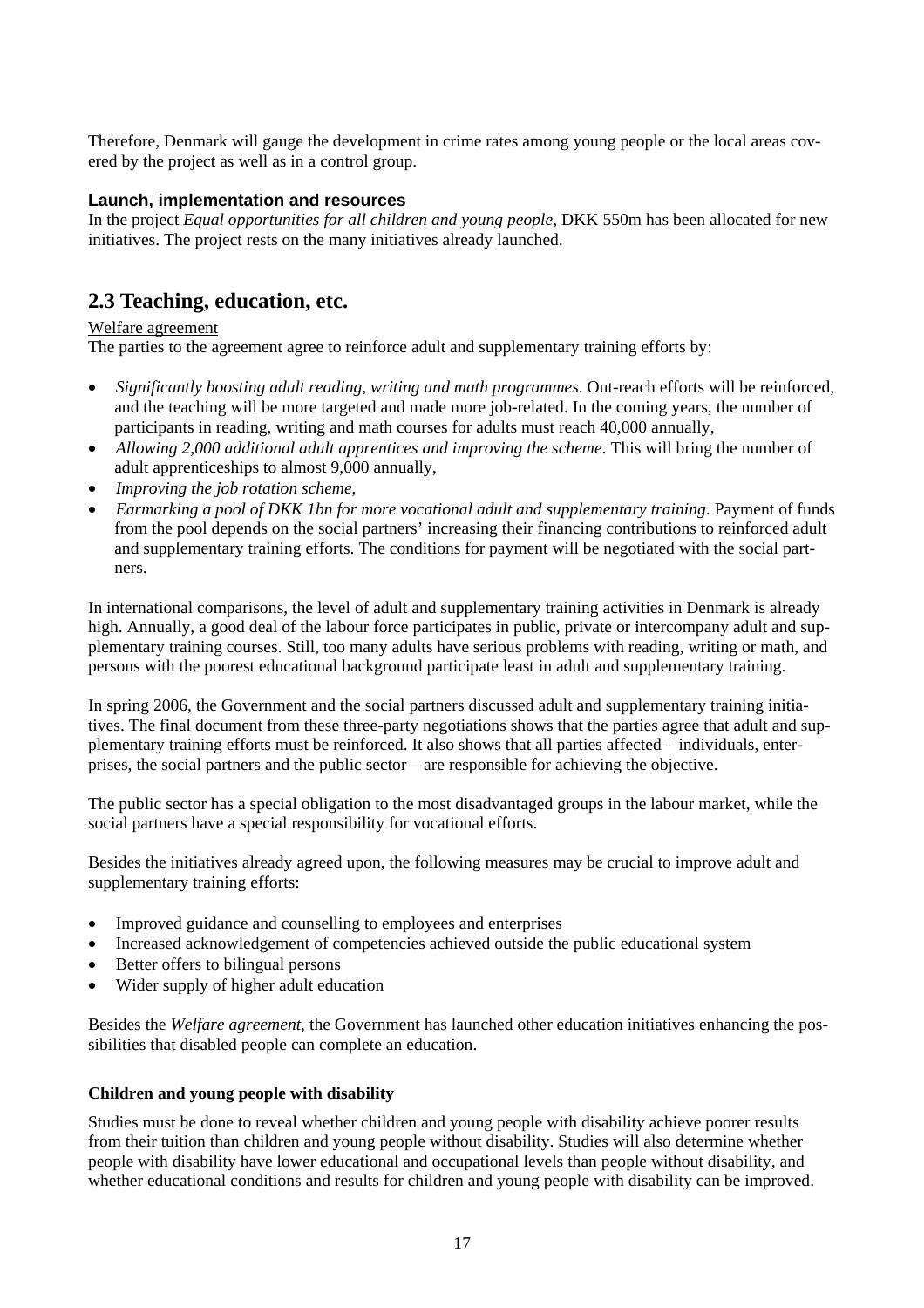DKK 3.5m has been allocated to map the educational conditions of children and young people with disability.

## **Mentally disabled people**

Mentally disabled people's possibilities of self-determination must be improved through better, more objective guidance. A project has been initiated to determine how guidance of mentally disabled people can be handled concretely – and the possibilities of using, for instance, computerised information.

#### **Disabled people in general**

In the period 2006-2009, about DKK 34m has been allocated for developing conditions of people with disability. The development includes involving disabled people in association work, holding a range of seminars in 2006-2007 for the new local authority disablement councils and conducting an information campaign aimed at caseworkers, relatives and people with disability.

## **Evaluation and indicators**

*Remedial instruction:* An effect study of remedial instruction has been initiated*,* its results to be publicised by the end of 2009.

The Local government reform transfers full responsibility for remedial instruction of children, young people and adults to the local authorities. In 2005 and 2006, a total of DKK 8m has been allocated for *documentation and knowledge-sharing* inside and between the new local authorities, the purpose being to embed remedial instruction in the local authorities.

*Disabled people in general:* In 2007-2008, the work of developing conditions for disabled people will be followed up in a study on the trends in disabled people's participation in association activities – compared to a similar study from 2003.

# **2.4 Employment**

The Government's goal is for people on the fringes of or outside the labour market also to have job opportunities on ordinary conditions. In the special cases where people are unable to work on conventional conditions, jobs on special conditions are an option. The means to ensure that disadvantaged groups achieve greater labour market attachment include targeted job-activation schemes, offensive efforts from local authorities and job centres as well as companies' social commitment.

Thus, it is essential that active efforts are continuously made to bring people on the fringes of the labour market into conventional employment, or, failing that, into supported employment.



Figure 1. Trend in number of activated social assistance claimants,  $1<sup>st</sup>$  quarter 2004 –  $1<sup>st</sup>$  quarter 2006

Source: Statistics Denmark.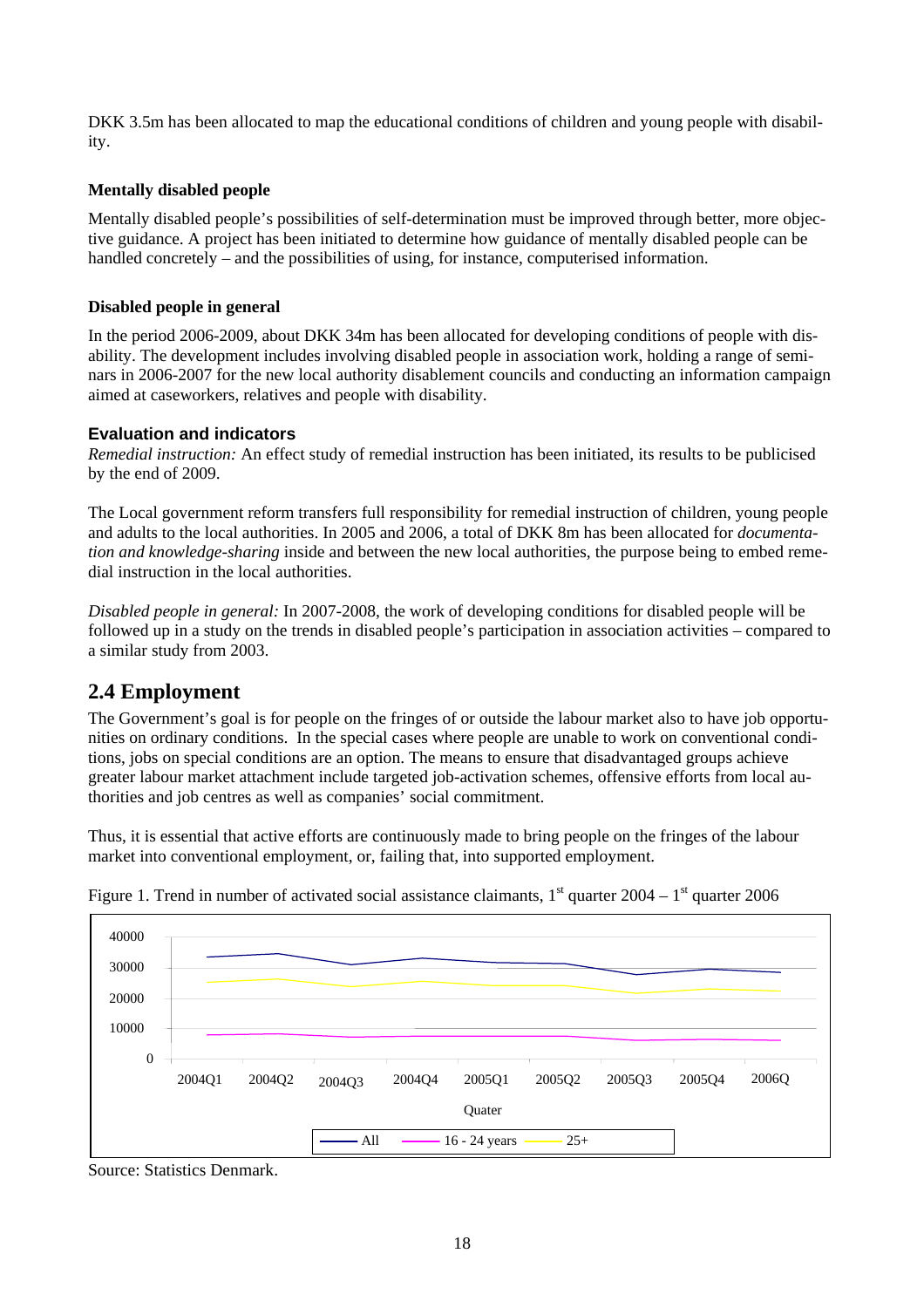In the last two years, Denmark has maintained high activation efforts, activating about 30,000 people every quarter. The number of activated people fell slightly during the period, in step with a slight drop in the total number of people receiving social assistance. In the same period, the number of people in activities aimed at retaining them in the labour market went up by about 12,000.

|                | $\sim$ wore of a serious of decorrection exited directed to a direct except that of | $\sim$ $\sim$ $\sim$ $\sim$ |        |
|----------------|-------------------------------------------------------------------------------------|-----------------------------|--------|
|                | 2004Q1                                                                              | 2005Q1                      | 2006Q1 |
| Public sector  | 16,924                                                                              | 19,693                      | 21,881 |
| Private sector | 15,509                                                                              | 19,457                      | 23,062 |
| Total          | 32,758                                                                              | 39,211                      | 44,979 |

Table 3. Number of subsidised and sheltered iobs broken down by sectors.  $1<sup>st</sup>$  quarter 2004 –  $1<sup>st</sup>$  quarter 2006

Source: Statistics Denmark

About 38,000 persons are in subsidised employment, while 14,000 persons are waiting for subsidised employment. With effect from 1 July 2006, the scheme was adjusted for the purpose of improving the eligibility assessment for subsidised employment and reducing unemployment in eligibility assessed subsidised employment.

The section below describes initiatives aimed at improving activating and employment-related efforts for disadvantaged groups.

#### Welfare agreement

The previously mentioned *Welfare agreement* determines that employment efforts must be planned on the basis of the unemployed person's qualifications and resources, taking into account the needs of the labour market.

The main elements of the agreement in the labour market area are:

*Increased focus on vacant jobs:* A requirement will be introduced that ensured unemployed people and claimants of social and start-help assistance registered with the Danish Employment Service must "go on Jobnet" at least once a week to confirm that they are searching for a job.

*Systematic availability assessment of unemployed people:* Systematic availability assessments every third month will be introduced. Unemployment insurance funds will perform this task for unemployment benefit claimants, while local authorities will do so for claimants of social and start-help assistance.

*Simplification of types of interviews:* The interviews between unemployed persons and the Employment Service or the local authority are important tools in the employment efforts. The interviews must focus on getting the unemployed person into employment as quickly as possible. Consequently, the various types of interviews in the employment effort are simplified into a single type of interview, the "job interview". New sanction rules will be introduced with increasingly stricter sanctions if an unemployed person repeatedly fails to come for a job interview.

*Bringing forward the time of activation:* The time for the right and duty to the first job-activation offer for unemployed persons aged 30 years and over will be brought forward to after nine months' unemployment. After two years, an assessment will be made on the basis of economic trends, the unemployment level and an evaluation of the efforts to determine whether early activation efforts are still needed.

*Full-time activation of insured unemployed people after 2½ years:* All unemployed people must be activated on a full-time basis after 2½ years' unemployment. The main activities will primarily consist of intensive job search, wage subsidies and on-the-job training.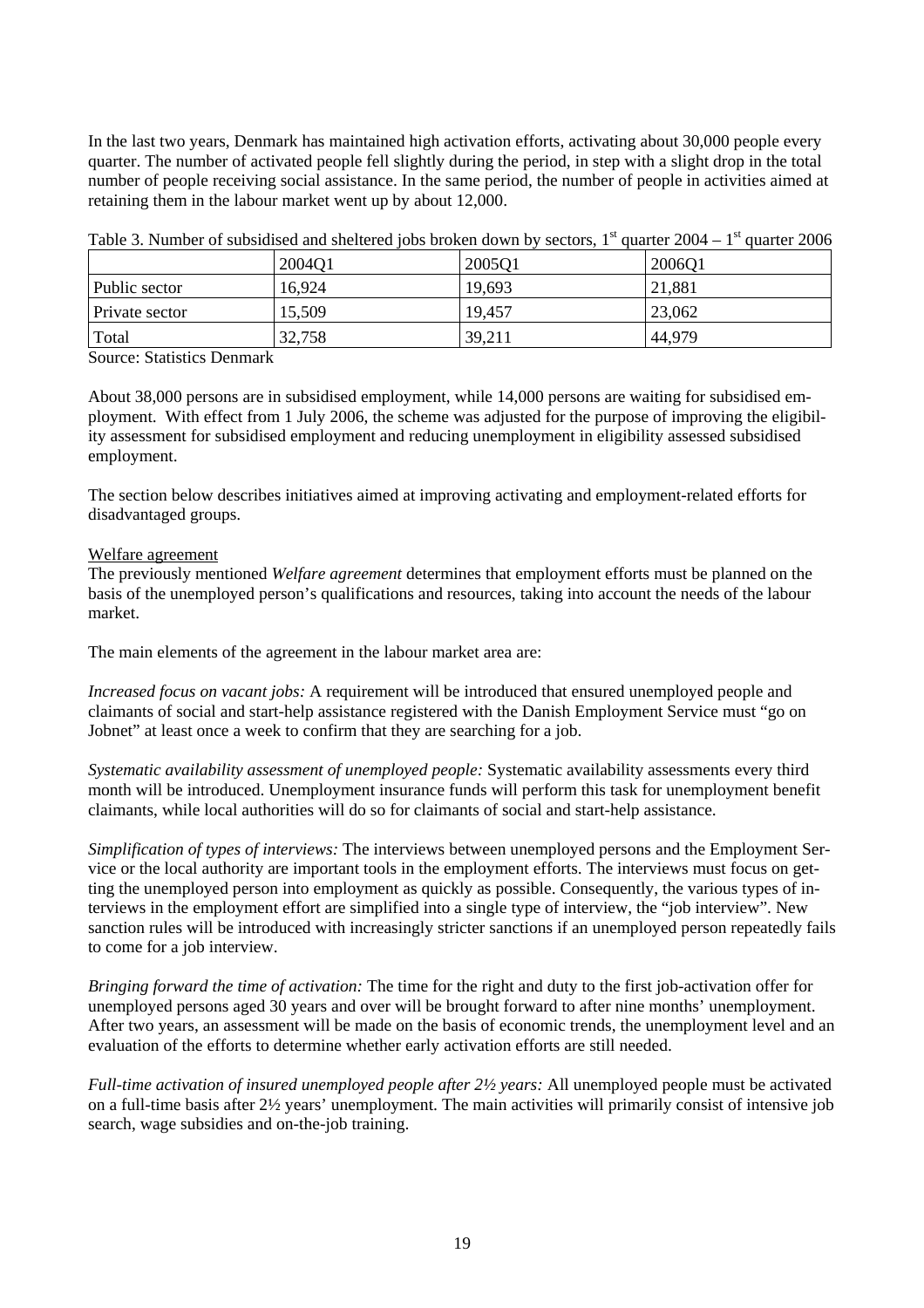*Extension of education pools:* The possibility for unemployed people unable to find employment within their own field to attend a one-year training programme within areas experiencing or expected to experience labour shortages will be extended to 2007 and 2008. DKK 50m will be allocated annually.

*New model for ordinary job referral:* A new model for ordinary job referral will be introduced, under which unemployed people who are referred to a job without getting it are covered by a systematic referral process. The process entails that the unemployed person is referred to another job as quickly as possible or is ordered to apply for a number of positions. If the person concerned has not got a job within three months, activation will be started.

*Abolition of special rules for older unemployed people:* Older employees are needed in the labour market, and all citizens must have equal opportunities. For this reason, the extended daily cash benefit period for the 55-59-year-olds is abolished, so that the daily cash benefit period for this group will be the same as for everybody else. The right and duty to activation is also introduced for 58-59-year-olds as for other unemployed people.

The sections below describe the Government's other strategies for employment of socially disadvantaged groups.

## **The long-term unemployed**

The Government has presented the employment strategy *A new chance for everyone*, calling for all local authorities to offer all passive social and start-help assistance claimants a new chance as of 1 July 2006 and two years ahead. The scheme means that the cases of all social and start-help assistance claimants who have been passive for at least a year must be readdressed. The local authority must then decide whether the unemployed person can be referred to a job or ordinary training or education, or whether job training, on-the-job training, rehabilitation or other services should be offered to pave the way towards the labour market. Weight will also be attached to guaranteeing relevant education offers for all young people who become, under the scheme, obliged to apply for admission to a relevant education.

The Government has allocated about DKK 500m to the scheme for the period 1 July 2006 to 1 July 2007. As extra support to the scheme, DKK 10m has been allocated, earmarked for performance-related pay to local caseworkers.

The action plan *A new chance for everyone* encompasses three targets. The first target states that 25% of the group of passive social or start-help assistance claimants must have started in an education or job in two years' time. Today, only 12% of the people passive two years ago are in jobs.

The second target is that the group must – in the course of the next two years – become able to support itself 15% of the time on average. The previous two years, the passive group has only been self-supportive 7% of the time.

The third target states that the group must on average be in activating jobs at least 40% of the time in the coming two years. The previous two years, the figure was 11%.

#### **Activities on the fringes of the labour market**

In a long-term perspective, an equally large group of socially disadvantaged people should be able to achieve actual attachment to the labour market. In 2005, the Government set up a *pool for social activation* aimed at offering socially disadvantaged people with comprehensive problems besides unemployment the opportunity to achieve a life of meaningful activities. Typically, the activities will be on the fringes of or outside the labour market. The pool for social activation is set at DKK 3m annually for four years. The Government allocated more funds to the pool in 2006, having added almost DKK 42m in total over three years.

To ease the difficult transition to a real job, the Government set up a pool in 2005 to establish a *special mentor scheme* located at drop-in shelters. The idea is for people attached to the shelters to assist disadvantaged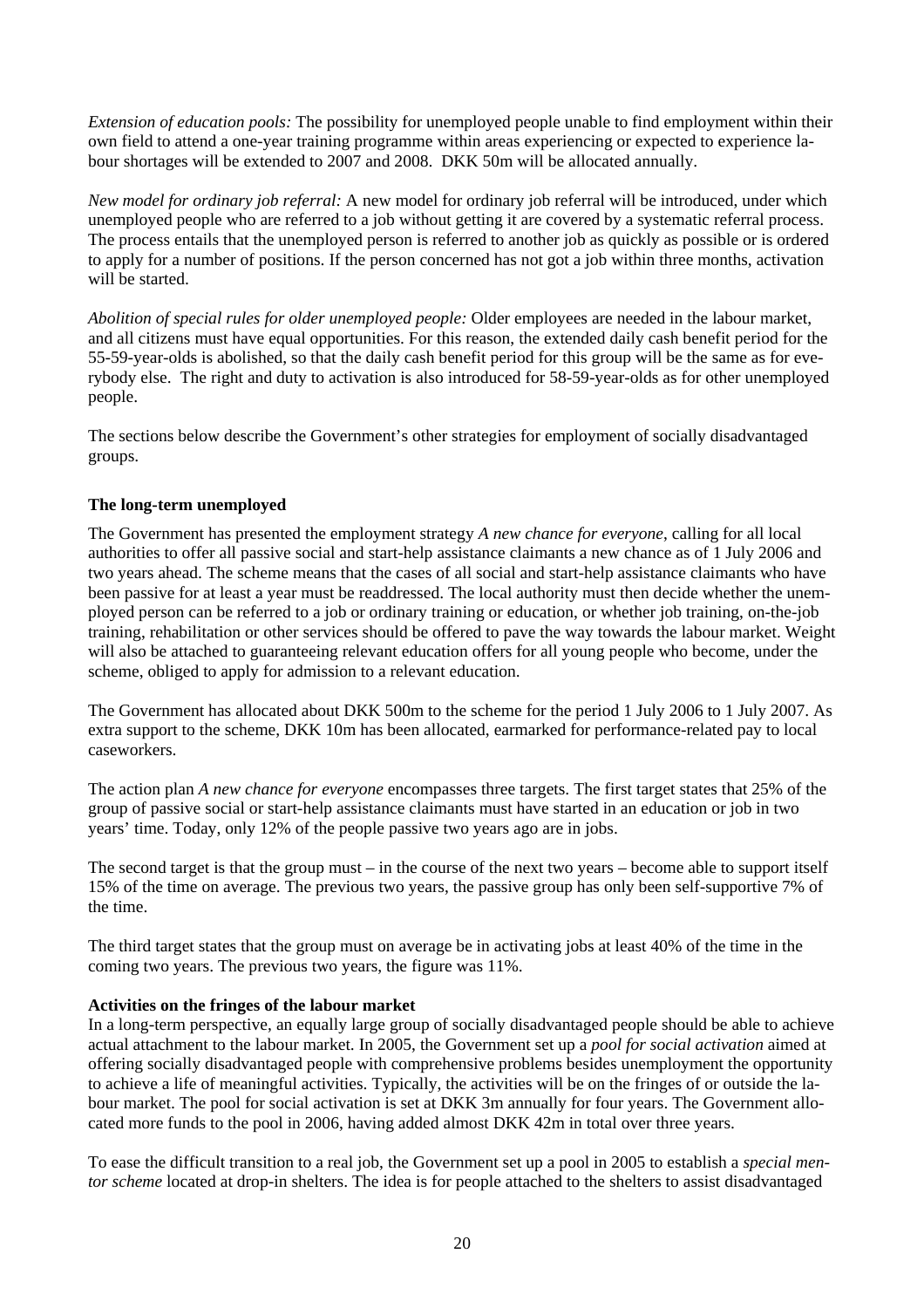people in their occupational reintegration and support them with advice on how to behave at a workplace. At the same time, a mentor can also relieve companies of some of the problems surrounding new appointments of employees with special difficulties. Relating the mentor scheme to shelters ensures that mentors have thorough knowledge of the mentee and can uphold a relationship of trust with the mentee throughout the entire process. The pool is set at DKK 10m annually for four years. Currently, the mentor scheme is being established at 17 drop-in shelters in Denmark.

A *temp scheme* aims to offer temps to companies that undertake to employ socially disadvantaged people who often have problems showing stable attendance in transition periods. The scheme aims to indemnify employers in cases of absence. The pool is set at DKK 5m annually for four years.

# **Debt remission pilot project**

In June 2006, the Danish parliament adopted an act on *pilot projects involving remission of public-sector debt for socially disadvantaged groups.* The backdrop of the initiative was a survey indicating that debt to the public sector could constitute a barrier preventing the most disadvantaged social assistance claimants from finding jobs.

The act sets up a four-year pilot project allowing public-sector debt to be remitted while also ensuring incentives aimed at retaining the person in a job. An amount of DKK 25m annually in the period 2005-2008 has been allocated for the scheme.

The target group consists of people who for four or more consecutive years have been social assistance claimants, etc. Debts will be remitted in the course of a five-year period. To qualify for the scheme, a person must find and retain a job or subsidised employment, start an education or enter a rehabilitation process.<sup>17</sup>

The scheme has been notified to the European Commission under the state subsidy rules and will enter into force on approval.

# **People with disability**

The Government has presented an action plan for 2005-2009, *Disability and job – an employment strategy for people with disability*, aimed at giving disabled people a chance of performing a job in the labour market. DKK 80m has been earmarked for implementing the employment strategy.

The employment strategy sets two targets:

- The number of impaired people in employment must increase by 2000 people a year.
- The share of companies with disabled employees must increase by 1 percentage point a year.

The employment strategy also contains an objective that companies and people with disability must be given better information about employment opportunities and options for obtaining support and aids to compensate for their disabilities.

The Government's action plan launches initiatives in three areas.

Many people with disability could remain in or achieve attachment to the labour market if everyone knew more about the opportunities of getting an active work life with disabilities. Consequently, the Government will set several activities in motion to disseminate knowledge about what different types of disability mean, and what measures are most effective when it comes to helping people with disability get or maintain a job in the labour market. As part of these activities, efforts are being made to increase the share of people with disability given the opportunity of accepting a job in the conventional labour market instead of joining public

l

 $17$  See Annex 2, page 48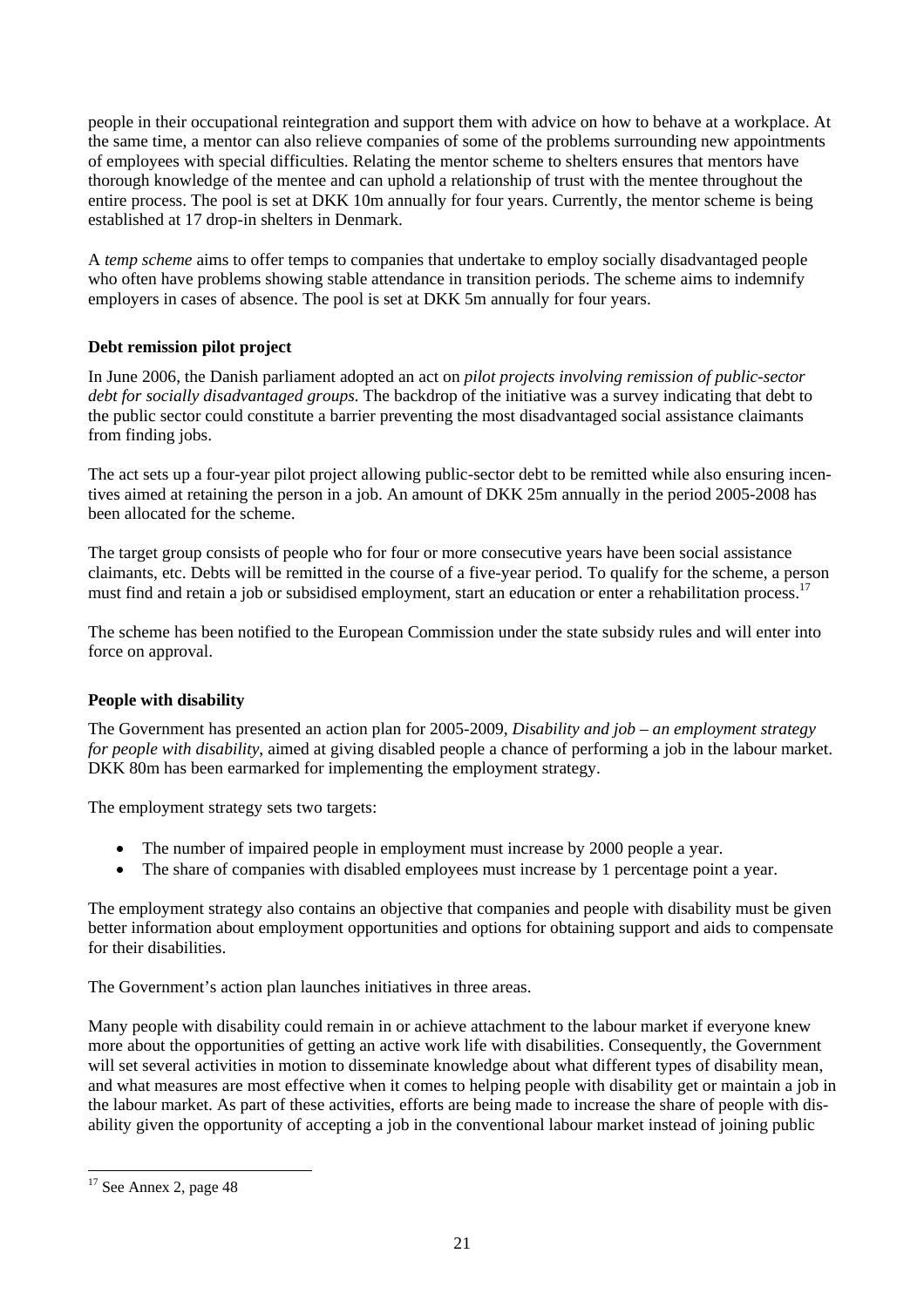job training schemes. The Government has allocated DKK 15m for the period 2006-2008 for initiatives that support people's development from *sheltered 'employment'* to *sheltered 'work'*.

Secondly, the Government will help break down negative attitudes towards disabled persons as labour. People with disability are a valuable and far too often overlooked source of labour. This is why the Government will strive to ensure that people with disability are generally acknowledged as a resource.

Finally, the Government will break down many of the existing physical and institutional barriers that prevent people with disability from getting a job in the labour market.

# **Mentally ill people**

Mentally ill people and other disadvantaged groups must be given special help in attaining a meaningful life, including a life with employment. Employment means a great deal to the individual, since a job gives him or her the freedom to plan his or her everyday life and create a secure environment.

In March 2006, the Government presented its employment strategy *New paths to employment.* In the next five years, the Government will spend DKK 320m on 14 initiatives aimed at helping mentally ill people and other disadvantaged groups receiving social assistance to enter the labour market or start educations.

The employment strategy will target individuals, workplaces and public activities. Thus, the strategy aims to improve the individual's personal, professional and social competences so that mentally ill people and other disadvantaged groups can manage in the labour market or the educational system. The strategy will also ensure the help and support needed at workplaces to enable the individual person to maintain a job. Finally, the strategy aims to improve public activities so that more people get the help that may bring them closer to the labour market or to an education.<sup>18</sup>

# **Older people**

The Government has implemented a nationwide attitude campaign under the motto *A couple extra makes a difference*. The main purpose of the campaign, aimed at both employers and older people in the labour market, was to further the prevalence of so-called senior agreements. Senior agreements may be attractive for senior people who would otherwise feel compelled to leave the labour market because of work pressure problems and long working hours. The employer and the individual senior employee make an agreement on easing the work pressure and thus enabling the employee to continue in his or her job. The agreement may concern reduced working hours, longer holidays, flexible working hours, changed job content, etc. In autumn 2006, the initiative will be followed by a special campaign aimed at local authorities, which will have to handle massive, age-related staff exit in the coming years.

In autumn 2006, the Government, the social partners and local authorities will conduct four-party negotiations on reinforced efforts to improve older people's employment possibilities.

# **Prevention in the labour market**

The Government believes in strengthening prevention and working conditions in the labour market, and has therefore established a preventive fund of DKK 3bn with annual allocations of about DKK 350m. The funds should be used to improve rehabilitation of diseased and people with disability as well as bolstering working condition initiatives in, for instance, sectors with staff threatened by physical deterioration.

# **Evaluation and indicators**

*Pool for social activation:* A survey was made of users' satisfaction with activity and job-creation schemes. The survey showed that users are essentially satisfied with the schemes offered and want to work and find

l

 $18$  See Annex 2, pages 48-49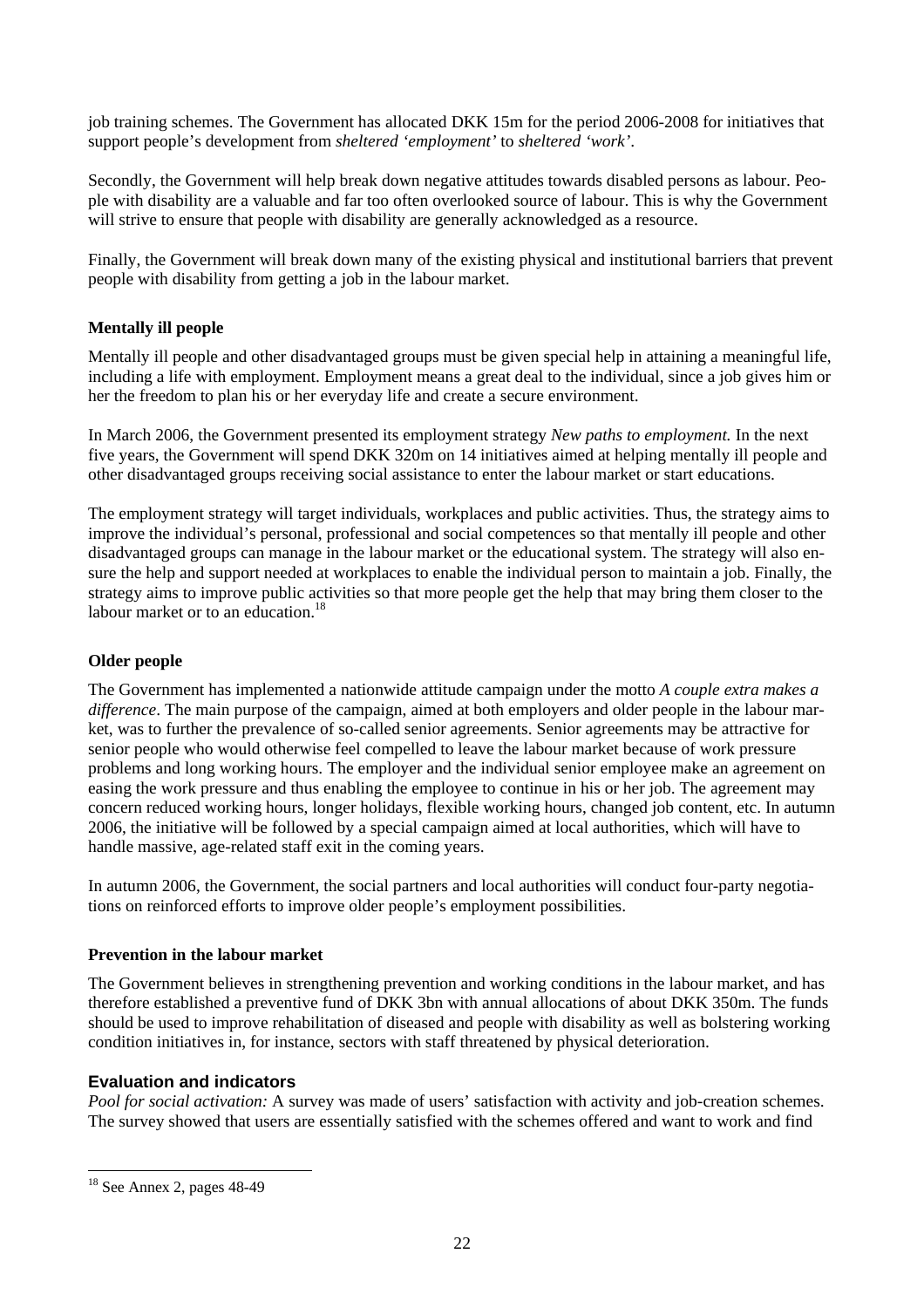jobs. The highest degree of dissatisfaction registers among the users who have not been offered activities or job-creation measures.

*A new chance for everyone:* The results will be evaluated in mid-2008.

*Debt remission pilot scheme:* The scheme will be evaluated about a year after it takes effect. The evaluation will be used to determine the framework of the pilot scheme, utilisation of appropriations, duration of public income support and whether the scheme should include a basic amount to be paid by the given person.

*Disability and job – an employment strategy for people with disability:* The National Board of Social Services will head up an external evaluation of the projects that, with support from the application pool, launch initiatives aimed at underpinning the development from sheltered employment to sheltered work.

## **Launch, implementation and resources**

*New paths to employment:* Special centres will be set up at enterprises where disadvantaged people can work. The enterprises will establish the centres on agreement with the local authorities and will be responsible for daily operations.

Another initiative in the employment strategy comprises a pilot project with partnerships between the local authority and local stakeholders – for example local companies and local NGOs – aimed at improving activities that help mentally ill people find employment.

This initiative will be supplemented with the establishment of a national network of already known institutions and organisations. The network aims to help caseworkers in local authorities and the coming job centres to obtain sufficient knowledge on mentally ill people and people with disability. Best practice and good ideas must be registered and communicated to other local authorities.

# **2.5 Housing**

# **Socially disadvantaged housing estates**

A basic fact in the housing area is that general social improvement, including social inclusion, will not occur unless the physical framework is reasonably well maintained.

In the 2005 housing agreement, the parties agreed to expand the current investment facility for renovation in disadvantaged social housing areas by between DKK 1.5bn-2.125bn in 2006. Another DKK 600m was allocated for social and preventive activities in troublesome social housing estates in 2006.

A key factor for furthering social inclusion is to ensure a broad composition of housing estate residents. For this purpose, local authorities and housing associations can lay down criteria for sale of social dwellings. All vacant social dwellings in disadvantaged housing areas can be sold without endeavouring to re-let them first. Proceeds from the sale can be used wholly or partly in the housing area for, for instance, social activities.

As a consequence of, for instance, a low number of moving-outs or as an aspect of holistic activities, the local authority can also give moving support for disadvantaged residents in troublesome areas. As an aspect of this scheme, the local authority's right of allotment has also been extended, enabling it to offer residents a dwelling in another and better-functioning housing area.

Alongside these local activities, local authorities and volunteers perform a great deal of work.

# **Strategy against ghettoisation**

To curb trends towards ghettoisation, the influx of disadvantaged people to the most disadvantaged housing estates must be halted, while the resourceful citizens in the areas need to be retained until the negative trend reverses. Breaking the social housing estates' monofunctional character by establishing business and industry and new forms of ownership is also a necessity.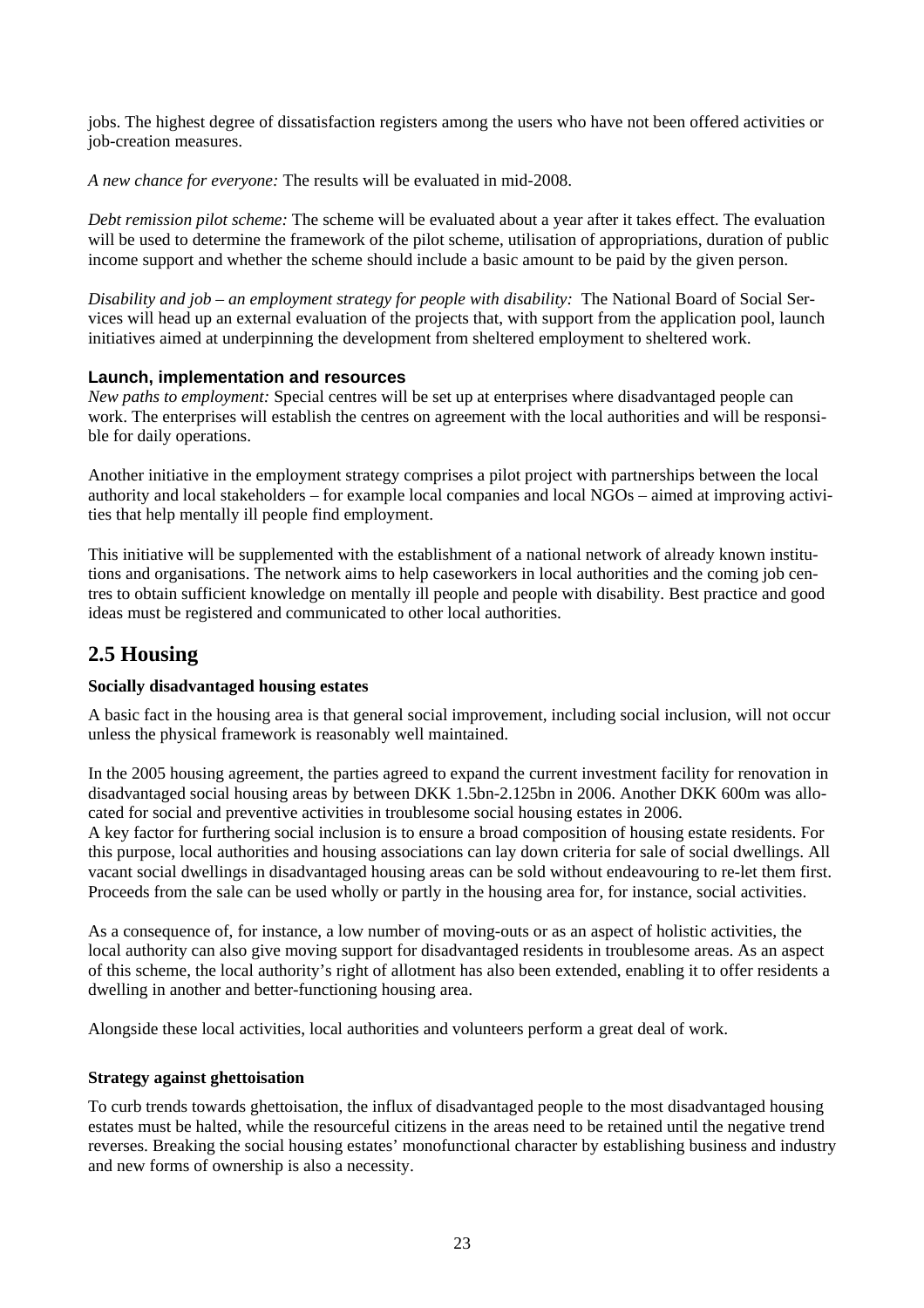To achieve this aim, the Government launched a strategy against ghettoisation in 2004, of which most important elements were realised in 2005 and 2006.

The main element is a new model for letting social housing that allows local authorities to refuse applications from social assistance claimants in 25 disadvantaged housing areas (2006). The applicants on the waiting list who are turned down must be offered replacement housing within six months. From 2006, legislation has authorised the setting up of business and industry in social housing estates.

The strategy also includes the establishment of a Programme board, made up of representatives of the housing sector, the business sector and local authorities. Up until 2008, the Programme board will monitor developments in the estates and the implementation of the strategy, and must also continuously evaluate the need for exemptions, pilot projects and new initiatives.

Finally, the strategy launches a range of specific integration initiatives, including special crime prevention activities, homework help, voluntary work, etc., in disadvantaged housing areas. Additionally, the strategy increases focus on positive experience from schools in the affected areas.

## **Urban development**

The purpose of public urban development is to create well-functioning housing and housing areas. Therefore, initiatives aimed at rundown and outdated housing are launched (building renewal), as well as measures to meet the physical, social and cultural challenges posed by housing areas (area renewal).

Government funds for building renewal (DKK 245m annually) are given as grants for renovating rundown housing (private rental property, housing-cooperative and owner-occupied dwellings). Basically, the funds must be used for the properties in greatest need. Funds are divided among the local authorities according to objective social and physical criteria, and the housing owners can then apply for support. One effect of building renewal is that the number of dwellings with one or more installation deficiencies (e.g. no toilet, bath or central heating) has almost halved since 1990.

From 2004 to 2006, the funds for area renewal were used to spark off a positive development in 40 rundown and troublesome urban areas with development potential. The Government has allocated DKK 150m for the projects. Annually, DKK 50m will be allocated for area renewal projects, for which local authorities can apply. The funds are to be used for remedying physical, social and cultural problems and shortcomings. Special weight is attached to involving citizens and integrating refugees and immigrants, especially in the area renewal projects launched in recently built urban housing estates.

In 2004, a special pool of DKK 100m was distributed to realise a targeted pilot project in troublesome city areas with special urban development needs. Called the *Special urban development fund*, the pool comprises a part of the Government's strategy against ghettoisation. The goal of the pool is to support positive development in selected, troublesome areas, by promoting integration and countering ghettoisation in the areas. The activities are meant to help break negative development in areas where poor physical conditions, social problems and an uneven resident composition mutually reinforce each other. Fifteen projects have started.

# **Housing for people with disability**

Denmark will renovate or establish between 700 and 1,200 dwellings for severely disabled people. In 2006, the Government will allocate the remainder of the DKK 546m set aside for the area for the period 2004- 2006. Until now, the Government has committed support for 1,400 dwellings – including the renovation of residential facilities or establishment of social housing for people with disability.

#### **Alternative residential facilities**

Homeless and socially disadvantaged people often have complex problems. To improve the individual's situation and quality of life, the most important factor is that he or she has a place to live. Therefore, the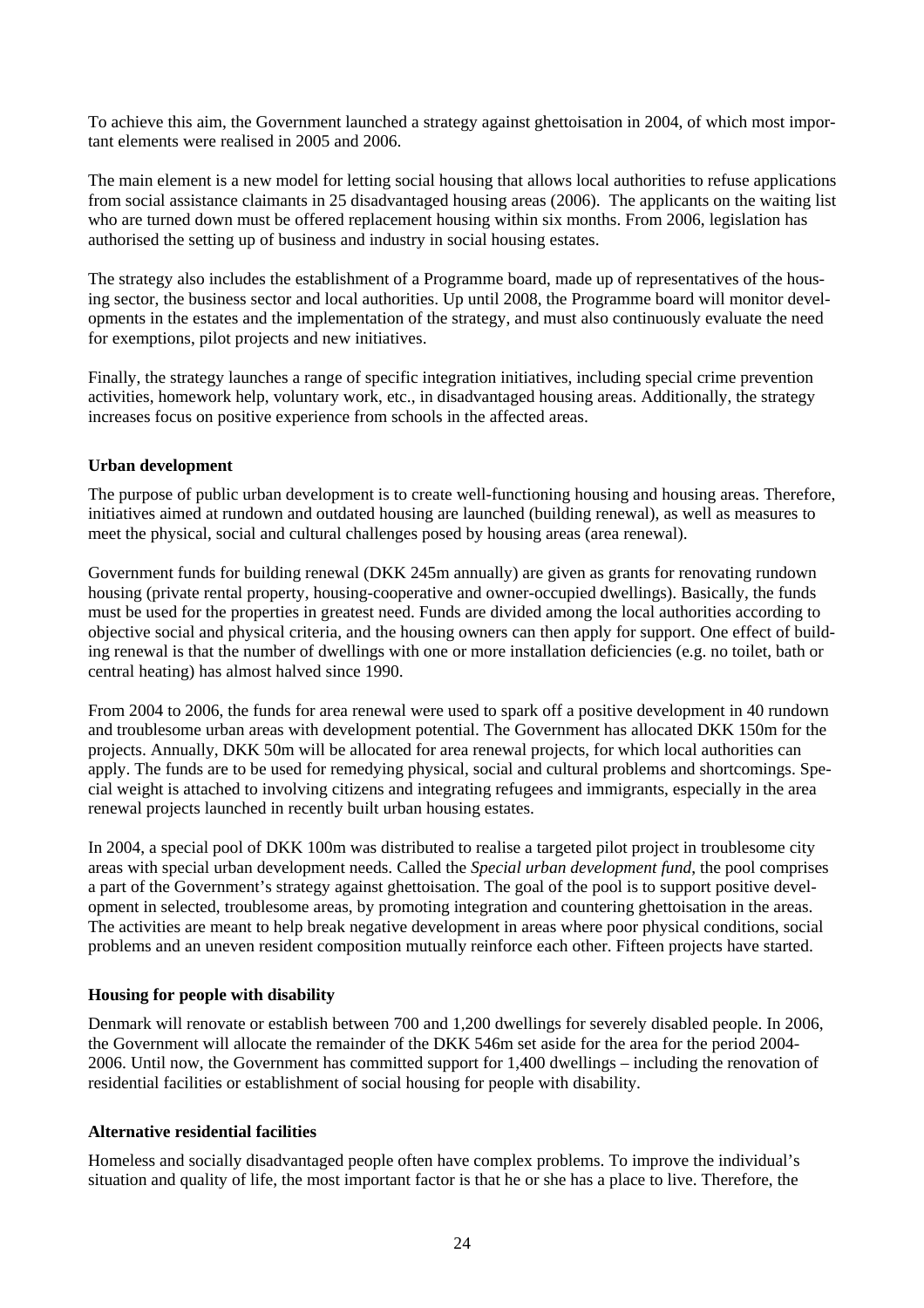Government has ensured that more people have permanent housing that meets the need for persons who do not thrive in conventional housing.

The pilot project *Freak Houses* (established in 1999) yielded good results, and additionally DKK 40m were allocated for 2005-2008 to establish more homes for homeless and particularly disadvantaged groups, combined with housing assistance during the moving-in phase.<sup>19</sup>

Since July 2005, local authorities have been able to conclude agreements with social housing associations on making vacant social housing available for the local council, with these dwellings to be rented as *transition housing*. The target group of the scheme consists of people in transition periods needing special conditions and assistance as they transfer from temporary residential facilities – such as a reception centre – to conventional rental housing. $^{20}$ 

## **Evaluation and indicators**

*Strategy against ghettoisation:* Each year, impact is measured on indicators of labour market attachment and moving patterns in the 30 most disadvantaged housing areas.

*Public urban development:* Building and area renewal will be evaluated in 2007-2008. The evaluation of building renewal will attach priority to a critical, constructive and forward-looking evaluation of the degree to which the act's objective of building renewal has been met. The evaluation must also assess satisfaction among local authorities and citizens, and whether the act contains the tools needed.

The evaluation of area renewal projects will also determine which problems the local authorities find important when designating where to launch and realise coordinated activities. The evaluation will also consider how the activities are organised and which partnership relations local authorities forge with private partners.

*Special urban development activities:* An evaluation has been launched in order to find out whether the individual projects have succeeded in halting the negative development of areas (poor physical conditions, social problems, uneven resident composition, etc.). The evaluation is to determine whether the individual projects have reached their goals.

*Freak Houses:* The scheme evaluations performed in 2004 and 2006 prove the scheme to be a success. Residents express their joy and satisfaction in having a home where they can be themselves and determine their own life. Many of the residents are stabilised and enjoy an everyday life on their own conditions. In all, *Freak Houses* help prevent further social exclusion of people living on the fringes of society.

#### **Launch, implementation and resources**

*Strategy against ghettoisation:* For the period 2004-2008 the above mentioned Programme board has been established the goal being to create a constructive and binding framework for dialogue between all relevant players and with ensuring the implementation of actual activities inherent in the strategy against ghettoisation. By constantly monitoring development in the affected areas, the Programme board must evaluate the need for launching new initiatives in the areas. In 2005, the Programme board presented its strategy against ghettoisation. $21$ 

# **2.6 Integration**

#### **Employment and education**

In recent years, more immigrants and their descendants have found jobs. Many initiatives have been implemented, and trends are moving in the right direction. However, immigrants still have large potential for employment, as their labour market attachment remains markedly lower than that of Danes.

 $\overline{a}$ 

 $19$  See Annex 2, page 49

 $20$  See Annex 2, page 49

 $21$  See Annex 2, pages 49-50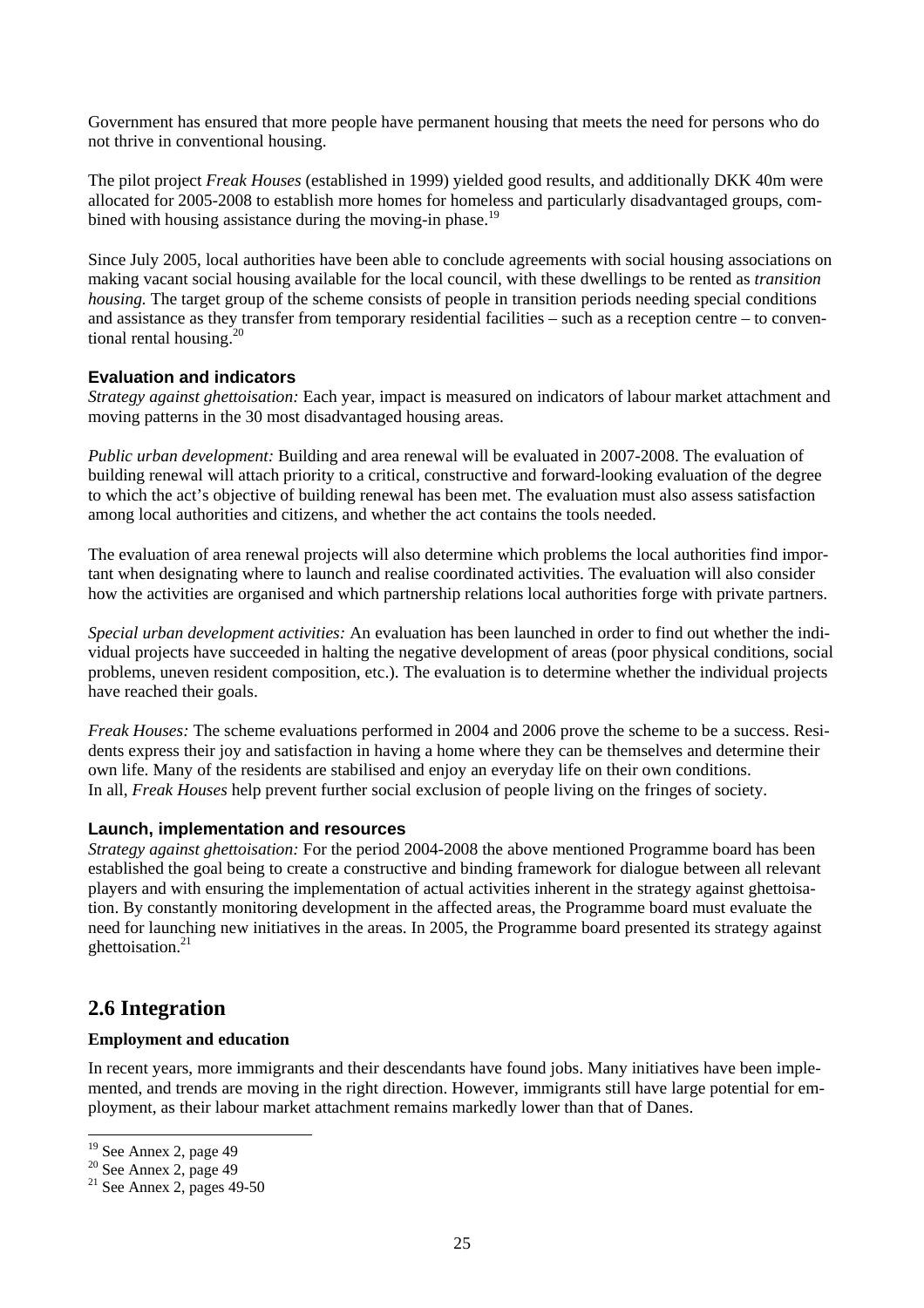The employment rate for 16-64-year-old immigrants and their descendants from non-western countries has risen from 46% on 1 January 2001 to 48% on 1 January 2005. By comparison, the employment rate for Danes is 76%.

## Welfare agreement

The *Welfare agreement* thus includes several initiatives to help more immigrants find work. The main elements of the agreement are:

*Room for more immigrants in enterprises:* 

- *Renewed four-party agreement:* The Government convenes the social partners and local authorities to conduct four-party negotiations for making a new agreement on better labour market integration, including access packages and employment on special pay conditions.
- *Partnerships with major enterprises:* The Government will make partnership agreements with major companies on recruiting unemployed people with poor employment possibilities.
- *Targeted wage subsidies:* To support the employment of more immigrants, etc. in private enterprises, a wage subsidy scheme will be introduced targeted at persons with poor employment possibilities.

## *Augmented efforts for the individual:*

- *Extended rights and duties of activation for social assistance claimants:* The integration agreement *A new chance for everyone* provides that social and start-help assistance claimants aged above 30 and not registered with a job centre will be entitled and obliged to repeated activation after each 12th month they have received passive income support. The right and obligation to repeated activation will now be extended to every 6th month as for other unemployed people.
- A minimum duration of one month for activation is being introduced to avoid very brief activation periods.
- *Hand-held efforts:* DKK 300m will be allocated over four years to employ company-oriented job consultants that can help immigrants look for and find jobs.

#### *More effective local-authority integration efforts:*

• A financing reform of local authorities' expenditure on the introduction programme will be implemented, which will increase the benefits obtained by the individual local authority in getting an unemployed immigrant into work or education.

#### Other Government initiatives

The Government's target is to have up to 25,000 immigrants and descendants in jobs in 2010.

The Government launched a *Versatility Programme* in 2005, which will compile, develop and communicate companies' good experiences in managing diversely composed groups of employees.

The Government presented an action plan *Employment, participation and equal opportunities for all* in January 2006. Through the action plan, the Government wants to heighten support aimed at giving women and men from ethnic minorities equal opportunities for participating in communities (including in associations and work), and that boys and girls, irrespective of their ethnic backgrounds, receive a basic education qualifying them for further education.<sup>22</sup>

l

 $22$  See Annex 2, pages 50-51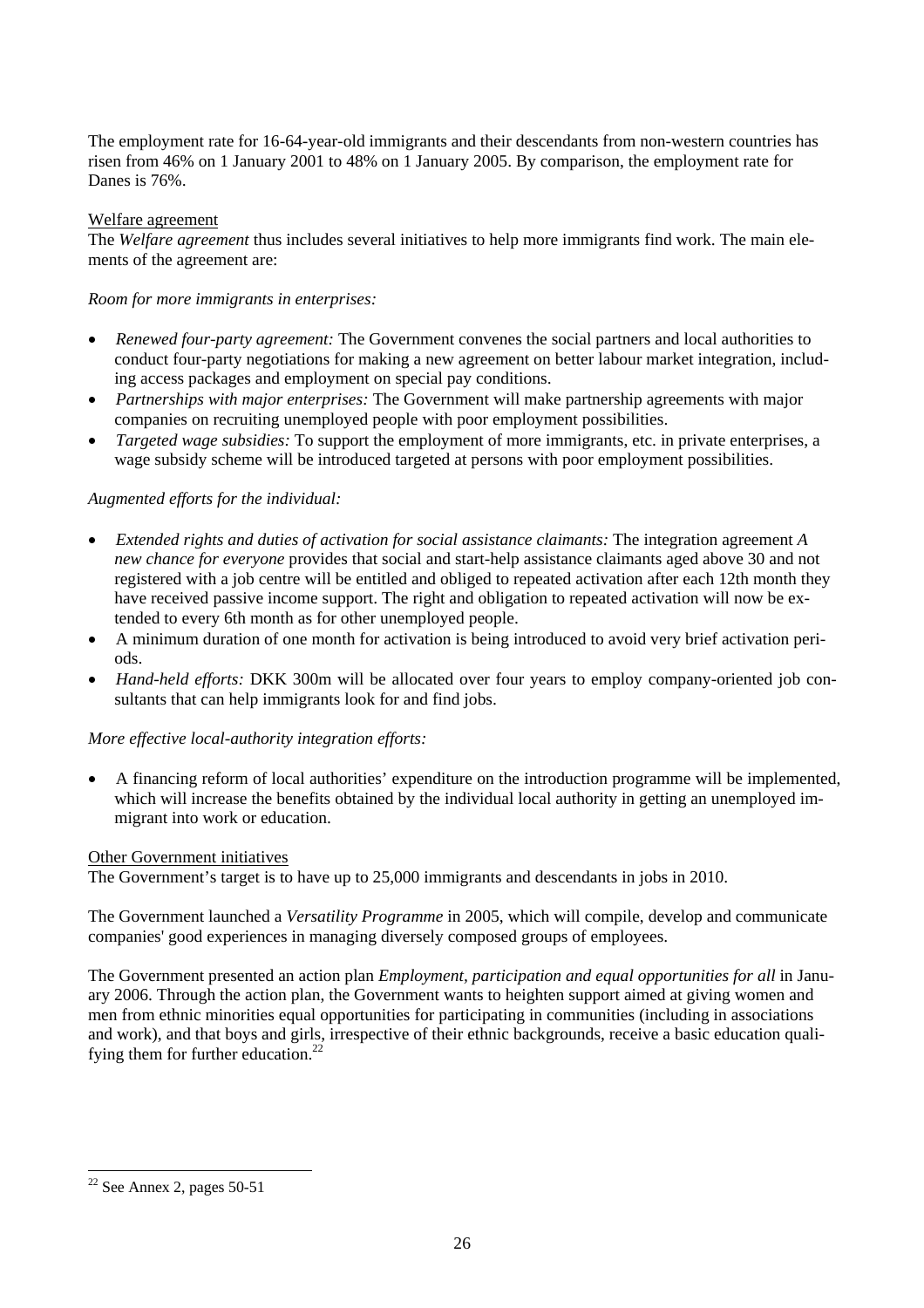#### Other initiatives

In 2006, the social partners made an agreement on integration and training positions in the regional or local area, thus creating possibilities for groups of people who lack language qualifications and/or professional competencies to obtain employment in local authorities, counties and regions.

## **Ethnic minorities and their families**

Gender is still a barrier for successful integration of many women with non-Danish backgrounds. In 2006, the Government has allocated a pool aimed at supporting activities to include more women of minority backgrounds in society, and establishing networks between families of Danish and non-Danish ethnicity. Another pool is earmarked for activities to counter domestic violence, forced marriages and forced reacculturation trips, and a third pool for family consultations in local authorities.

The Government has also established a working group on forced reacculturation trips and other long-term stays outside Denmark that impact negatively on resident children's schooling and integration. In June 2006, the group presented its suggestions on how local authorities can improve their activities for the area, including additional legal instruments, tools for local authority activities and strengthening of Danish authorities' assistance to children facing, on or having returned from a trip.

The previously mentioned *Action plan to combat men's domestic violence against women and children* comprises a number of activities targeted at women of non-Danish backgrounds, since they may be difficult to reach through the support normally offered to battered women. The action plan also encompasses initiatives aimed at helping children and young people growing up in violent families.

Dialogue with ethnic minorities is a key factor. The groups directly affected by Government policies for the area must be consulted and as far as possible included in the democratic decision-making processes. Dialogue is a means of understanding diversity and creating tolerance and cohesion in society. The Government has therefore launched *Dialogue activities* to improve dialogue with ethnic minorities, associations and networks active in integration activities. The following activities have been or will be initiated:

- Dialogue with immigrant women
- Dialogue meetings with ethnic minority associations and networks active in integration activities
- Establishment of a special pool called *Dialogue on community and diversity* totalling DKK 4m for initiatives fostering increased dialogue and understanding across diverse ethnic and religious groups.

Finally, in 2005 the Government granted DKK 3.3m over a three-year period to the Danish Refugee Council, to enable the Council to function as a knowledge and counselling centre for the work with traumatised refugees. Key elements in this context will be families and children, integration into the labour market and treatment options.

# **Evaluation and indicators**

*Versatility programme:* The Government will establish concrete goals for all initiatives in its *Versatility programme*. The Government also set up a coordination group comprising representatives of all initiatives involved in the programme, and an external evaluator will perform ongoing evaluation and follow-up.

Under the *Strategic programme for welfare research*, the Government has launched a range of research projects aimed at improving existing knowledge on how to enhance public efforts to increase employment and combat social exclusion among immigrants and their descendants in Denmark. The Government has established a reference group for the programme, where practitioners and researchers regularly discuss the research results. A number of the research projects spotlight immigrant women's employment and social inclusion.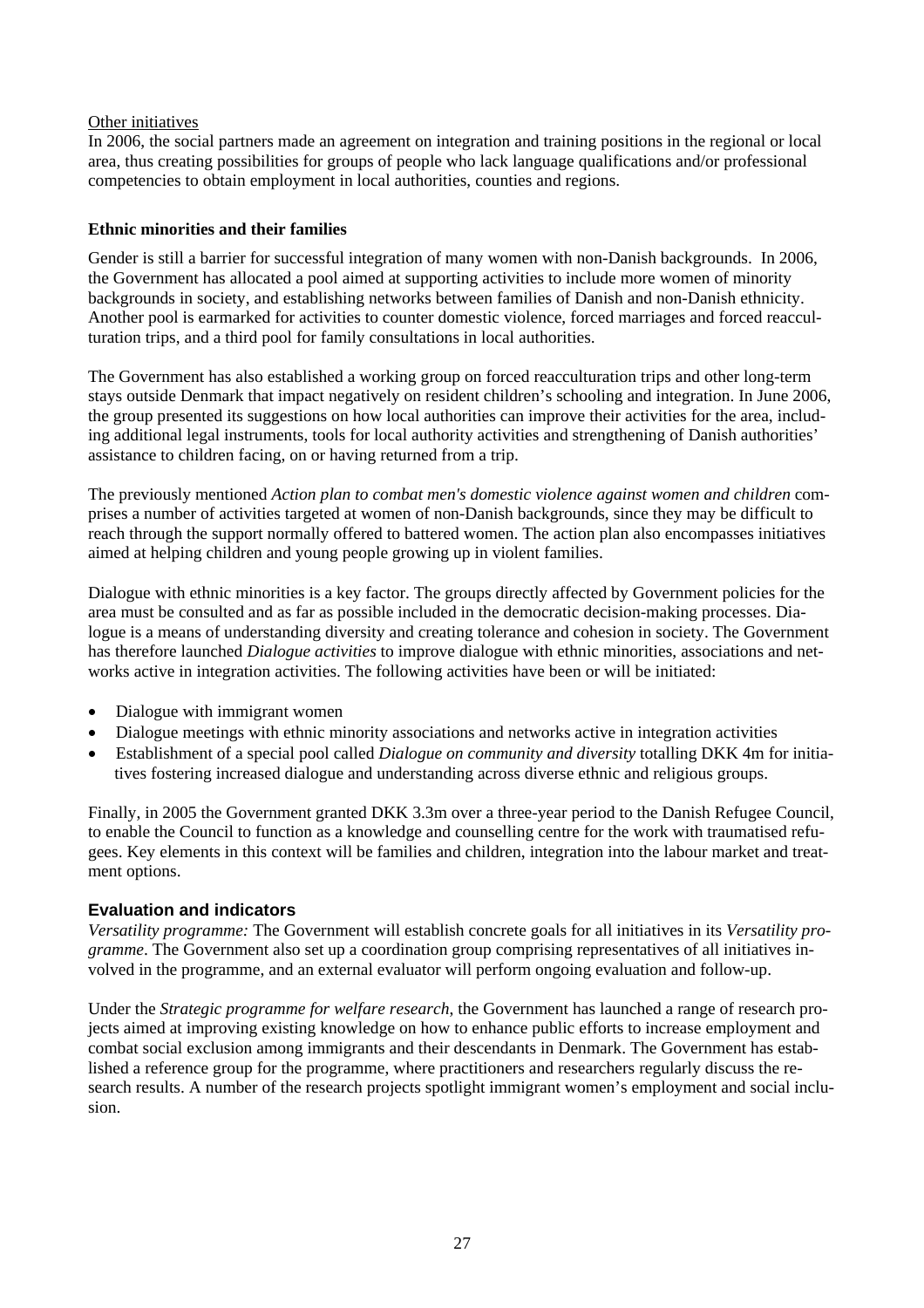# **2.7 Combating human trafficking**

The Danish Government finds the practice of trafficking people across borders, even internally in the EU, unacceptable and indefensible. Estimates show that Denmark has about 4,000-5,000 prostitutes, including an estimated 2,000 foreign women. A fair number of them are traded women.

This is why the Minister for Social Affairs intends to cooperate more strongly with originating countries, in October 2006 hosting a round-table conference for the ministers from the countries surrounding the Baltic Sea on possible partnerships on preventive social work targeting threatened groups in the originating countries, the purpose being to avoid recruitment into human trafficking. Denmark would also like the new EUprogramme Daphne III to be used as a springboard for such cooperation.

In connection with the Government's *Action plan against trafficking in women,* in parts of Denmark there have been launched outreach work among foreign women in prostitution. A drop-in shelter and protected housing have also been established, in which women can stay while their return trip is being prepared. For women not needing as much protection, a pilot project has been launched that allows them to stay at two Danish shelters.

In September 2005, the action plan was expanded with an annex extending the activities to cover trafficking in children. Activities will focus on mapping the problem, training professionals, appointing guardians for all children and preparing individual action plans for children. The Government has set aside DKK 30m for the action plan.

A telephone hotline has been set up which victims of trafficking in women as well as persons who suspect trafficking in women can call, as well as a small health clinic which victims of women trafficking can contact for medical assistance.

Various public information activities have been launched, including exhibitions, plays and teaching material for primary and lower secondary schools, which aim to create debate on trafficking in women.

Additionally, DKK 1m has been allocated for an information campaign on trafficked women's situation. The campaign was realised in August 2006. The aim of the campaign was to limit the demand for purchase of sexual services from prostitutes who are victims of women trafficking. It included cinema and television commercials and newspaper ads.

As a result of the campaign, more reports on suspected women trafficking were phoned in to the hotline. All reports were transmitted to the police.

# **Evaluation and indicators**

The Danish Centre for Research on Social Vulnerability constantly monitors the activities against human trafficking, with a view to compiling and preparing documentation on the activities. On this basis, status reports were made and seminars held on experience to date.

The action plan will be evaluated externally to document the implementation of all activities, their effect and success. The evaluation will conclude in autumn 2006.

# **Launch, implementation and resources**

NGOs, police and ministries have concluded cooperation agreements with a view to holding regular meetings between the parties. NGOs are alerted in connection with raids and come to the police station to inform any trafficking victims of their rights.

The crime area of human trafficking, including trafficking in children and exploitation of people for prostitution (procuring, etc.), is the subject of systematic, nationwide police monitoring headed by the National Investigative Support Centre. A police investigation manual is under preparation, which will include guidelines for cooperating with social associations.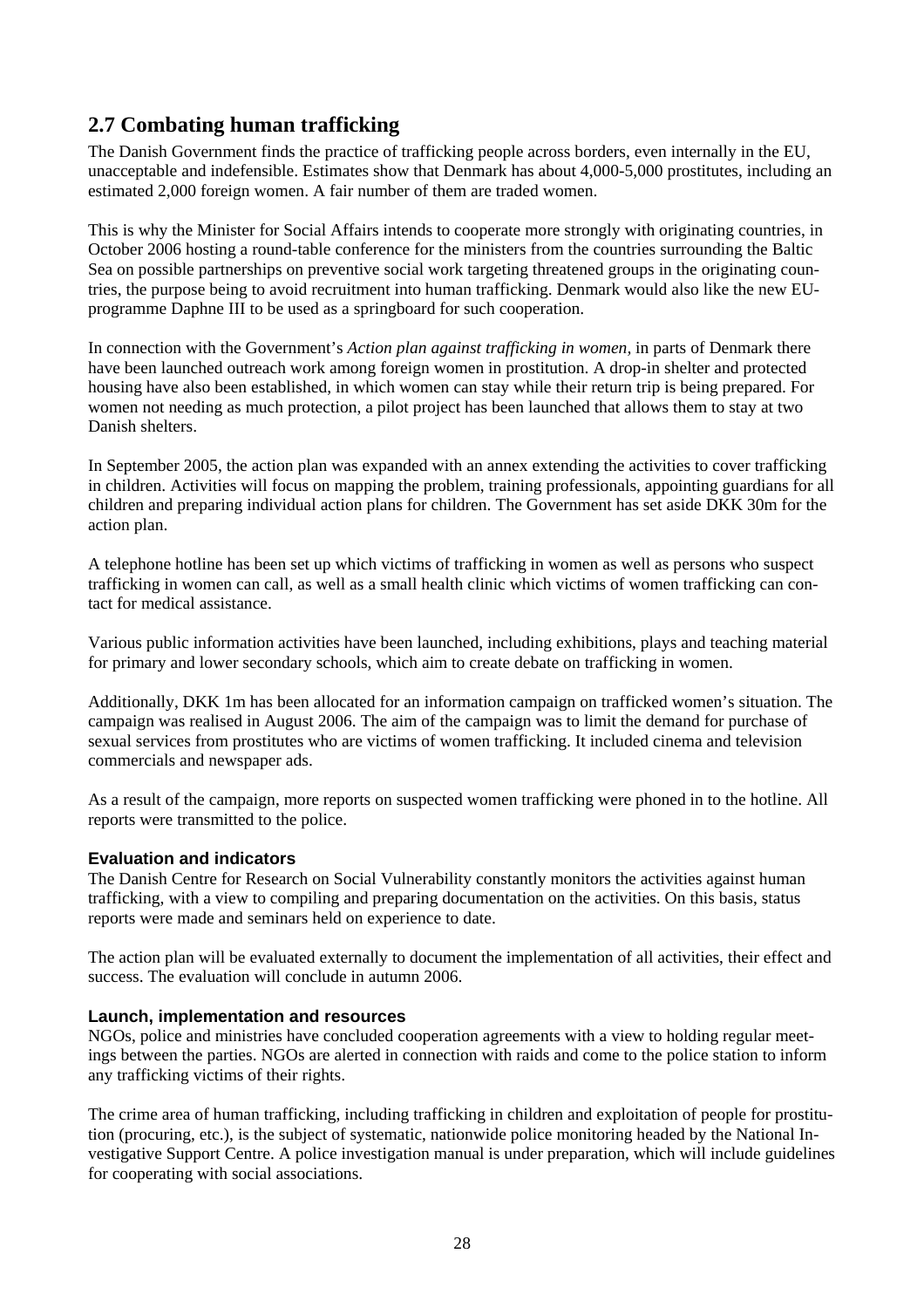Finally, an embassy network has been established, which will provide information to foreign embassies on Danish initiatives, so that the embassies can raise awareness of human trafficking in the victims' countries of origin. A seminar on this subject was held in 2005, followed up in 2006 by a letter to the embassies on the status of Denmark's activities.

# **2.8 Other activities**

# **Substance and alcohol misuse**

## **Substance misuse**

In recent years, Denmark has strengthened treatment activities considerably as table 4 shows. The number of substance misusers in treatment has gone up by 23% from 2002 to 2005, corresponding to about 2,500 misusers. The increase results from the introduction in 2003 of a guarantee of treatment within two weeks.

Table 4. Substance misusers in treatment

|                        | 2002                      | 2003                                | 2004                                      | 2005   |
|------------------------|---------------------------|-------------------------------------|-------------------------------------------|--------|
| Number<br>people<br>ΟĪ | 0.27<br>10,824            | $\sim$ 1 $\sim$<br>$\sim$<br>12, 31 | $\overline{\phantom{a}}$<br>. r<br>17.IVI | 19.910 |
| $\sim$<br>.<br>$\sim$  | $\sim -$<br>$\sim$<br>. . |                                     |                                           |        |

Source: Danish National Board of Health

However, it is still important to expand activities in the substance misuse area, for which reason the Government has launched several initiatives.

To improve efforts aimed at young misusers, as of 1 January 2005 the local authorities became obliged to prepare action plans for young people below the age of 18 with treatment-demanding misuse. The local authorities must involve regional misuse centres, the young person and his/her family in the work.

The Government has established a guarantee of treatment within two weeks for young substance misusers below the age of 18 in special circumstances. Furthermore, for each of the years 2005-2007, DKK 12m has been allocated to develop offers for young cannabis misusers.

Aimed at improving social measures for substance misusers, about DKK 26m of the *Narcotics Pool* has been allocated annually for an application pool in the period 2006-2008. Possible applicants are local and regional authorities, voluntary social organisations and associations and other private players.<sup>23</sup> Experience from the projects will be compiled centrally through support from the *Narcotics Pool*.

# **Alcohol misuse**

No alcohol misuser can be refused treatment if he or she requests it. As of July 2005, an act on guaranteed treatment of alcohol misuse came into force. Under the act, treatment must be initiated no later than two weeks after an alcohol misuser has applied to the regional authority and requested treatment. This procedure lowers the risk of someone who has applied for treatment losing his or her motivation before treatment starts.

As of January 2006, Denmark set up a national alcohol treatment registry. As a minimum, all people undergoing publicly financed alcohol misuse treatment must be reported, both people in outpatient and inpatient treatment. The registry will enable national health authorities to monitor trends in the number of alcoholtreated people as well as their demographic, socio-economic and misuse-related data.

A research project managed by the Centre for Alcohol and Drug Research aims to improve knowledge on women undergoing treatment for misuse of and dependence on alcohol and /or illegal substances.<sup>24</sup>

l

 $2<sup>23</sup>$  See Annex 2, page 51

 $24$  See Annex 2, page 51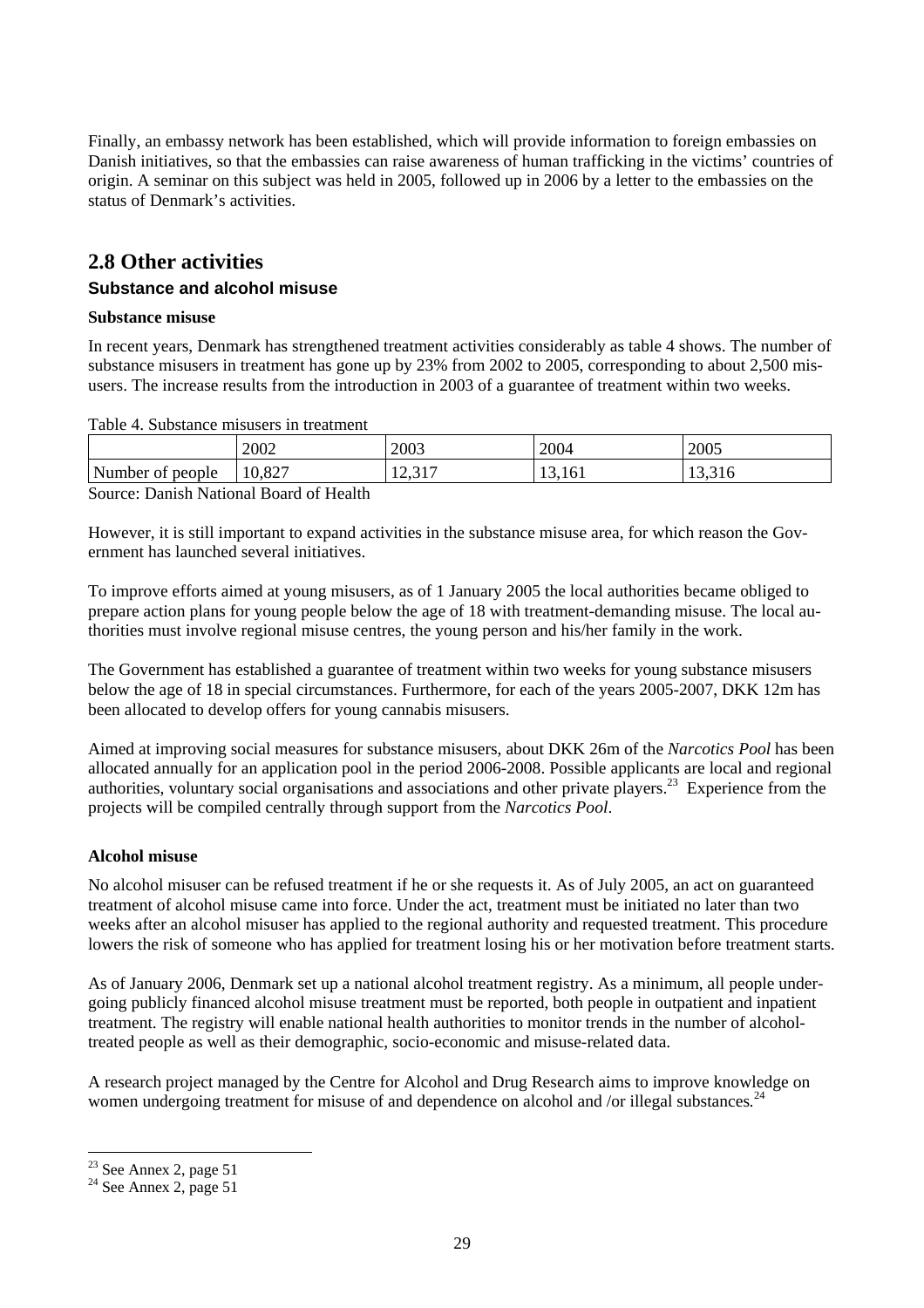#### **People with disability**

Disabled people with misuse problems and mentally disabled people with mental illness are still covered by the activities mentioned in the action plan for combating poverty and social exclusion (2003-2005). But focus now centres on maintaining the networks established in relation to the earlier activities. Most likely, the activities will be anchored in the National Information and Research Centre for Persons with Disabilities, while competences are expected to be compiled in the networks under *VISO;* see chapter 1.

## **Qualified everyday life**

#### **Support and contact person scheme**

Based on their own wishes and needs, the most disadvantaged and excluded misusers as well as homeless people must have the opportunity of building and maintaining contact to the surrounding world, thus enabling them to make the most of the possibilities and established services in the community.

In October 2006, the *Support and contact person scheme* will be expanded so that the service – today only targeting mentally ill people – can also be extended to the most disadvantaged homeless, alcohol misusers and substance misusers. The expanded scheme will be monitored to determine whether the new target groups benefit from the service. The Minister for Social Affairs will report to the parliament once the act has been in force for three years.

In April 2006, the Government presented the action plan *A new life* on activities for non-trafficked prostitutes. The Government wants to make sure that social and health measures for prostitutes develop, and that the people wanting to leave prostitution are supported in doing so.<sup>25</sup>

#### *e***Inclusion**

The Danish Government has set the distinct goal of having as many people as possible benefit from the full potential of the knowledge society. Denmark wants to develop an accessible knowledge society, where people with impairments do not experience technology as an obstacle.

The Government has made the development of *Speech recognition in Danish* one of its priorities, and is focusing efforts on implementing *e*Inclusion in various political agreements and decisions as well as on developing Danish speech technology and providing counselling on implementing accessible public solutions on information and communication technology (ICT solutions).

In cooperation with the Danish Broadcasting Corporation and TV2, the Government has financed the development of a Danish speech-recognition system that can be used for automatically subtitling TV programmes and which everybody can use for dictating to their PCs.<sup>26</sup>

The Government also financed the development of a program that allows users to voice-control Internet Explorer. The program was developed specifically for physically impaired people who are also speech impaired. The program bases speech recognition on commands instead of fluent speech. The project has concluded and the program works.<sup>27</sup>

The National IT and Telecom Agency has developed a *tender toolbox*, which public authorities can use to include accessibility demands in their requirements specification when they procure ICT systems. At the same time, the National IT and Telecom Agency has cooperated with Microsoft Denmark on translating a *toolbar* (Web Accessibility Toolbar) for Internet Explorer into a Danish version. The toolbar can be used to

 $\overline{a}$  $25$  See Annex 2, page 51-52

 $26$  See Annex 2, page 52

 $27$  See Annex 2, page 52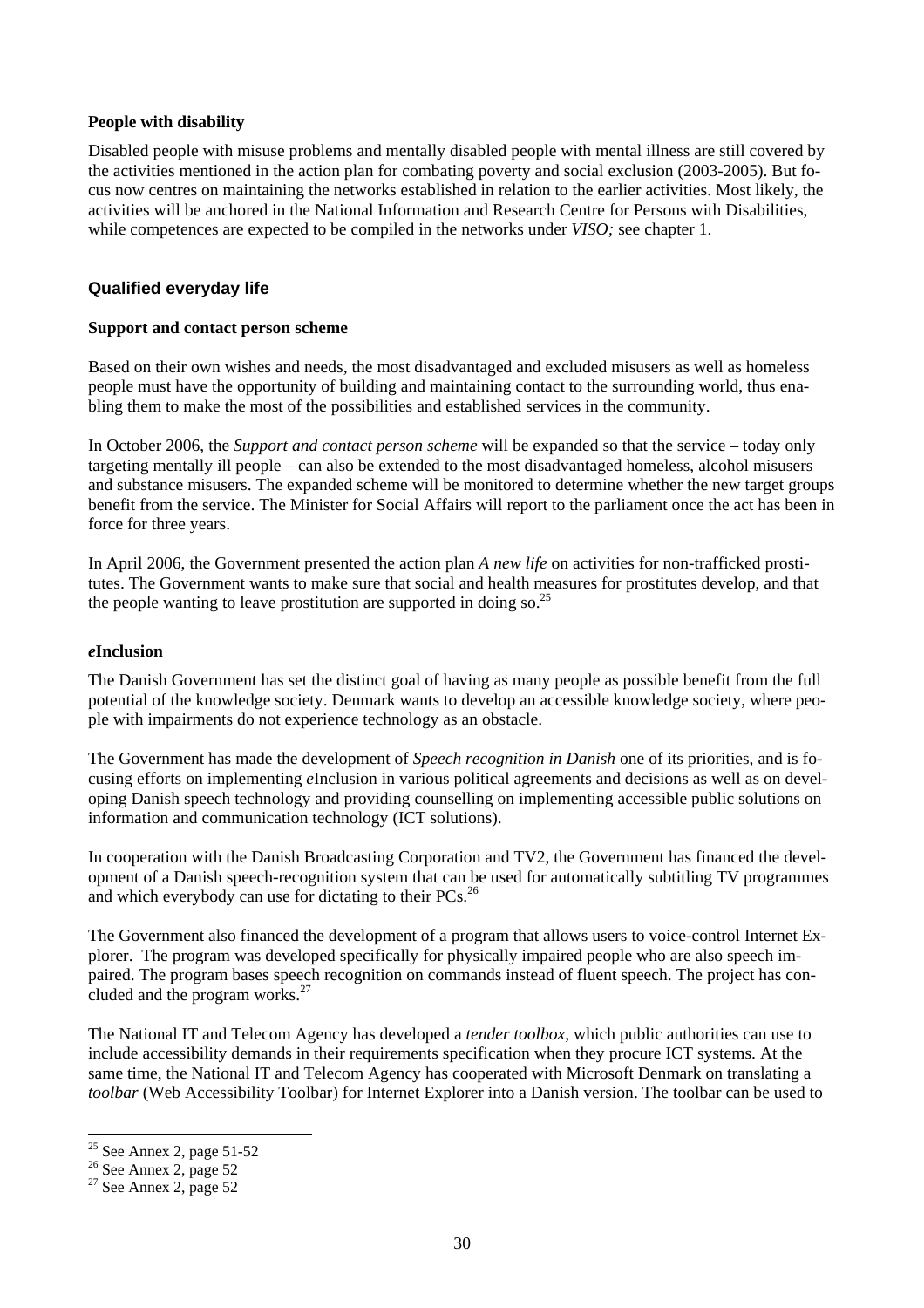test accessibility of existing websites, and is for instance used by local authority web developers to test digital self-service solutions.

Despite their good intentions, public authorities may have difficulty in finding suppliers that offer accessible digital solutions and have the necessary knowledge on accessibility. Therefore, the National IT and Telecom Agency has launched the competition *Best on the Net*, aimed at making web developers produce an accessible website.

Additionally, the Agency offers a wide range of IT and telecommunication services to public authorities and their suppliers, and advises on matters of development and/or implementation of new digital solutions.

# **2.8 Good administrative practice**

# **Preparatory process for this report**

The Government's ambition is for all relevant players to be involved in preparing the *National report on strategies for social protection and social inclusion*, in this way creating as much openness as possible.

Against this background, on 27 April 2006, the Ministry of Social Affairs and the Ministry of Interior Affairs and Health held a conference on the report, as the ministries believed that a conference for all relevant players in the field would be a good starting point. The event enabled the ministries to explain the ideas for the new report and compile the players' experience on the work with social inclusion since the last action plan. Consequently, the conference programme was scheduled to inspire discussions among all conference participants.

Conference participants included relevant ministries, local and regional organisations, the social partners, Rambøll Management (external evaluator of the Danish NAP work), the Danish National Institute of Social Research and NGOs, including representatives of the NGO project on the Danish NAPincl 2003-2005.<sup>28</sup>

After the conference, the Ministry of Social Affairs and the Ministry of Interior Affairs and Health initiated the first consultation round on the report, calling for contributions from relevant ministries in the area. The following ministries were included: the Ministry of Employment, the Ministry of Education, the Ministry of Family and Consumer Affairs, the Ministry of Refugee, Immigration and Integration Affairs, the Ministry of Cultural Affairs and the Ministry of Science, Technology and Innovation.

On the basis of the first hearing, the Ministry of Social Affairs and the Ministry of Interior Affairs and Health prepared the first draft report. In early August, the draft was forwarded for the second consultation round to the ministries contributing to the report and to all the other organisations participating in the conference on 27 April.

After an editing phase, an additional consultation ensued in early September. After the consultation phase concluded, the report was presented to relevant government committees, before being forwarded to the European Commission on 18 September 2006.

The report was sent to relevant parliamentary committees for their information.

# **Coordination of social and health activities**

l

Denmark has divided its welfare tasks between various ministries: The Ministry of Social Affairs, the Ministry of Family and Consumer Affairs, the Ministry of Interior Affairs and Health, the Ministry of Refugees, Immigration and Integration and the Ministry of Employment. However, the local authorities are responsible for performing welfare tasks. The area of social matters is widely governed through legislation that allows local authorities to decide on service level and assess activities. In addition, a range of pools aims at support-

 $^{28}$  The NGO project on NAPincl 2003-2005 was supported by the EU Commission through the Community Action Programme and by the Danish Ministry of Social Affairs.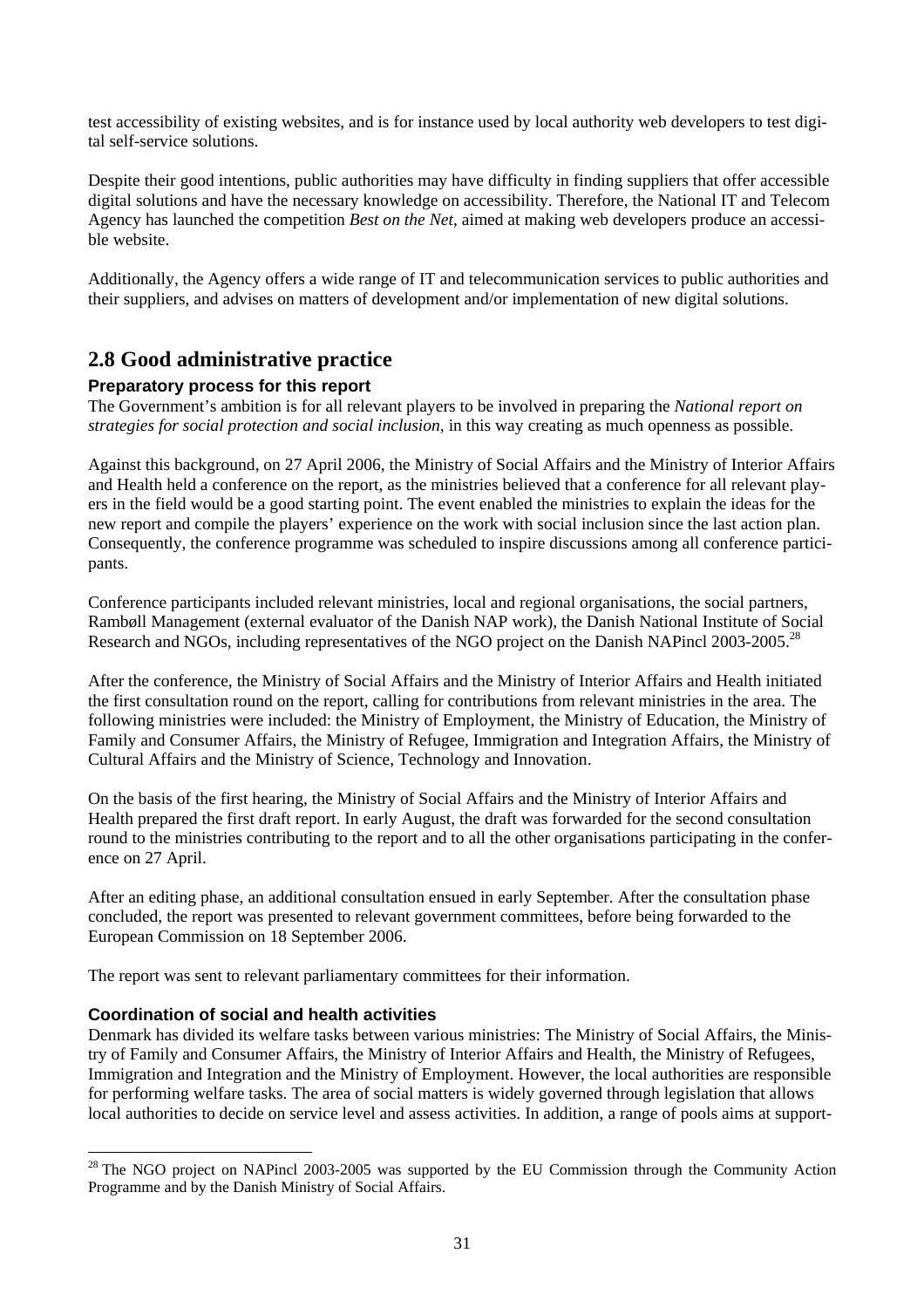ing local activities and assisting in method development as well as attracting local authorities' attention to special target groups and any useful methods.

With the aim of improving performance of the welfare tasks, the parliament adopted – as previously mentioned – a comprehensive local government reform coming into effect on 1 January 2007. The reform reduces the number of local authorities from 275 to 98 and also replaces the 14 counties with 5 regions, whose primary responsibility will be the health. The reform thus transfers a wide range of treatment and special treatment tasks from the counties to the local authorities. The local authorities will become solely responsible for the social services and have the main responsibility for promoting citizens' health and disease prevention.

In placing the responsibility for many more services with the local authorities, the reform sets the framework for ensuring far more comprehensive and cohesive services to citizens. This new setup will also benefit from the fact that local authorities will become significantly larger than before, a solution that will help concentrate professional competence and experience in the new local authorities.

## **Mobilising all relevant players**

A key element of Danish legislation is citizens' possibility of gaining influence in arranging their own lives. Under the legislation, consulting and advisory user councils must be set up to represent citizens' interests vis-à-vis the local authorities. In addition, a range of independent complaints boards have been set up with representatives from the labour market and other interest groups.

Resident and user councils have to be set up at the institutional level, and the central government will provide financial support to new user associations for disadvantaged groups. At the individual level, established legal guarantees ensure that the individual plays a role in organising his or her own case. As to refugees and immigrants, local authorities can set up integration councils, which will also elect representatives to the national *Council for ethnic minorities*. This council advises the Government on matters concerning refugees and immigrants.

The *Council on voluntary effort* represents the voluntary social associations and contributes to public debate on the voluntary sector's role in developing the welfare society, including the sector's interrelation with the public sector and trade and industry. The Council works to improve cooperation between voluntary social associations and the public sector across the social and health area. The Council seats members having experience with and commitment to voluntary social work.

The Government has also established the *Council for socially marginalised people*, charged with handling and communicating the interests of the most disadvantaged people in society. The Council seats 12 members appointed because of their special knowledge of and experience from practical work with disadvantaged groups.

*The Council for socially marginalised people* organises various activities, including the *Users' BaZar*, a debate platform in which disadvantaged people can voice their opinions and needs to relevant decisionmakers. Additionally, the Council publishes an annual report that contributes to general political discussions on conditions for disadvantaged people in Denmark.

Other relevant councils are *the Danish disability council, the National council for children, the Council for ethnic equality, the Employment council* and *the Gender equality board.*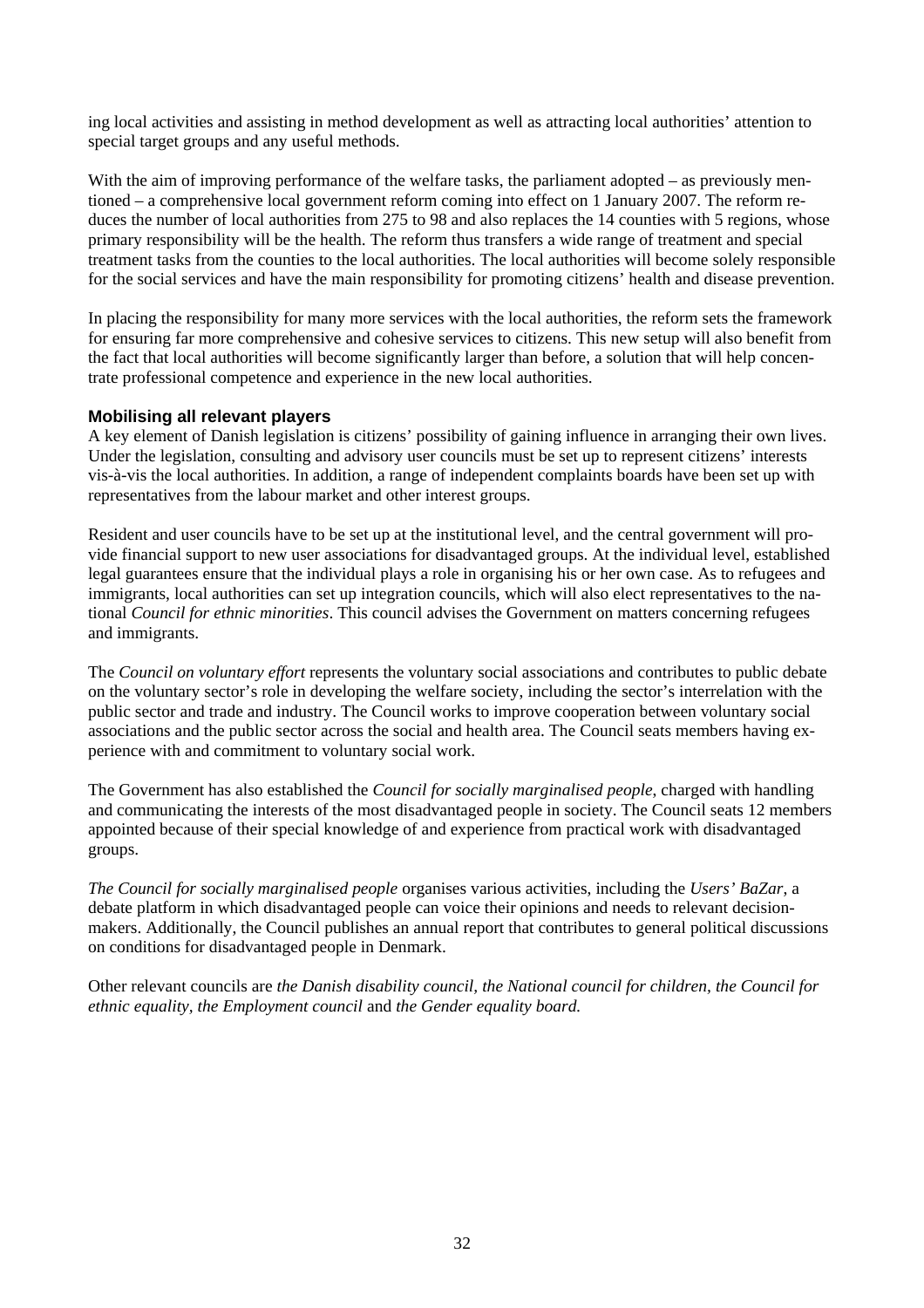# **Sustainable pensions**

# **Introduction**

As explained in the most recent strategy report on the Danish pension system of July 2005, the Danish pension system is considered to be well-balanced and capable of ensuring current pensioners a reasonable standard of living. With the present rules, future pensioners can look forward to having a share in the general rise in incomes, since public pensions are adjusted on the basis of pay increases in the private sector. Furthermore, the greater prevalence and expansion of supplementary pension schemes will lead to higher incomes for pensioners.

As stated in the strategy report, the sustainability of the Danish pension system cannot be assessed independently of other government expenditure and the sustainability of the overall fiscal policy. The standard of living and the replacement rate ensured by the pension system must be seen in relation to the fact that a number of income-related cash benefits (housing benefits, heating benefits, health allowances, reduced tax on owner-occupied dwellings, etc.) and a large proportion of total government expenditure (health costs and care for the elderly) are targeted at pensioners. Similarly, the long-term fiscal policy requirements must be considered in view of the facts that public pensions are financed on a pay-as-you-go basis and that government assets in the form of deferred income tax payments in the savings-based pension schemes have accumulated.

# **Securing continued financial sustainability**

With the current rules, the anticipated rise in life expectancy will also mean that citizens will receive taxfinanced government transfer payments/pensions for a greater part of their lives. Consequently, in reality, the coverage period of the schemes will be longer, thus weakening government finances, since the effective age of retirement cannot be expected automatically to rise in step with rising life expectancy.

With unchanged rules, longer lives would inevitably result in Danes' living an ever-increasing part of their healthy life receiving early-retirement benefits and pension. In the long term, this would create a risk of imbalances in the public finances. It would also limit the possibilities for improving other areas.

Consequently, a strategic, key element in the political *Welfare agreement* of June 2006 (see the introduction of the report) is the fact that the retirement systems must be adjusted to make them more robust to rising life expectancies. The agreed adjustments do not affect the fundamental structure of the Danish pension system; see box 1 in this chapter.

# **Welfare agreement**

The objective of the *Welfare agreement* is to ensure that outdated retirement rules do not jeopardise the balance in the public finances. The agreement still provides good retirement options for physically impaired employees, but also ensures that longer life expectancy is translated into longer working lives for healthy and active people. Moreover, special efforts are being made to reduce physical wear and tear, improve health and safety at work, remove age-discriminating barriers in the labour market, enhance job opportunities for the elderly and improve the possibilities for recipients of early retirement benefits to supplement their benefits with income from work.

The agreement includes a gradual increase in the voluntary early retirement and old-age pension age:

- The voluntary early retirement age will be gradually increased from 60 to 62 from 2019 to 2022.
- The old-age pension age will be gradually increased from 65 to 67 from 2024 to 2027.
- From 2025, the voluntary early retirement and old-age pension age will be indexed on the basis of the remaining life expectancy for 60-year-olds, so that the expected period for early retirement benefits and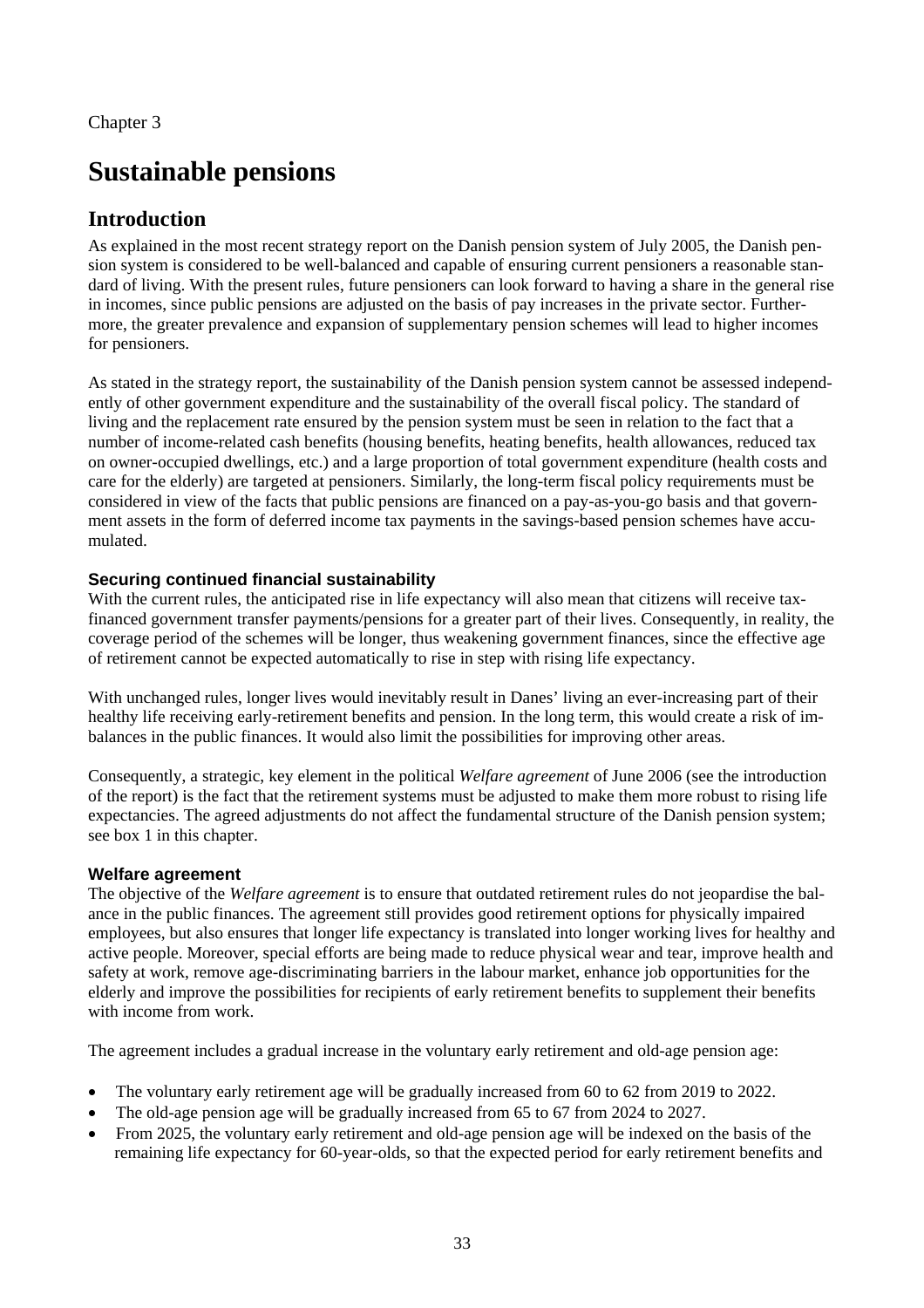old-age pension will be some 19.5 years in the long term. If life expectancy does not change, the voluntary early retirement age will continue to be 62 and the old-age pension age 67.

The implementation of the Welfare agreement will lead to a larger labour force, more employment and less unemployment.

The *Welfare agreement* will create economic manoeuvrability of some 2 per cent of GDP, of which 1.5 per cent is reserved to finance increasing expenditure necessitated by the growing number of older people, and 0.5 per cent will be spent on investments in research, education, etc.

Box 1

.

## **The Danish pension system**

The Danish pension system is based on three pillars, each having its own main goal and form of financing.

The *first main goal* is to secure a decent minimum standard of living for all citizens. Old-age pension, supplementary pension benefits and, to a certain extent, ATP perform this function. Old-age pension is a basic, (tax-financed) public pension meant to ensure all citizens a fair income when they retire, irrespective of previous labour market attachment. The pension is granted from the age of 65. Pensioners receive the basic amount of old-age pension independently of any supplementary income (except earned income), including income from private pension schemes. Old-age pension is financed on a PAYG basis via taxation. Old-age pension is presently the most important source of income for pensioners and accounted for more than half of pensioners' gross incomes in 2002.

The *second main goal* is to secure citizens a reasonable replacement rate when they enter retirement. Labour market pension schemes perform this function, presently covering some 90% of all full-time employees. The bulk of labour market pensions are contribution-defined, savings-based group schemes that are either based on collective agreements or agreed in individual enterprises. Labour market pensions are typically mandatory for the individual person, but he/she may increasingly decide on the combination of benefits.

The *third main goal* is to ensure flexibility, i.e. the ability to allow for individual requirements. Individual pension schemes, in particular, perform this function. Insurance companies, etc. provide a wide variety of offers. Some one million Danes pay to individual pension schemes.

In addition, there are a number of supplementary, statutory pensions that cannot be placed in one of the three pillars without ambiguity. The economically most important is *ATP*, which is a contribution-defined, savings-based pension scheme*.* Almost the entire working population pays contributions to ATP. Furthermore, several groups of persons temporarily or permanently outside the labour market pay contributions to the schemes. Thus, these schemes ensure almost all future pensioners supplementary pension besides old-age pension. The scheme is perceived as part of basic retirement income and can in this area be described as a pillar 1 pension. Full ATP benefits equal some 20% of oldage pension.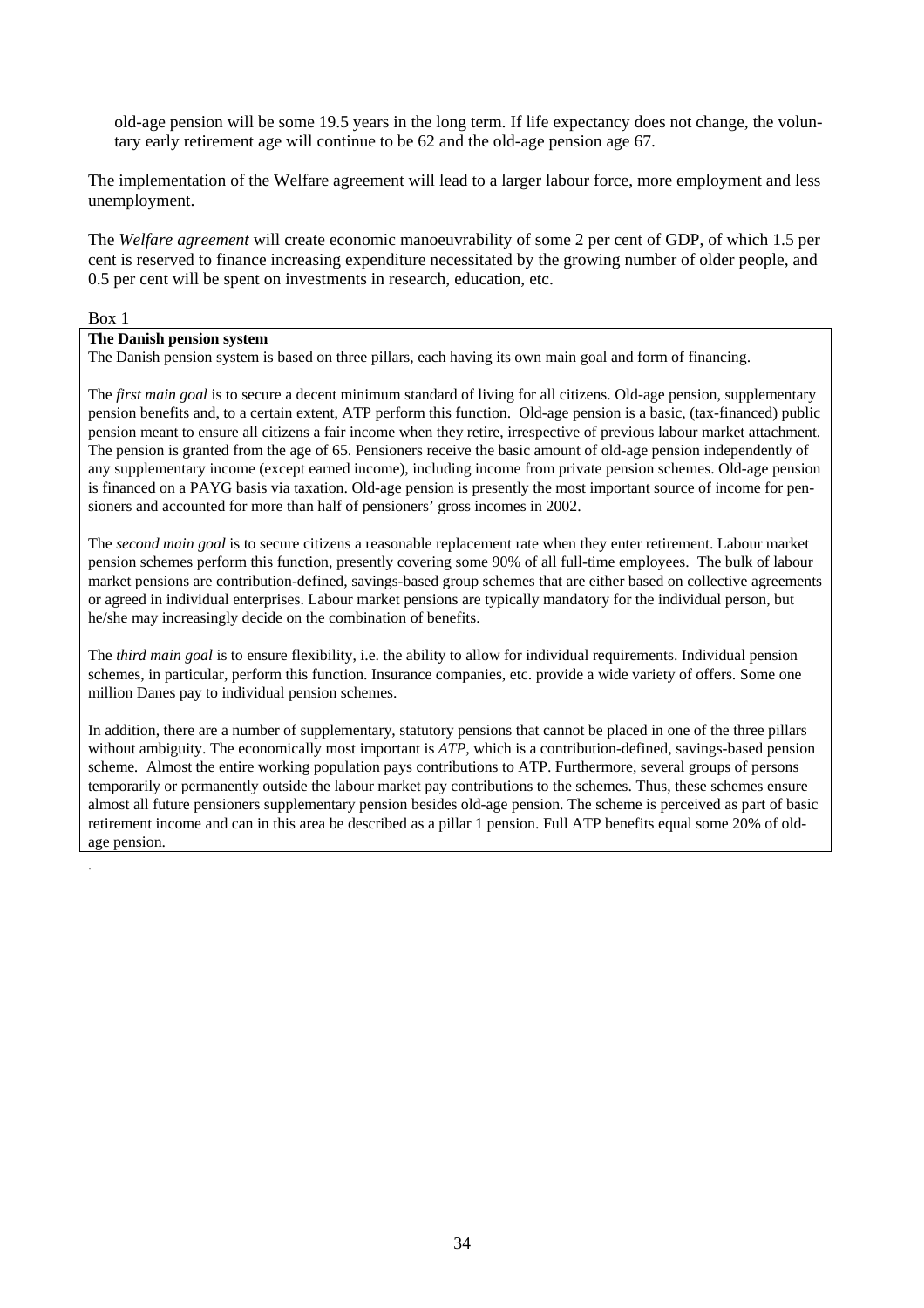Chapter 4

# **National strategies for health and long-term care**

# **4.1 Introduction**

The financial agreement for 2007, made by the Government and Danish Regions, earmarks just under DKK 1bn more for hospitals in 2007 than is available in 2006. This allows an increase in hospital activities of 3.0% compared with 2006. Of this figure, 2 percentage points are attributable to increased productivity requirements, while the remaining percentage point is attributable to the part of the DKK 1bn assumed to contribute to increased activity.

The Local government reform will enter into force from January 2007, leading to certain changes in the health sector. The reform focuses on ensuring cohesive patient treatment across administrative borders as well as easy and simplified access to prevention, examination, treatment and care of a high professional calibre.

The Local government reform consolidates responsibility for prevention, care and rehabilitation tasks. Local authorities will have responsibility for primary prevention and health-promoting efforts aimed at citizens, while regions and local authorities will share the responsibility for prevention aimed at patients. Local authorities will also be assigned the task of rehabilitation after the citizen has been discharged from hospital. However, specialised outpatient rehabilitation will still be performed at the hospital, financed by the local authorities. Finally, local authorities will co-finance 70% of inpatient rehabilitation during hospitalisation.

The intention is for local authorities to perform these tasks in conjunction with their tasks in the social and health care sectors. This allows more coherent efforts to be created for disadvantaged groups with a large number of problems, such as chronically ill patients who have difficulty maintaining their attachment to the labour market. It will also be possible to identify and address health problems early on, for example, in schoolchildren who, due to an unhealthy lifestyle, are in danger of developing disease.

The new local authority tasks allow local authorities to develop and use new organisational solutions. One example is health centres. In the care, prevention and rehabilitation fields, concentrating task performance organisationally in so-called health centres can produce benefits in the form of increased quality, interdisciplinarity, recruitment, etc. The health centres should be fitted into the health authorities' total task performance. They may form the framework for local authority initiatives that may reduce the need for hospital treatment. In 2005, the Ministry of Interior Affairs and Health allocated DKK 100m to experiments with health centres, the purpose being to obtain a broad and relevant base of knowledge for planning local authority efforts in the health and social sectors.

As part of the agreement between the Government and Local Government Denmark on the local authorities' economy for 2007, committee work will be carried out to clarify how the existing preventive schemes can best and most effectively support local authorities' total task performance in the health area and adjacent areas – in particular the social area.

To ensure coherence with the hospital and practice sectors, local authorities and regions are obliged to enter into health agreements in a number of areas – e.g. on discharge of weak elderly patients, rehabilitation of and initiatives aimed at people with mental illnesses. The agreements are to ensure coherence in treatment programmes across authorities. Such coherence will, not least, benefit the most disadvantaged patients, who are unable to take care of their own treatment process.

One of the greatest challenges in the Danish health sector is the population's gradually rising share of older people and mean life expectancy, which will put considerable pressure on public finances in the coming decades. This will be because expenditure on health care for the elderly, health services and public transfer payments under the present rules will rise sharply.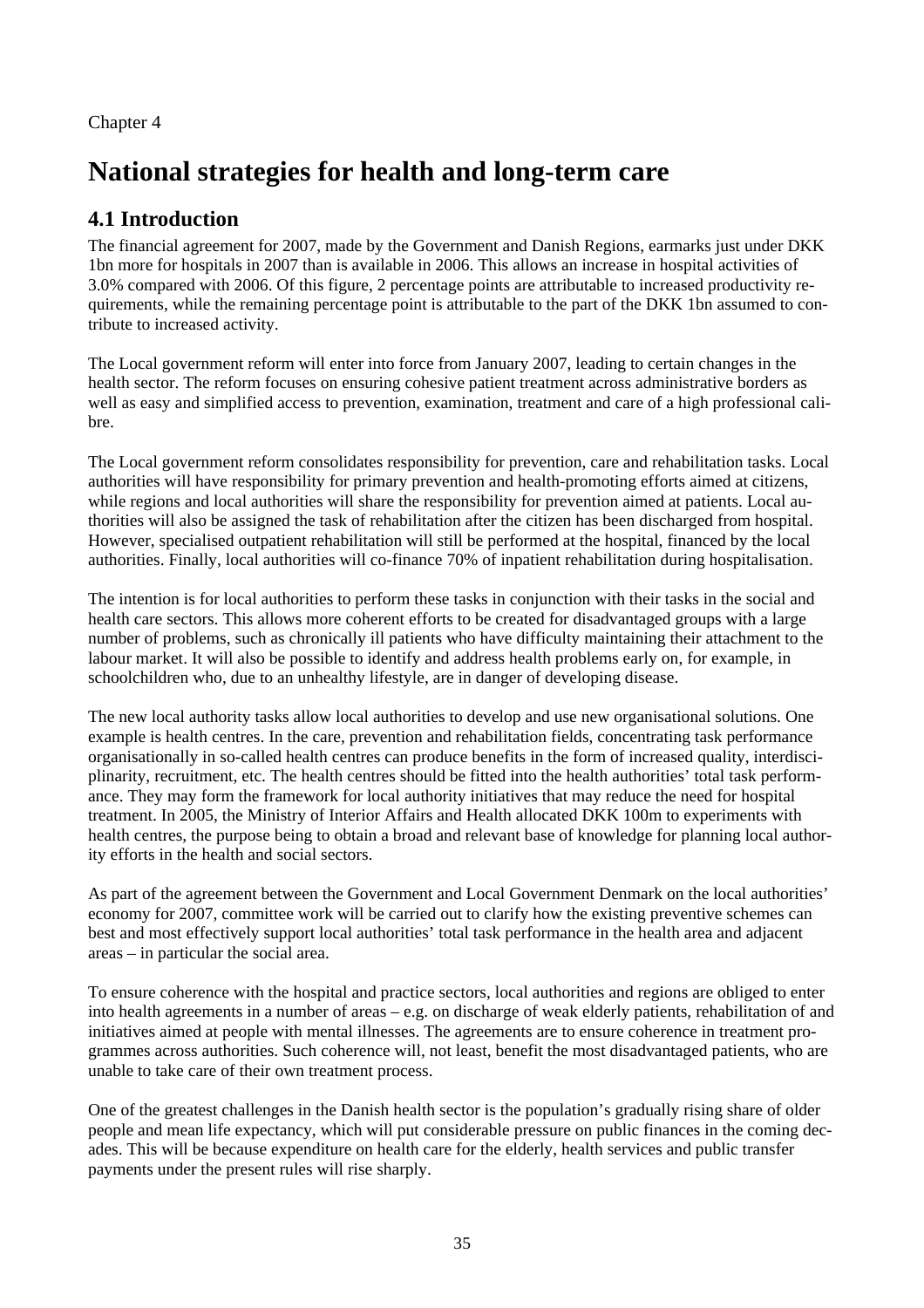# **4.2 The Danish health sector**

As mentioned previously in the report, the Government has concluded a political agreement on a local government reform coming into force on 1 January 2007. The reform outlines a new public sector in which local authorities, regions and the state each have their own separate task identity. Central government sets up the overall framework. Local authorities will handle tasks directly targeted at citizens, thus becoming the main gateway to the public sector for citizens and companies. Five new regions will be entrusted with the responsibility for the health sector, regional development tasks and for performing certain operational activities on behalf of the local authorities.

# **4.2.1 Brief description of the Danish health sector**

A basic principle of the Danish health system is that all citizens must have equal and easy access to health services. The system is organised according to a principle of the lowest effective care and treatment level (in Danish: The LEON principle). In this way, efforts are made for as many as possible to complete their treatment in general practice before being referred to hospital treatment, treatment by a specialist, etc.

Hospital treatment of non-emergency cases requires referral from a doctor, usually the patient's general practitioner, who thus assumes a gatekeeper function.

Taxes predominantly finance health services, so individual citizens' financial situation, labour market situation, etc. play no role in their access to health services. Thus, public health insurance covers all who want it.

The Danish health sector consists of the primary and the secondary health sectors.

The primary sector consists of general practitioners, specialist practitioners, dental care, home nursing, preventive health schemes for children and young people, etc. It is financed by the counties and from 1 January 2007 by the regions and local authorities. Furthermore, medical assistance and hospital treatment are free of charge for patients, and between 25 and 60% of the costs of using other health services supplied by specialists in the health area are also covered. This includes dentists, psychologists, chiropractors and physiotherapists.

Local authorities are responsible for the home nursing offered to citizens free of charge on doctor's orders. Home nursing includes nursing, which also consists of care and general health guidance adapted to the patient's needs. Moreover, local authorities are responsible for the system of visiting health nurses, who guide future and new parents and provide prevention activities among children and young people under the age of 18, and for children's and young people's dental care. The visiting health nurses also perform tasks for special groups of disabled people. From 1 January 2007, local authorities will be assigned with more tasks in the health area, such as rehabilitation not being performed at hospitals and preventive measures. In future, local authorities will be responsible for providing rehabilitation for persons who, based on a medical assessment, need rehabilitation after their discharge from hospital. Local authorities will also hold the main responsibility for health promotion and prevention.

The secondary health sector consists of the hospitals, including psychiatric treatment. From 1 January 2007, five regions will operate this sector. As mentioned, hospital treatment is free, but non-emergency treatment requires referral from a doctor.

In case of acute illness outside the general practitioner's opening hours, the patient can contact a doctor providing emergency call services. Moreover, in some hospitals, the patient can contact an emergency room directly. Hospitals make laboratory, radiology, scanner services, etc. available for the primary sector. Furthermore, hospitals have an emergency preparedness function as well as training and research functions.

Psychiatric treatment includes inpatient and outpatient treatment, district psychiatry, outreach psychosis teams and other outgoing/outreach psychiatric teams.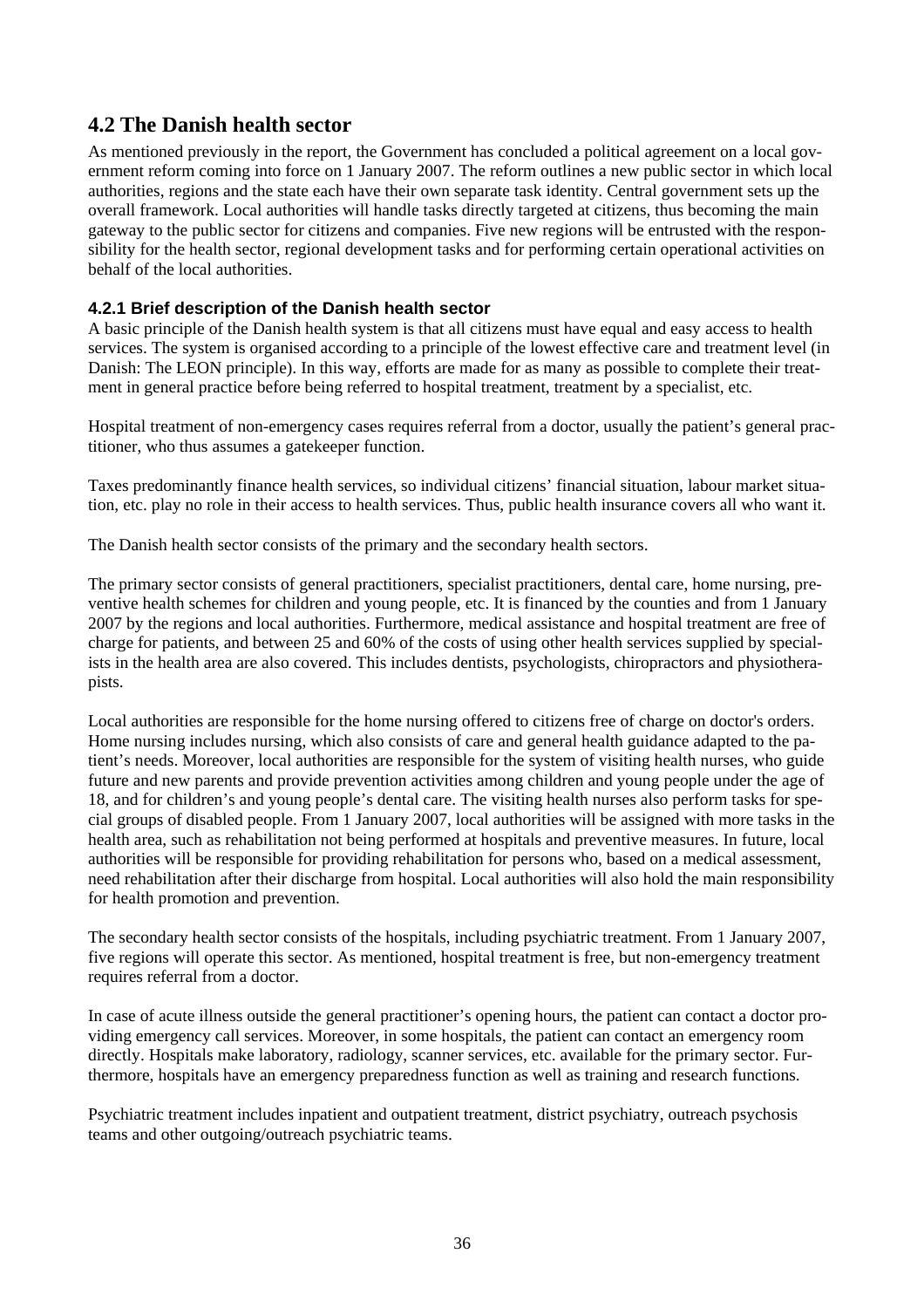Besides psychiatric treatment, there is also social psychiatry. The scheme includes a range of different residential facilities, drop-in shelters, community centres and support and contact person schemes.

For a more detailed description of the Danish health sector, see Annex 3.

#### **4.2.2 Equal access to health services**

All citizens in Denmark are entitled to free and equal access to examination, diagnosis, treatment, maternity care, rehabilitation, health care as well as prevention and health promotion services. Citizens may choose the hospital at which they want treatment. Should waiting times in the public hospitals be more than two months, citizens are entitled to choose publicly financed treatment at a private or foreign hospital with which the counties and the Copenhagen Hospital Corporation have concluded an agreement. From 2007, citizens are entitled to choose treatment at a private or foreign hospital if waiting times for public treatment are more than one month. The Government is thus strengthening efforts to ensure that citizens have swift, free and equal access to treatment and maternity care.

Generally, Danes are very satisfied with their health. More than 75% believe that they enjoy good or very good health, which is higher than the total average in the EU and the other Nordic countries. Only 4.6% believe that their health is bad or very bad, a percentage far below the EU average.

Mean life expectancy has increased for both men and women since 1995. In this period, men's life expectancy has increased by 2.9 years. In 2004, a newborn boy could expect to live 75.6 years, while a newborn girl could expect to live 80.2 years. This represents a 2.4-year increase in women's mean life expectancy. For both men and women, the disability free life expectancy has also increased. Figures 2 and 3 show the development.



Figure 2: Mean life expectancy, men.

Sources: Statistics Denmark and Eurostat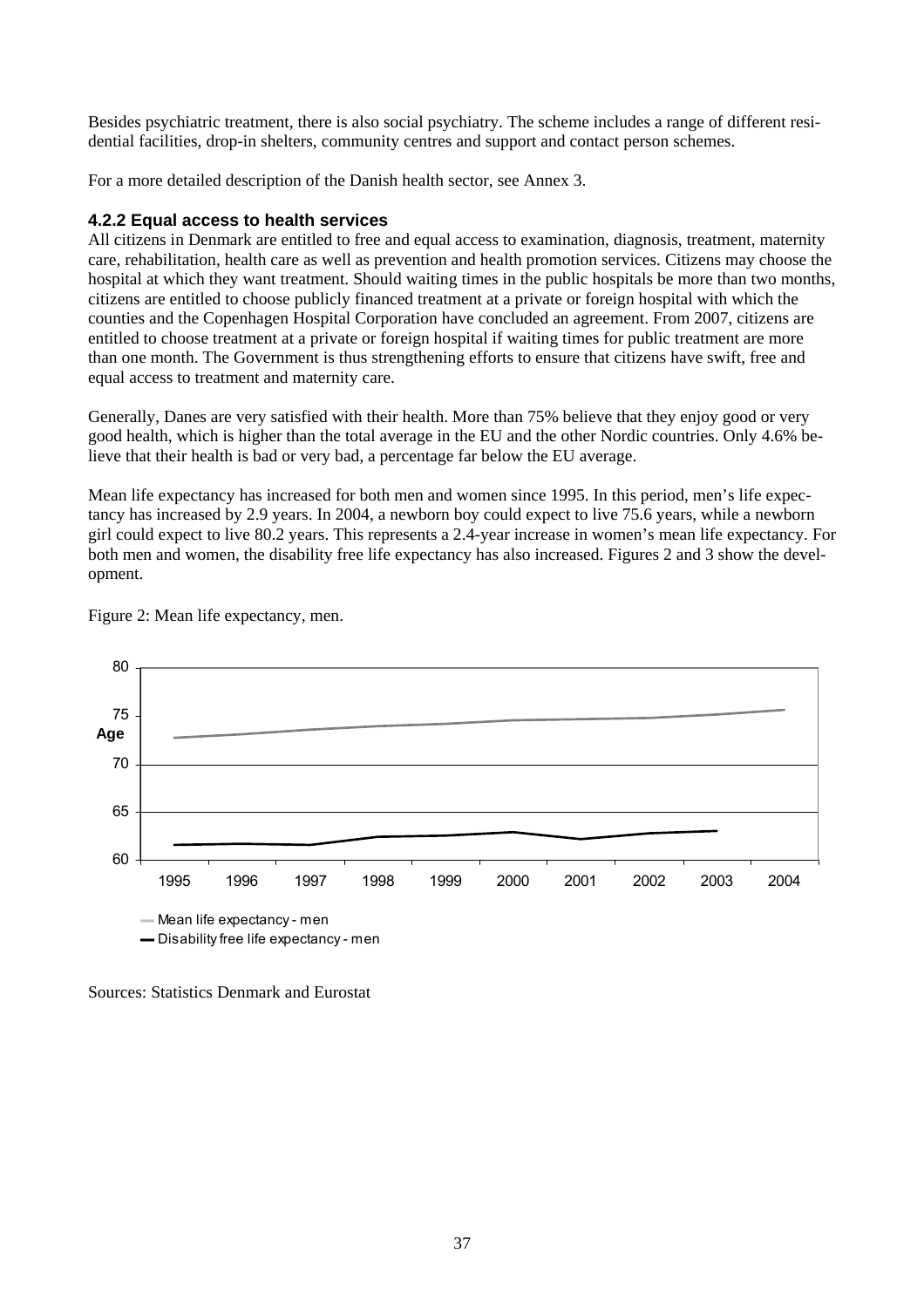Figure 3: Mean life expectancy, women.



Sources: Statistics Denmark and Eurostat

Denmark is one of the European countries in which mean life expectancy has risen most in the period studied. Further increasing mean life expectancy over the next years remains an objective. This will be achieved by intensifying preventive measures, especially by establishing more smoke-free environments and by offering stop-smoking programmes as well as by focusing strongly on daily physical activity. Moreover, further lowering the limit for extended free choice of hospital and injecting more funds into cancer treatment may help achieve the desired results.

## **4.2.3 Quality in the health sector**

Denmark has a quality model for its health sector. The quality model aims to improve treatment quality and promote well-functioning patient treatment. The model is meant to manifest quality and foster continuous clinical, professional and organisational quality improvements of patient treatment. The quality model will be developed over a period of time. The initial aim is to accredit all public hospitals under the quality model by the end of 2008. Subsequently, the model will be gradually expanded to cover the entire health sector and thus also services in the practice sector and in the local authorities.

The quality model must be based on standards with the associated measurable indicators for clinical quality (e.g. treatment of lung cancer, apoplexy or medication) and on standards for organisational quality (e.g. hygiene and patient information).

A special Danish quality institute was set up in 2005, tasked with ensuring the implementation of the Danish quality model, and the work of developing standards has begun.

The Government will create more openness and transparency in hospital treatment before end-2006, for instance by developing comparable information on quality and service between hospitals. The information will be made available on www.sundhedskvalitet.dk from October 2006. The website aims to give citizens easy access to comparable information regarding treatment quality and service at individual hospitals. This information can be used to assist citizens in their free choice of hospital.

In recent years, a number of initiatives have been launched with the primary aim of increasing quality in cancer treatment. While the survival rate was unchanged from 1994 to 2000, the 2000-2004 period saw an increase in the 1-year survival rate for lung cancer of 4 percentage points; see figure 4. The survival rates for breast cancer and colon cancer have also increased.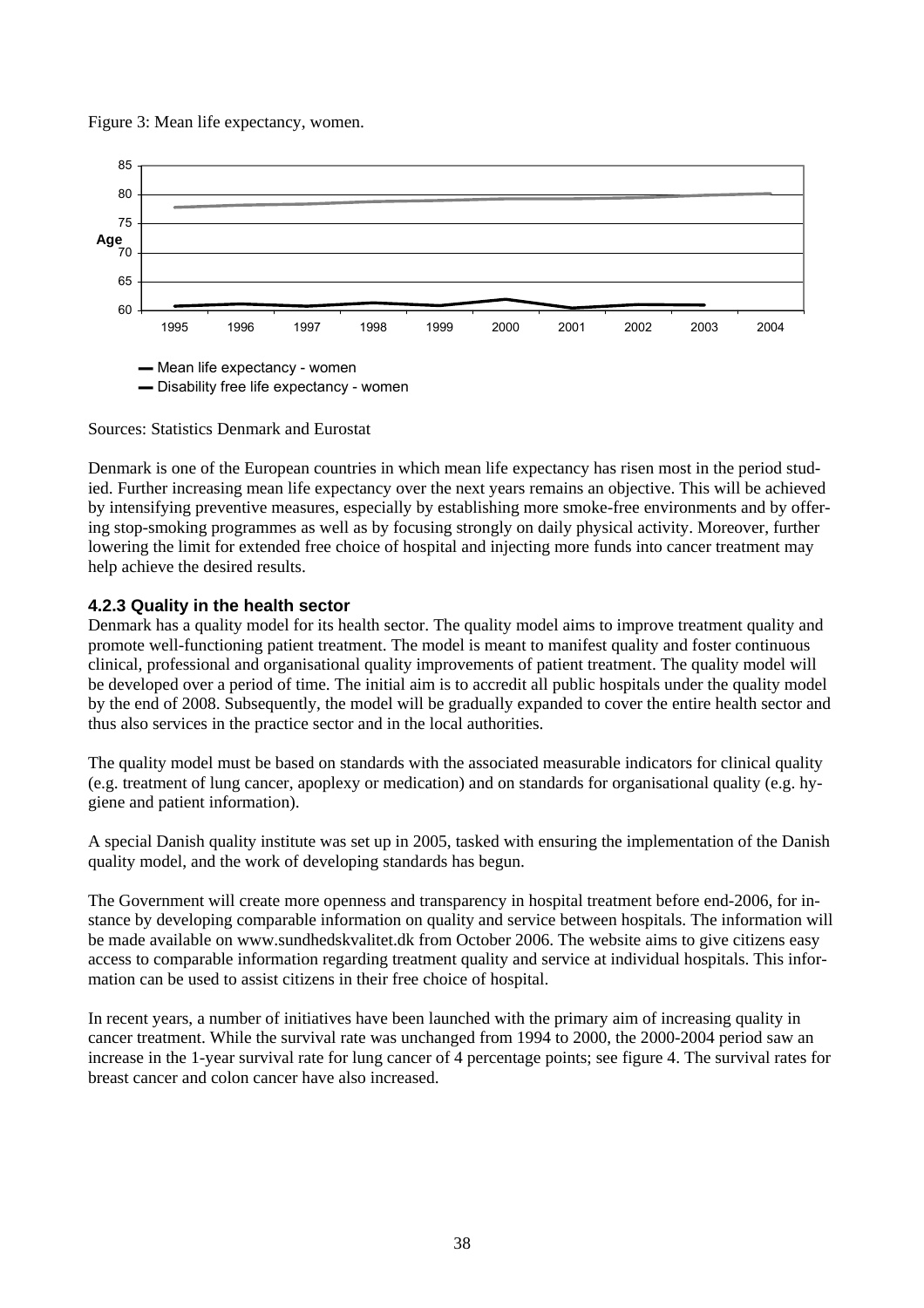

Figure 4: Relative 1-year survival for patients with lung cancer.



Mortality for life-threatening diseases other than cancer has also been successfully reduced. Mortality as a result of coronary thrombosis has thus been declining. From 2001 to 2004, mortality within the first 28 days after first-time hospitalisation fell from 16.9% to 15.5%; see figure 4.

Figure 5: Mortality within the first 28 days after first-time hospitalisation for patients with coronary thrombosis in per cent.



Source: The Heart Register

#### **More treatment and shorter waiting time**

Waiting times for hospital treatment reflect the organisational quality of the hospital sector.

From July 2002 to July 2005, waiting times for 18 selected treatments fell by 20%. The result was that the average time citizens had waited for treatment fell from 26.5 weeks in July 2002 to 21.2 weeks in 2005.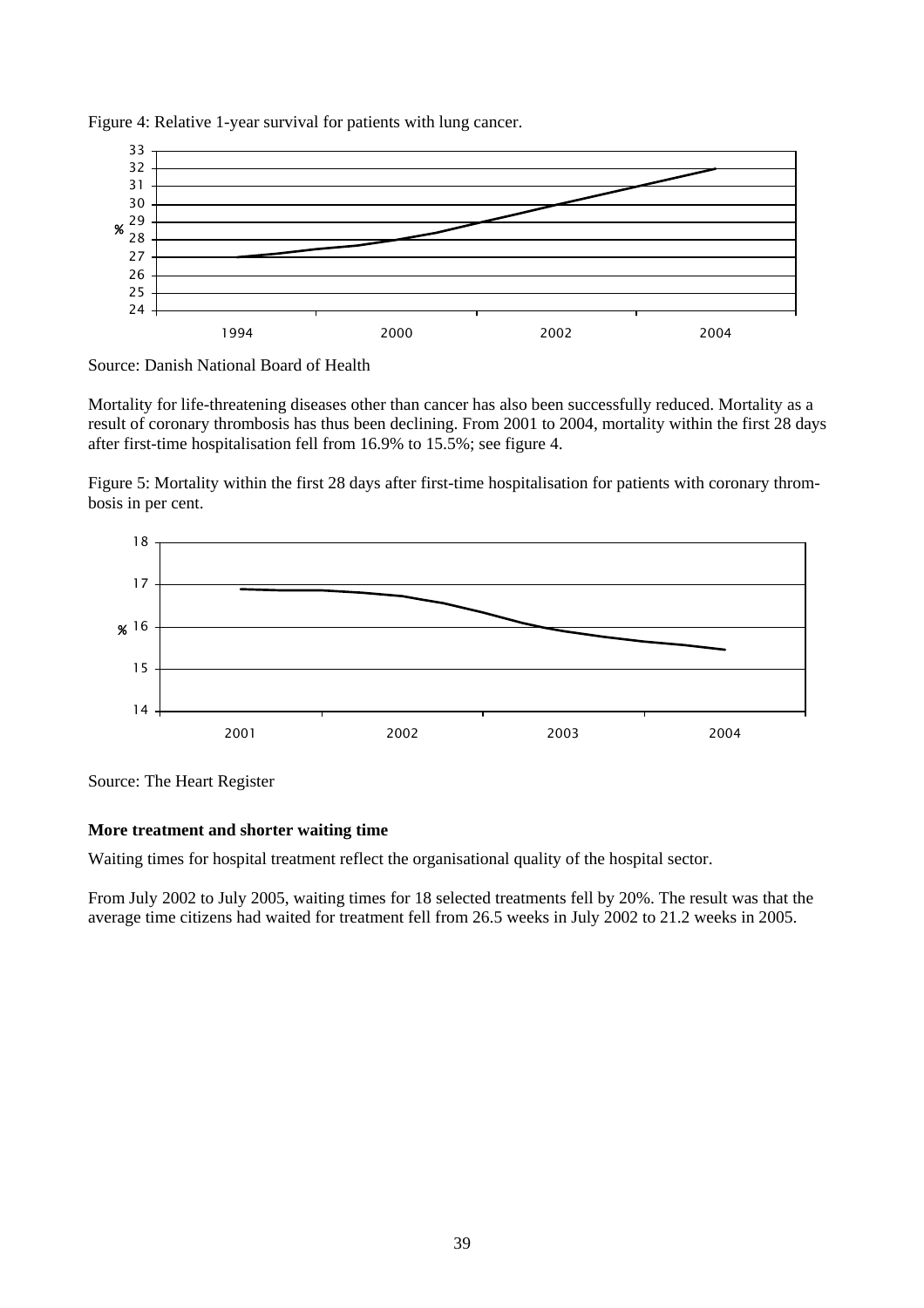Figure 6: Waiting times for selected hospital treatments<sup>29</sup> 2002-2004, weeks.



Source: Patient Info

Waiting times, also in other areas, have been reduced in part because of a significant expansion seen since 2002 in the activities set up as a state pool earmarked for specific activities and the extension of free choice. The health sector has thus succeeded in increasing the number of treatments considerably, and the total number of operations in the Danish health sector has gone up by almost 15% during the Government's term of office. A total of just under 80,000 more operations were performed on Danes in 2005 than in 2001.

# **4.2.4 Sustainability in the health sector**

## **Trend in health sector costs**

l

Total health costs went up by 71.8% during the period from 1993 to 2004, corresponding to an annual rise of 5%; see table 5. The table also shows that in the period up to 2002, public health costs represent between 82 and 83% of total health costs.

|          | 1993  | 1994  | 1995  | 1996   | 1997   | 1998   | 1999   | 2000   | 2001   | 2002   | 2003*                    | 2004*  |
|----------|-------|-------|-------|--------|--------|--------|--------|--------|--------|--------|--------------------------|--------|
|          |       |       |       |        |        |        |        |        |        |        |                          |        |
| Total    |       |       |       |        |        |        |        |        |        |        |                          |        |
| health   |       |       |       |        |        |        |        |        |        |        |                          |        |
| costs    | 9,061 | 9,526 | 9,650 | 10,278 | 10,717 | 11,332 | 12,223 | 12,708 | 13,692 | 14,274 | 14,776                   | 15,562 |
|          |       |       |       |        |        |        |        |        |        |        |                          |        |
| Public   |       |       |       |        |        |        |        |        |        |        |                          |        |
| health   |       |       |       |        |        |        |        |        |        |        |                          |        |
| costs    | 7,493 | 7,832 | 7,964 | 8,470  | 8,817  | 9,292  | 10,049 | 10,475 | 11,319 | 11,839 | $\overline{\phantom{a}}$ |        |
|          |       |       |       |        |        |        |        |        |        |        |                          |        |
| Private  |       |       |       |        |        |        |        |        |        |        |                          |        |
| health   |       |       |       |        |        |        |        |        |        |        |                          |        |
| costs    | 1,568 | 1,694 | 1,686 | 1,807  | 1,899  | 2,041  | 2,174  | 2,233  | 2,373  | 2,436  | -                        |        |
| Public   |       |       |       |        |        |        |        |        |        |        |                          |        |
| costs,   |       |       |       |        |        |        |        |        |        |        |                          |        |
| share in |       |       |       |        |        |        |        |        |        |        |                          |        |
| $\%$     | 82.7  | 82.2  | 82.5  | 82.4   | 82.3   | 82.0   | 82.2   | 82.4   | 82.7   | 82.9   |                          |        |

| Table 5. Trend in health costs between 1993 and 2004 (USDm $PPP^{30}$ ) |  |  |  |  |  |  |  |
|-------------------------------------------------------------------------|--|--|--|--|--|--|--|
|-------------------------------------------------------------------------|--|--|--|--|--|--|--|

<sup>&</sup>lt;sup>29</sup> The 18 treatments concern: hernia, herniated disk, uterus removal, tonsil removal, gallstone, cataract, artificial hip, artificial knee, meniscus operation, prolapse of the uterus, kidney stone crushing, kidney stone operation, prostatism, reconstruction of knee ligaments, sterilisation of women, sterilisation of men, varicose veins and the dispensing of hearing aids.

<sup>&</sup>lt;sup>30</sup> PPP means that costs are purchase-power adjusted, which is expedient in international comparisons.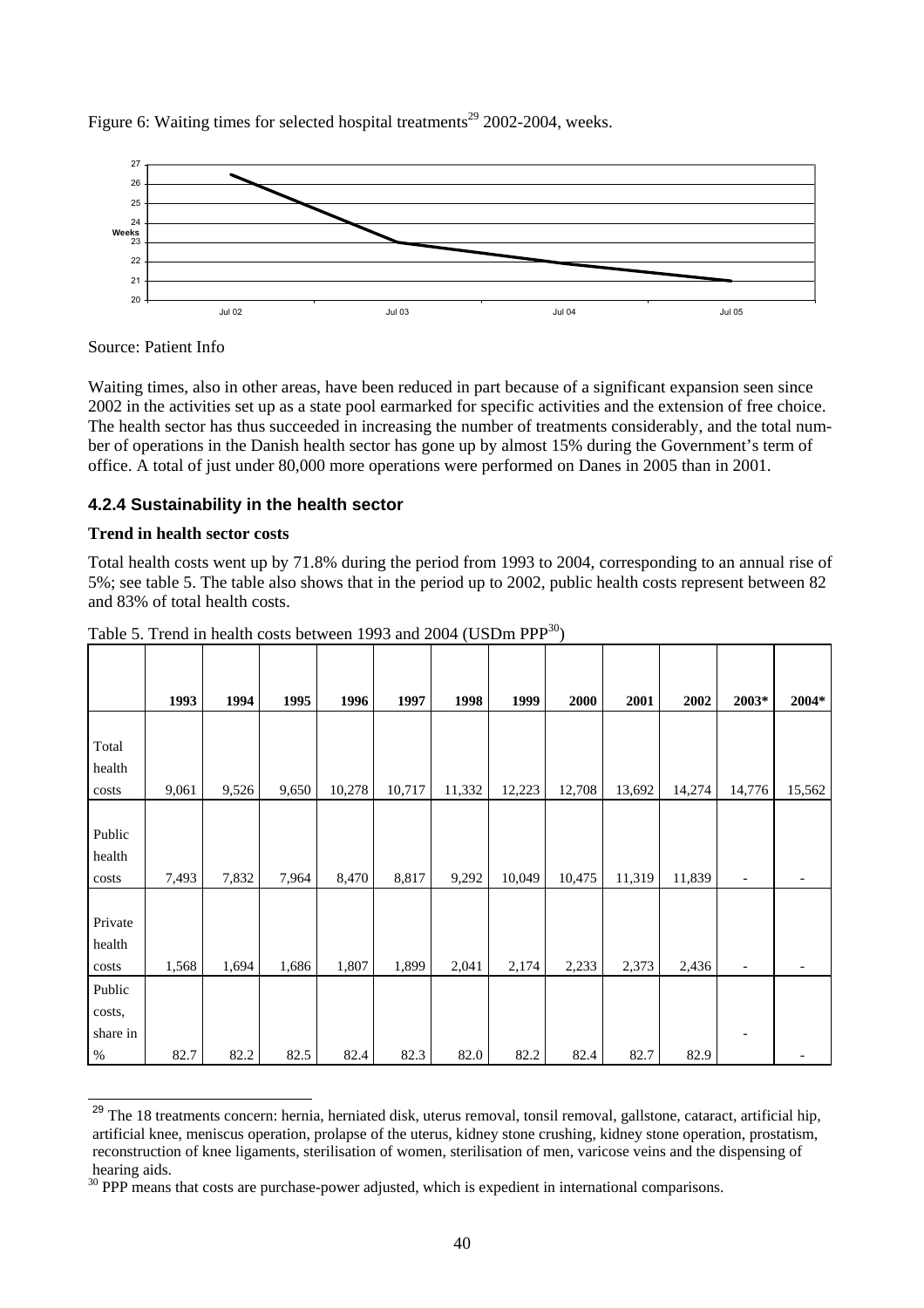#### Source: OECD Health Database 2006

The health sector is the part of the public sector that has received most funds during this Government's term of office. Since the Government took office in 2001, an additional amount of some DKK 10bn in annual grants has been earmarked for the health sector. However, more resources for the health sector are not an aim in itself. The essential factor is how the money is spent and translated into health. The Government expects the money spent to yield results in the form of a general increase in activity level. From 2003 to 2004, productivity at Danish hospitals rose by 2.4%.

The local government reform is expected to make it harder to think in boxes between the state, regional and local authorities, thereby ensuring more efficient use of resources. The local government reform will also mean that prevention at the local level will have higher priority and will help create greater coherence between organisational levels.

The new rules on free choice have led to increased transparency in the use of resources. The fact that local authority long-term care is exposed to competition from private suppliers is also expected to engender more efficient task performance. Hence, these initiatives may help ensure economic sustainability in the care of older people.

# **4.3.1 Long-term care in Denmark**

Legislation defines the overall objectives for the rights to receive long-term care. However, the principle of local self-government gives the individual local council the responsibility, as regards both content and financing, for providing the various forms of long-term care services offered under Danish legislation.

The local authorities finance the costs of long-term care through local taxes and block grants from the state.

The local authority always decides on the assistance to be granted, irrespective of whether such assistance is supplied by the public or private sector. Local authorities are obligated to ensure assistance for the necessary personal care and practical tasks in the home that individuals are unable to handle on their own. Assistance is planned in cooperation with the recipient and is granted following a concrete and individual assessment of the recipient's functional abilities and needs and is based on the local council's adopted service level.

Assistance is considered as help to recipients to help themselves, i.e. as supplementary assistance for tasks the recipient is unable to perform him- or herself. Furthermore, assistance aims at activation, its starting point being to enable the recipient to the widest extent possible to help perform as many tasks as possible.

Home help can be granted as temporary or permanent assistance. The majority of people receiving home help are granted permanent assistance. Payment may be charged for temporary assistance but not for permanent assistance; see 4.3.2 below.

Meal arrangements are part of the practical home-help services, so the recipient's eligibility for this service must be assessed. The designation meal arrangements is used about schemes where food is prepared outside the home and is either brought to the recipient's home or is, for instance, served to the recipient at the local day centre.

A basic principle of senior policy is that the type of home should not dictate what care services are offered to the older person, but the older person's needs should dictate such decisions. Consequently, Denmark has constructed no conventional care homes in the form of institutional accommodation since 1987. Rather, Denmark has constructed subsidised housing for older people in the form of social housing, including retirement housing with care facilities and associated care staff. Unlike conventional care homes, housing areas are separated from the service areas.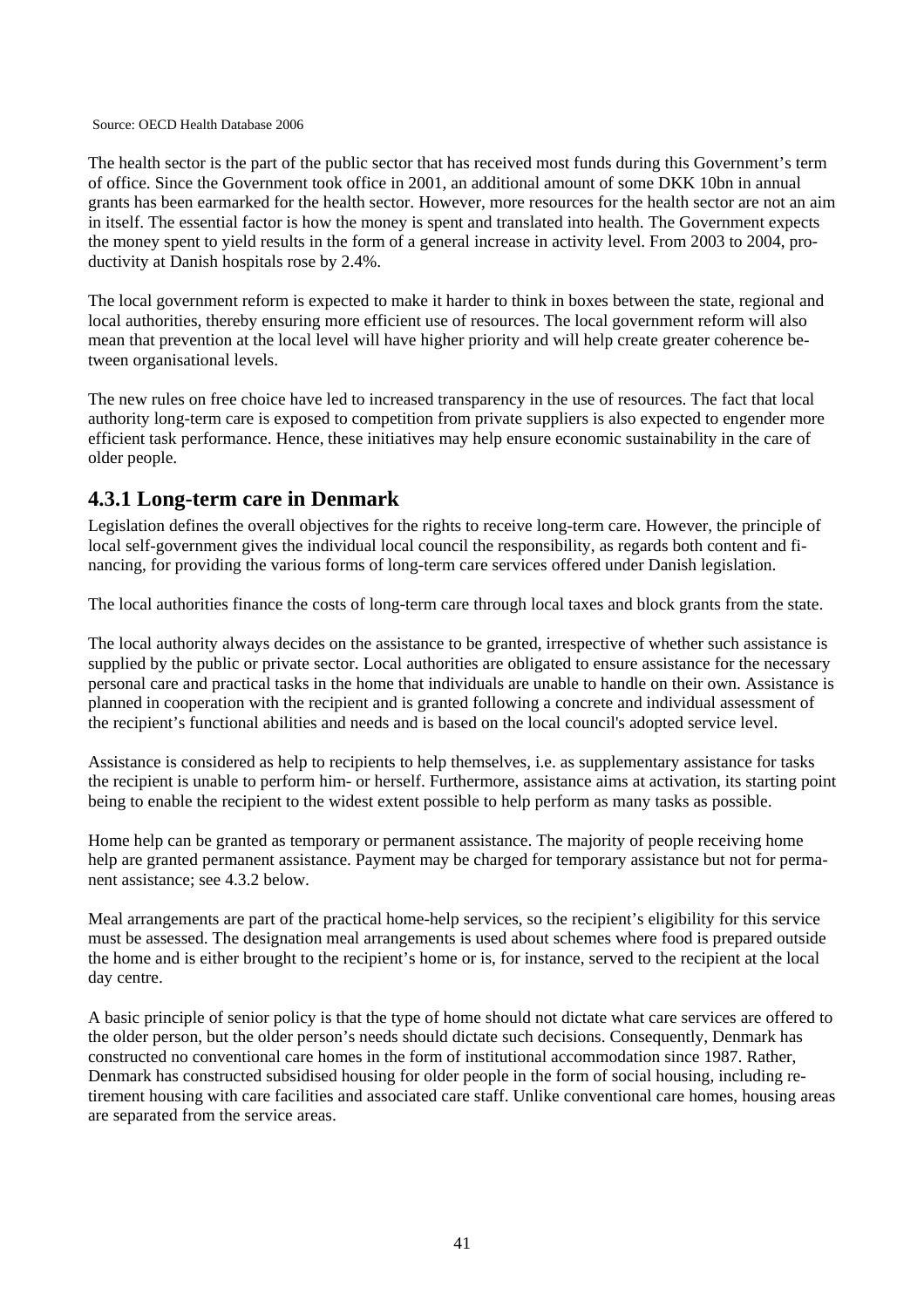|  |  | Table 6. Key figures for long-term care <sup>31</sup> |  |
|--|--|-------------------------------------------------------|--|
|  |  |                                                       |  |

|                           | 2002    | 2003    | 2004    | 2005    |
|---------------------------|---------|---------|---------|---------|
| Number of close-          |         |         |         |         |
| care units with 24-       |         |         |         |         |
| hour call service         |         |         |         |         |
| and care home             |         |         |         |         |
| places                    | 47,620  | 44,774  | 45,029  | 44,740  |
| <b>Recipients of per-</b> |         |         |         |         |
| manent home help          | 203,268 | 203,169 | 200,047 | 203,261 |
| - of which aged           |         |         |         |         |
| $80+$                     | 108,770 | 107,691 | 106,609 | 109,454 |
| - degree of cover-        |         |         |         |         |
| age for people aged       |         |         |         |         |
| $80 +$                    | 50.2    | 49.6    | 48.8    | 49.6    |
| Number of pre-            |         |         |         |         |
| ventive home visits       | 188,121 | 194,212 | 200,497 |         |
| Number of recipi-         |         |         |         |         |
| ents of meal ar-          |         |         |         |         |
| rangements                |         |         | 58,920  | 60,966  |

Source: Statistics Denmark

After a fall in the number of close-care units with 24-hour call service and care home places from 2002 to 2003, the number of places has been stable from 2003 onwards. Local authorities continue to have high levels of activity with respect to converting old care homes into modern close-care accommodation. Break in methodology in the home-help statistics makes it difficult to see any development trends, but it should be noted that the number of recipients slightly increased from 2004 to 2005. Almost half of all older people over 80 receive permanent home-help services. The number of preventive home visits, meant to increase older people's possibilities of ageing in place, continues to rise. The number of participants in local authority meal arrangements is also on the increase.

# **4.3.2 Equal access – different payment schemes**

Danish health care for the elderly rests on the basic principle of free and equal access to the assistance offered. This means that all residents of Denmark have access to various services, should temporary or permanent physical or mental impairment prevent them from handling such tasks on their own.

Basically, permanent personal care and practical help is free, but some user fees are charged for temporary help except for citizens with the lowest incomes. In connection with permanent help, local councils may charge payment for expenses that are not staff expenses. For example, under a laundry scheme, payment may be charged for coins for the Laundromat/laundry tokens, laundry detergent and fabric softener. Furthermore, user fees may be charged for meal arrangement schemes including staff expenses. However, user charges only account for a diminutive part of total health care expenses for older people.

Residents in social housing for the elderly pay monthly rent corresponding to the costs of running the housing estate, loan instalments and interest. Residents have access to receive housing benefits depending on income. Residents of conventional care homes pay rent approximated to the costs of running the care home. Deductions may be granted on the basis of the resident's financial situation.

# **4.3.3 Improving quality, adapting to long-term needs and supporting ageing in place**

Since 2001, the Government has granted the sector DKK 500m annually to introduce free choice of homehelp supplier, replacement help and a general boost of the old-age care sector. From 2006, a further DKK

 $\overline{a}$  $31$  From 2004, the compilation method was changed, meaning that the level of the total number of home-help service recipients has gone slightly down.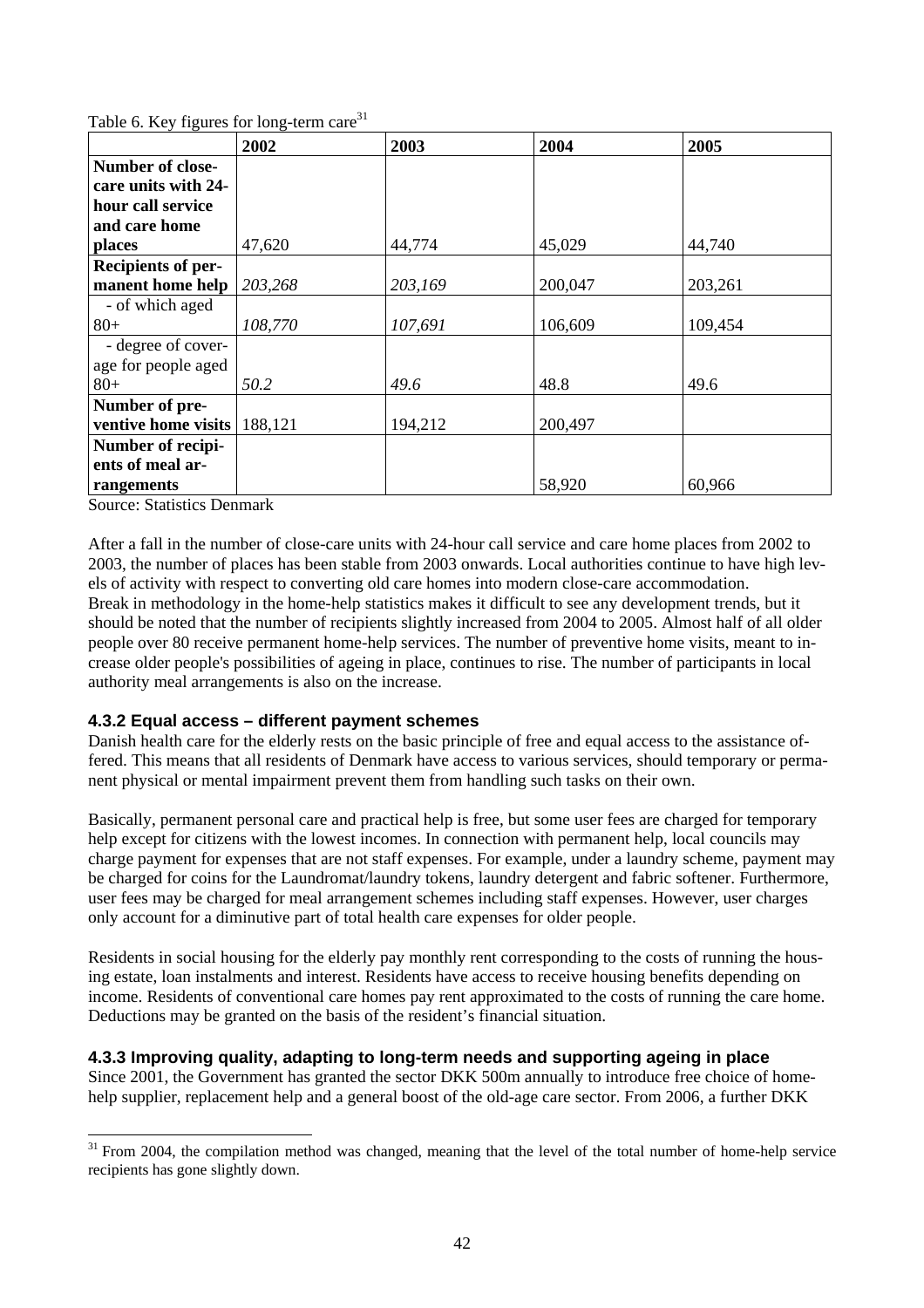500m annually will be granted to ensure better and more flexible home-help services in the local authorities. Most recently, central government's agreement with the local authorities on the local authorities' economy for 2007 stipulates that local authorities will be granted an additional DKK 300m annually to meet the drain on services to older people.

In March 2006, a bill on a care-home guarantee was adopted. The care-home guarantee entails that older people be offered a dwelling in social housing for the elderly or a place in a care home for the elderly at the latest two months after admission on a waiting list. The guarantee has been met when the older person is offered a specified dwelling in social housing for the elderly or care home place that can be occupied at the latest two weeks after the expiry of the two-month time-limit. The act will come into force on 1 January 2009.

# **Quality in the care of older people**

A project is currently running to establish how older people perceive quality in the care of older people. The goal of the project is to learn about the existing barriers to and opportunities for creating quality in the care of older people.

Most recently, an initiative has been taken to create more openness about care home quality by means of a system that enables user information to be compared within and across local authority borders.

Legislation directs local authorities to establish quality standards containing a description of the service level determined by the local council.

Since 1 January 1999, a statute has required local authorities to prepare quality standards for personal and practical help. Since April 2001, local authorities have also been obliged to prepare quality standards for local authority rehabilitation.

The quality standards must state to which help citizens are entitled if they need personal and practical help, local rehabilitation or physical maintenance training. The content, scope and performance of the service must be precisely described, and objectives as to quality (operational obejctives) set. Local authorities must adopt quality standards once a year and currently follow them up.

#### **Caring for very ill patients in their own homes**

People caring for a close relative at home can claim compensation for lost earnings (care allowance). One condition for payment of care allowance is that a medical assessment must show hospital treatment to be futile. In addition, the doctor must agree that the dying person can and should be cared for in the home. Another condition is that the patient must agree on establishing the care scheme. In 2004, care allowance was granted in 1946 cases.

The local council must also offer respite care or relief for spouses or other close relatives caring for a person with physical or mental impairment. Relief is performed in the home while respite care takes place outside the home, e.g. in the form of day, night or 24-hour stays at care homes or in close-care accommodation.

#### **Training/education**

With a view to ensuring high quality, activities are initiated to train, educate and upgrade the qualifications of staff and managers in the old-age care sector. For several years, initiatives aimed at professional skills upgrading have been launched.

# **4.3.4. Free choice**

The Government attaches great importance to the old-age care sector, and offering citizens free choice is an important part of the strategy towards older people. This allows greater freedom of choice, focus being on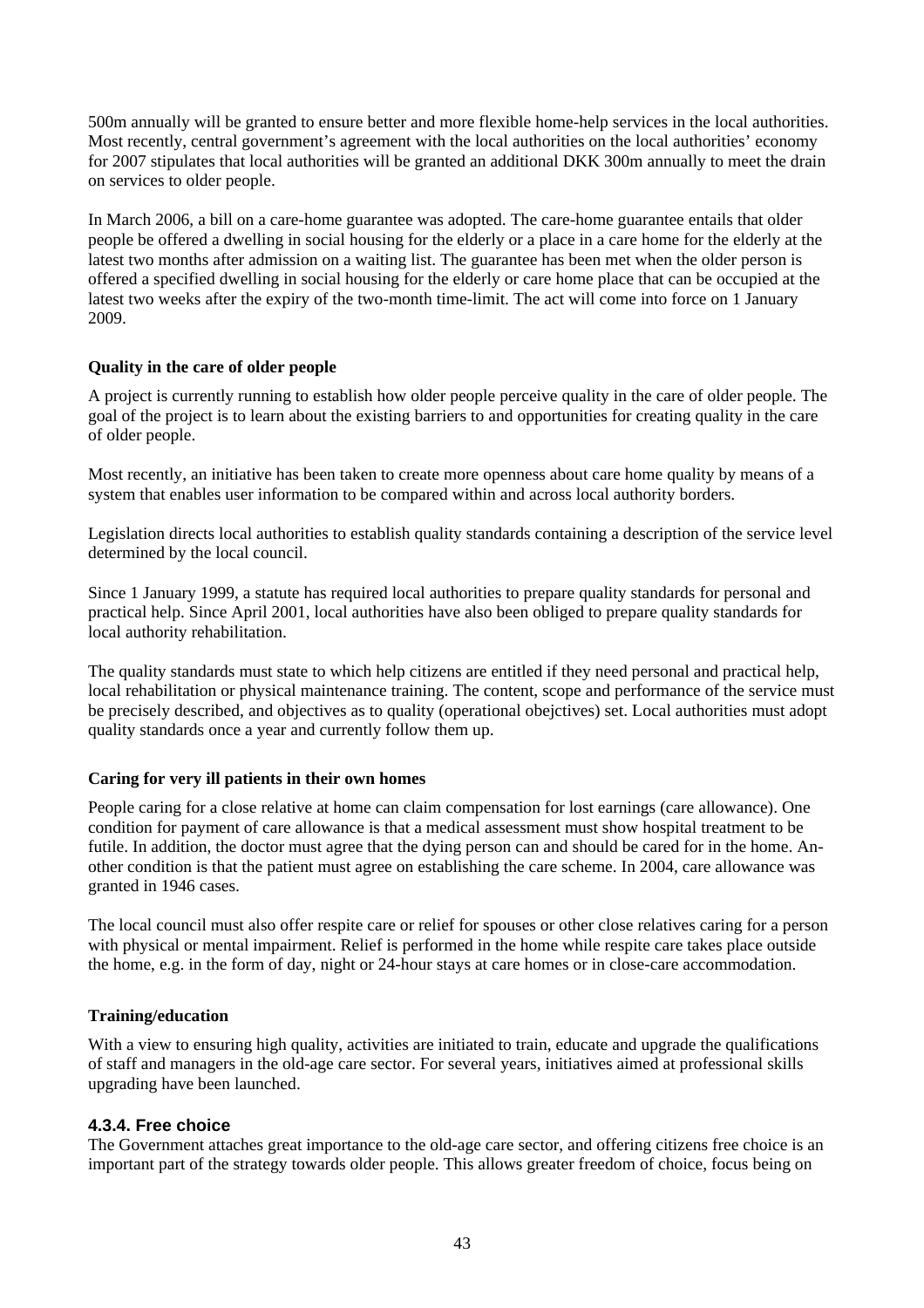efficiency and improved quality. Both public and private suppliers are needed. Also in this area, healthy competition can improve quality and efficiency.

Competition encourages suppliers to better live up to recipients' expectations and leads to innovation and entrepreneurship.

Since 1 July 2002, all persons assessed to be eligible for retirement housing, close-care accommodation, care home places and sheltered housing have been entitled to choose such housing freely within the local authority as well as across local authority borders.

Moreover, elderly and disabled people are entitled to choose between various home-help suppliers. Usually, the home-help recipient can choose between public home help and one or more private home-help firms. In 2005, 160,000 persons receiving home help could choose between suppliers of the service. Of these, some 15% used this option to choose a private supplier.

Finally, persons with permanent physical or mental impairment who need home help for more than 20 hours weekly can get a cash subsidy to hire their own helper.

The Government wants to provide options for free choice between local authority care homes, close-care accommodation, independent care institutions and private care homes. A bill to this effect will thus be introduced in this parliamentary session. The bill aims to set the framework for ensuring greater freedom of choice for citizens, while also allowing the private sector to establish and operate free retirement housing in competition with retirement housing offered by local government.

The Government has also initiated a survey as to whether a scheme for personal budgets for home-help services can be implemented, following which help can be granted either as a cash amount or a voucher.

Persons receiving personal and/or practical help are also entitled to exchange the services for which they are eligible for other services they may want to have performed. However, the local council is still responsible for ensuring that the individual person receives the help he or she needs.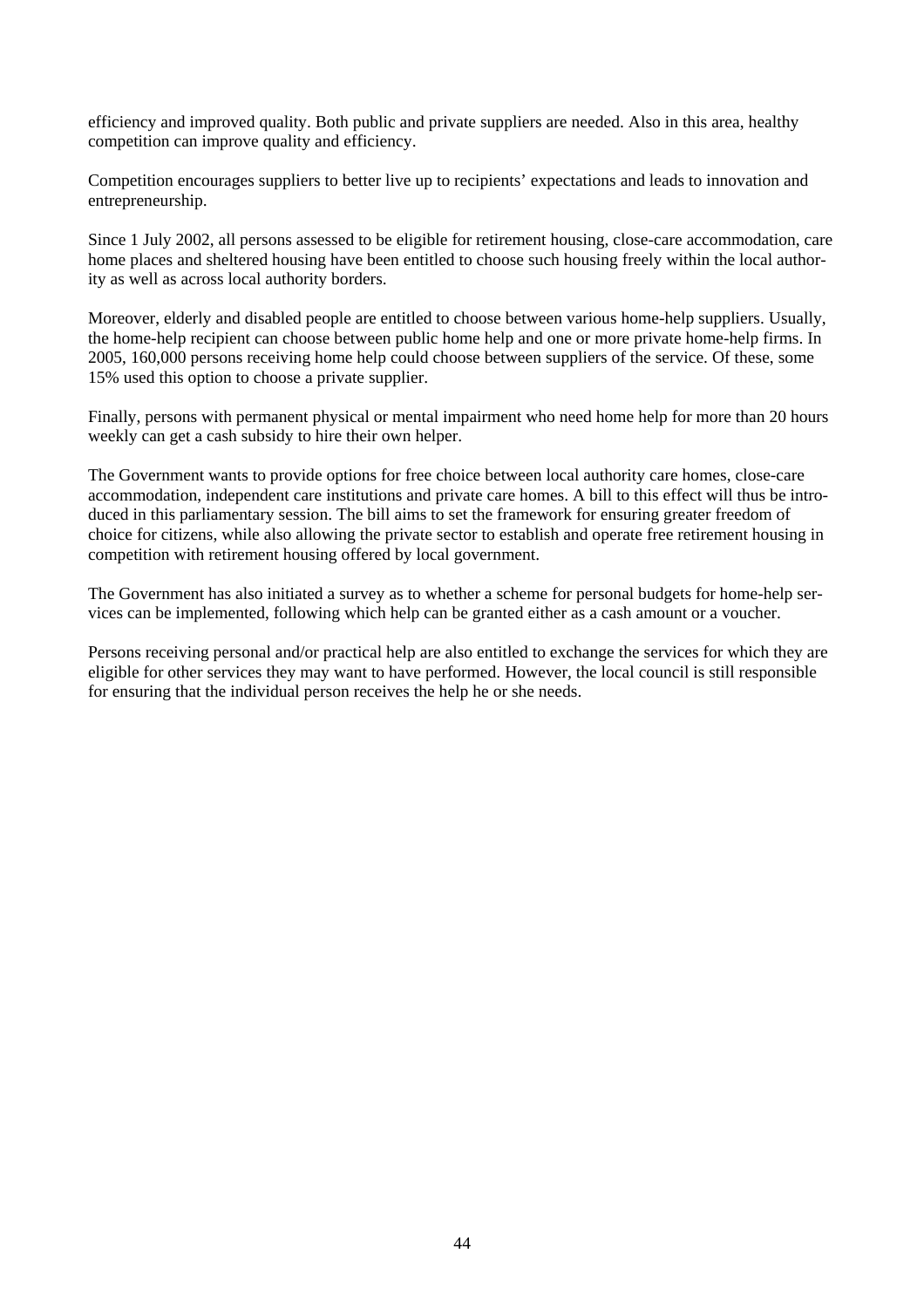# **Annex 1 Our collective responsibility II**

(See page 8)

# **Overview of the 12 initiatives**

| Bolstering outreach, contact-creating and supportive<br>activities | Offering more activities in drop-in shelters                                      |
|--------------------------------------------------------------------|-----------------------------------------------------------------------------------|
|                                                                    | More 24-hour drop-in shelters                                                     |
|                                                                    | Encouraging idea development and testing of new initia-                           |
|                                                                    | tives                                                                             |
| More means of accessing the labour market                          | Establishing enterprise centres for people on the fringes<br>of the labour market |
|                                                                    |                                                                                   |
|                                                                    | Establishing partnerships between local stakeholders and<br>local authorities     |
|                                                                    | Preparing employees for cooperating with socially mar-                            |
|                                                                    | ginalised colleagues                                                              |
|                                                                    | Special supplementary training courses for socially mar-                          |
|                                                                    | ginalised groups                                                                  |
|                                                                    |                                                                                   |
| Improving local authority casework                                 | Establishing special training programmes for casework-<br>ers                     |
|                                                                    |                                                                                   |
|                                                                    | Forming marginalised-people teams in the local authori-<br>ties                   |
|                                                                    |                                                                                   |
|                                                                    | Establishing satellite offices in socially disadvantaged                          |
|                                                                    | areas                                                                             |
|                                                                    | Determining local objectives in the local authorities                             |
|                                                                    | More alternative care home places                                                 |

# **Number of users expected to be affected by the 12 initiatives**

| The 12 initiatives                                                                   | Number of users expected to be affected by the initiative                                                                                                                                                                                                                                              |
|--------------------------------------------------------------------------------------|--------------------------------------------------------------------------------------------------------------------------------------------------------------------------------------------------------------------------------------------------------------------------------------------------------|
| 1. Offering more activities in shelters                                              | The initiative will reinforce activities in some 34 drop-in<br>shelters or in just under one fourth of the existing drop-in<br>shelters. The initiative is expected to reach between<br>1,000 and 1,600 users of the drop-in shelters.                                                                 |
| 2. More 24-hour drop-in shelters                                                     | The opening hours of between eight and ten drop-in<br>shelters can be extended to also include night hours. The<br>initiative will give 100-150 additional users the option of<br>using the drop-in shelters.                                                                                          |
| 3. Encouraging idea development and testing of new<br>initiatives                    | The number of users will depend on the individual pro-<br>ject receiving support.                                                                                                                                                                                                                      |
| 4. Establishing enterprise centres for people on the<br>fringes of the labour market | A pilot project has been launched with a view to testing<br>models in five to eight local authorities and at between<br>eight and twelve enterprises. When the pilot project has<br>concluded at end-2007, the project will be extended to a<br>large number of centres and local authorities all over |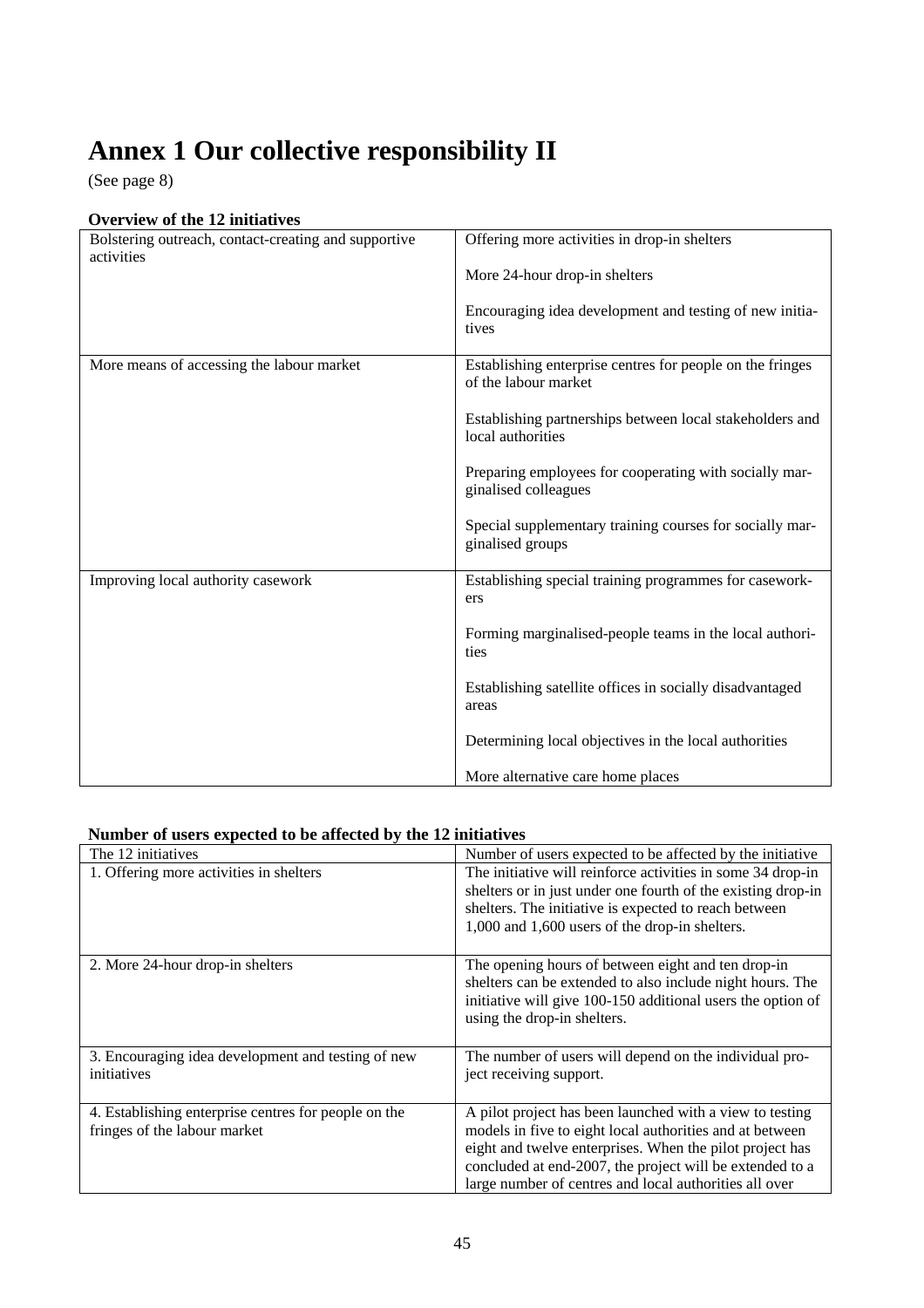|                                                                                  | Denmark. The aim is to establish 500-1,000 places na-<br>tionwide. Consequently, the number of users will depend<br>on the duration of the projects.                                                                                                |
|----------------------------------------------------------------------------------|-----------------------------------------------------------------------------------------------------------------------------------------------------------------------------------------------------------------------------------------------------|
| 5. Establishing partnerships between local stakeholders<br>and local authorities | The project will be set up as a pilot project in one or two<br>local authorities and is assessed to have the capacity to<br>include 200 or 300 people on their way towards em-<br>ployment.                                                         |
| 6. Preparing employees to cooperate with marginalised<br>colleagues              | The project is slated to be set up in the 98 new local<br>authorities.                                                                                                                                                                              |
| 7. Special supplementary training courses for socially<br>marginalised groups    | Between 50 and 100 people are expected to be able to<br>complete a training course annually.                                                                                                                                                        |
| 8. Establishing special training programmes for case-<br>workers                 | There is space for some 500 caseworkers in the training<br>programme nationwide.                                                                                                                                                                    |
| 9. Forming marginalised-people teams in the local au-<br>thorities               | Ten marginalised-people teams will be established na-<br>tionwide.<br>Each team is expected to have the capacity to be in con-<br>tact with between 50 and 100 users or between 500 and<br>1,000 nationwide.                                        |
| 10. Establishing satellite offices in socially disadvan-<br>taged areas          | Offices for socially marginalised people will be estab-<br>lished in 26 of the most socially disadvantaged housing<br>areas in Denmark. Each office will have the capacity to<br>serve some 50 users, i.e. between 1,000 and 1,300 na-<br>tionwide. |
| 11. Determining local objectives in the local authorities                        |                                                                                                                                                                                                                                                     |
| 12. More alternative care home places                                            | Some 20 new alternative care home places will be estab-<br>lished, corresponding to a capacity extension of some<br>20%. The duration of individual stays will determine<br>how many people can use this service.                                   |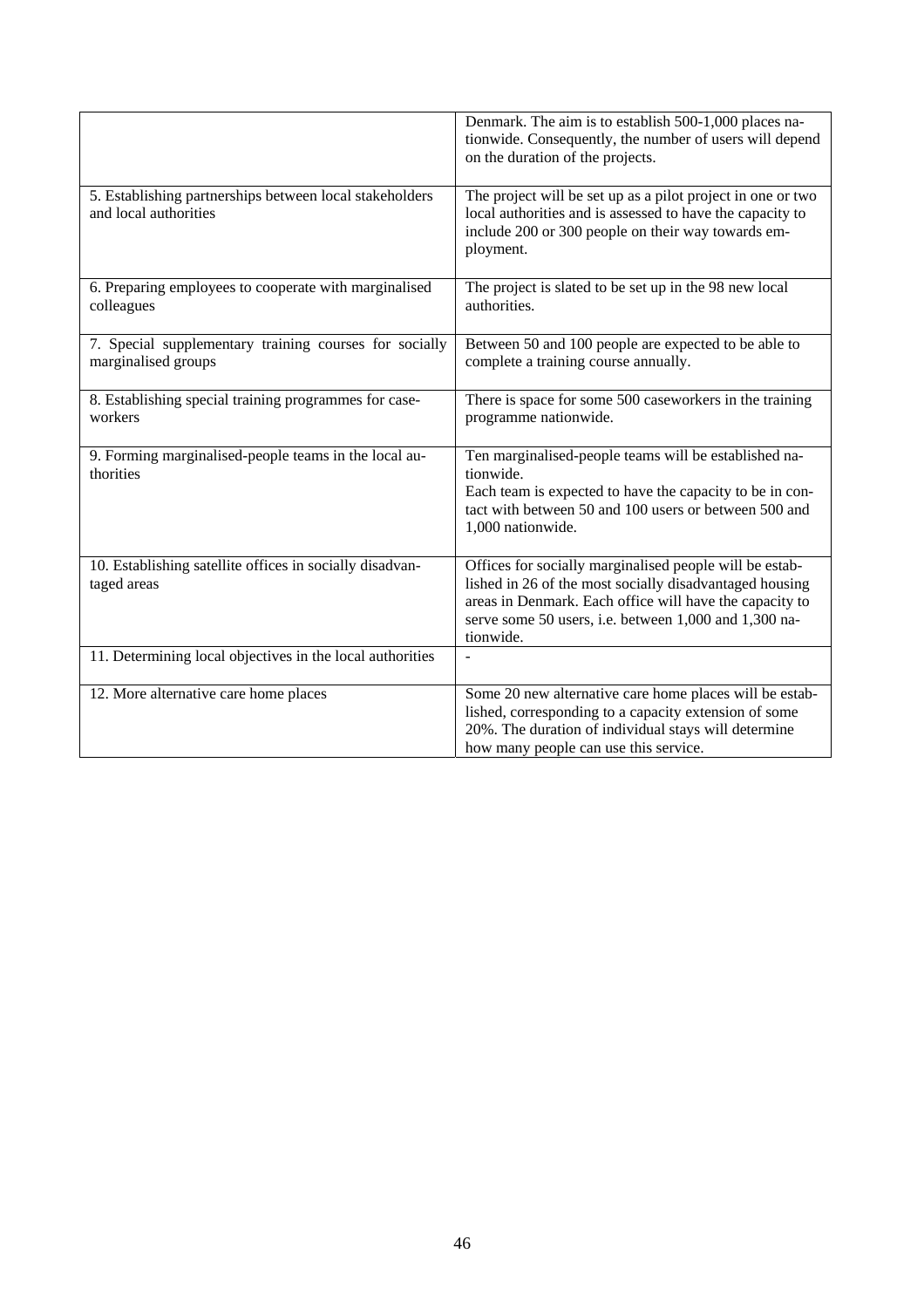# **Annex 2 Social inclusion**

The annex contains explanatory comments to some of the initiatives described in chapter 2 on social inclusion.

#### Upper secondary school reform (see page 13)

A general priority field of action connected with the upper secondary school reform is to develop good practice for improving students' completion rate and enhancing benefits from the education programme, including initiatives targeted at students of non-Danish ethnic backgrounds.

The priority field of action allows institutions to cooperate on testing and implementing initiatives that can get more young ethnic minority people to complete upper secondary education.

Combating men's domestic violence against women and children (see page 15) The 2005-2008 action plan has the following four main purposes:

- Support to victims
- Activities aimed at perpetrators
- Activities aimed at professionals
- Knowledge and information

The special target groups of the action plan are immigrant women, children and young people and men. All activities under the action plan must help prevent violence.

Each year in May, a status on the implementation of the action plan is published. The status can be read at www.lige.dk, but only in a Danish version.

The following activities have been launched:

Support to victims:

- Network for battered women
- Hotline for battered women
- Emergency psychological assistance to battered women
- Legal advice to professionals and battered women
- Methodology development project on disabled women in shelters, including training of staff
- Battered women with substance misuse problems
- Information campaign targeted at immigrant women
- Short film on meeting with public authorities, targeted at women from ethnic minorities
- Network for battered ethnic minority women
- Chatroom for children and young people of violent families (will start in September 2006)
- Information campaign on domestic violence and dating violence at primary and lower secondary schools and youth educational institutions.

Activities aimed at perpetrators:

• Treatment offered to violent men (Dialogue against Violence)

Activities aimed at professionals:

- Preparing a report on *Domestic violence a prioritised or neglected school subject*. The report shows that the subject is not part of the curriculum at a great many of the relevant educational institutions
- Supplementary training of local authority staff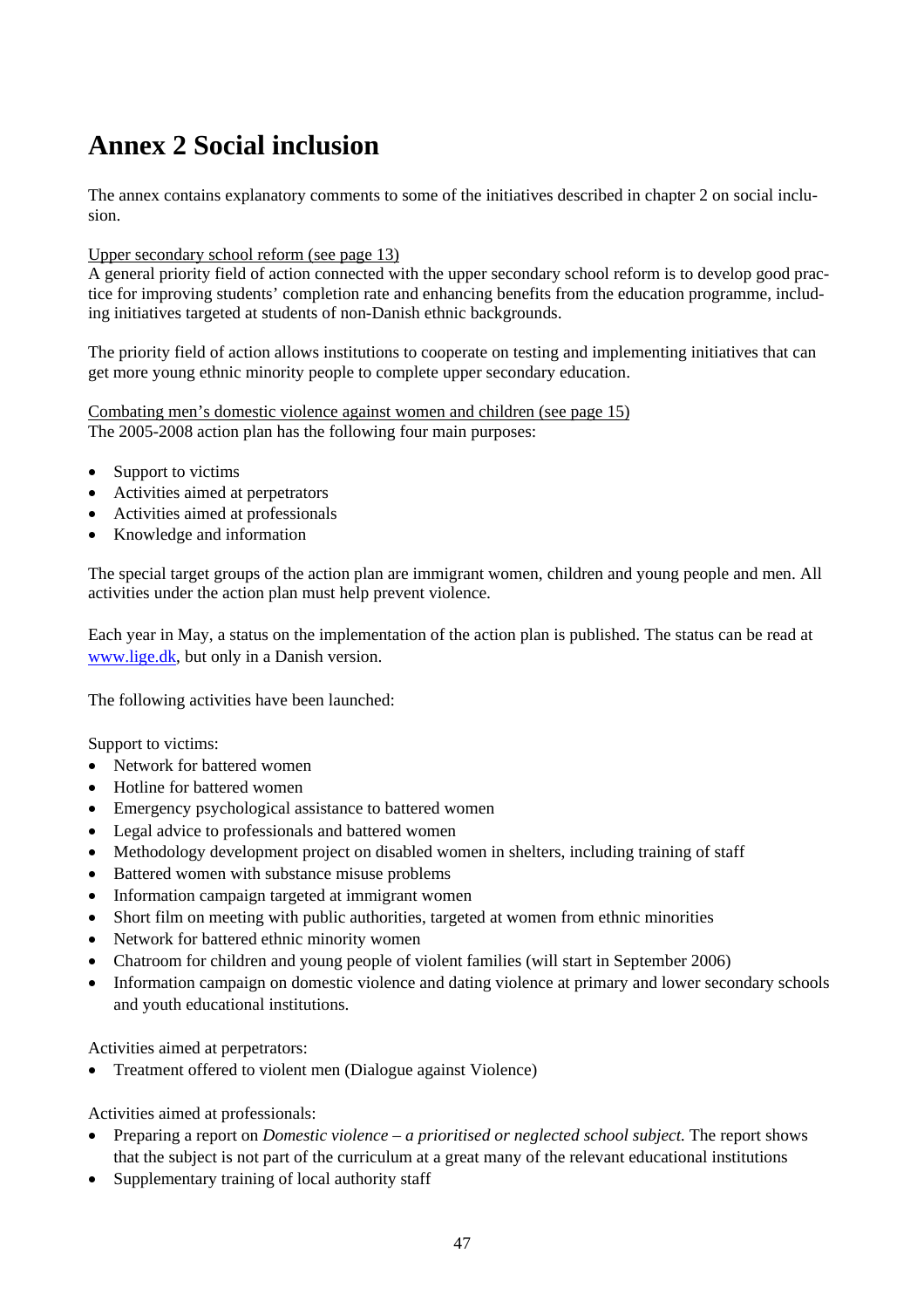• Enhancing shelters' knowledge on immigrant women and their children

## Knowledge and information:

- Updating and maintaining a national database on violence against women
- The National Organisation of Shelters for Battered Women and their Children (LOKK) prepares annual statistics on women and children in shelters
- The report *You should just tell* on immigrant children in shelters

#### Debt remission pilot project (see page 21)

All debt owing to public authorities is covered except debt incurred by criminal or tortious acts. This is out of regard to prevention and the sense of justice.

#### Employment initiatives aimed at mentally ill people (see page 22)

The 14 initiatives in the *New paths to employment* strategy are aimed at the individual, the workplace and public initiatives.

The five initiatives aimed at helping the individual include:

#### *1. Personal assistance*

Mentally ill and mentally disabled people can get a personal assistant at the workplace who can help them structure their work or help them make their social contact with colleagues function.

## *2. Activities for mentally ill people offered nationwide*

Private players must receive support to establish activities to develop the competencies of mentally ill people, thus enabling them to obtain a better basis for their lives, in turn helping them to get employment.

#### *3. Supplementary training project for mentally ill people*

Mentally ill people with qualifications in a certain field can receive supplementary training, which will ensure that they can get a job within their field.

#### *4. Enterprise centres – a way to enter the labour market*

As a new option for disadvantaged groups, special centres will be established at enterprises where disadvantaged groups can work. The centres will be established by the enterprises on agreement with the local authorities, and enterprises will be responsible for daily operations.

#### *5. Social mentor for disadvantaged groups*

People with major personal or social problems can get a social mentor who can help them contact their doctor, banker or caseworker. The social mentor handles only social and personal matters.

The four initiatives in the employment strategy aimed at the workplace involve:

#### *6. Support to colleagues*

Colleagues of mentally ill people can be offered a training programme to prepare them for handling various situations that may arise when they have a mentally ill person as a colleague.

#### *7. Knowledge-sharing on projects for mentally ill people in the workplace*

Projects particularly apt at getting mentally ill people into work and increasing these people's quality of life can apply for funds to communicate and disseminate their knowledge and experience to others also working with mentally ill people.

#### *8. Practical guidelines for enterprises*

Practical guidelines for enterprises must be prepared to obtain knowledge about reintegrating disadvantaged groups into the workplace.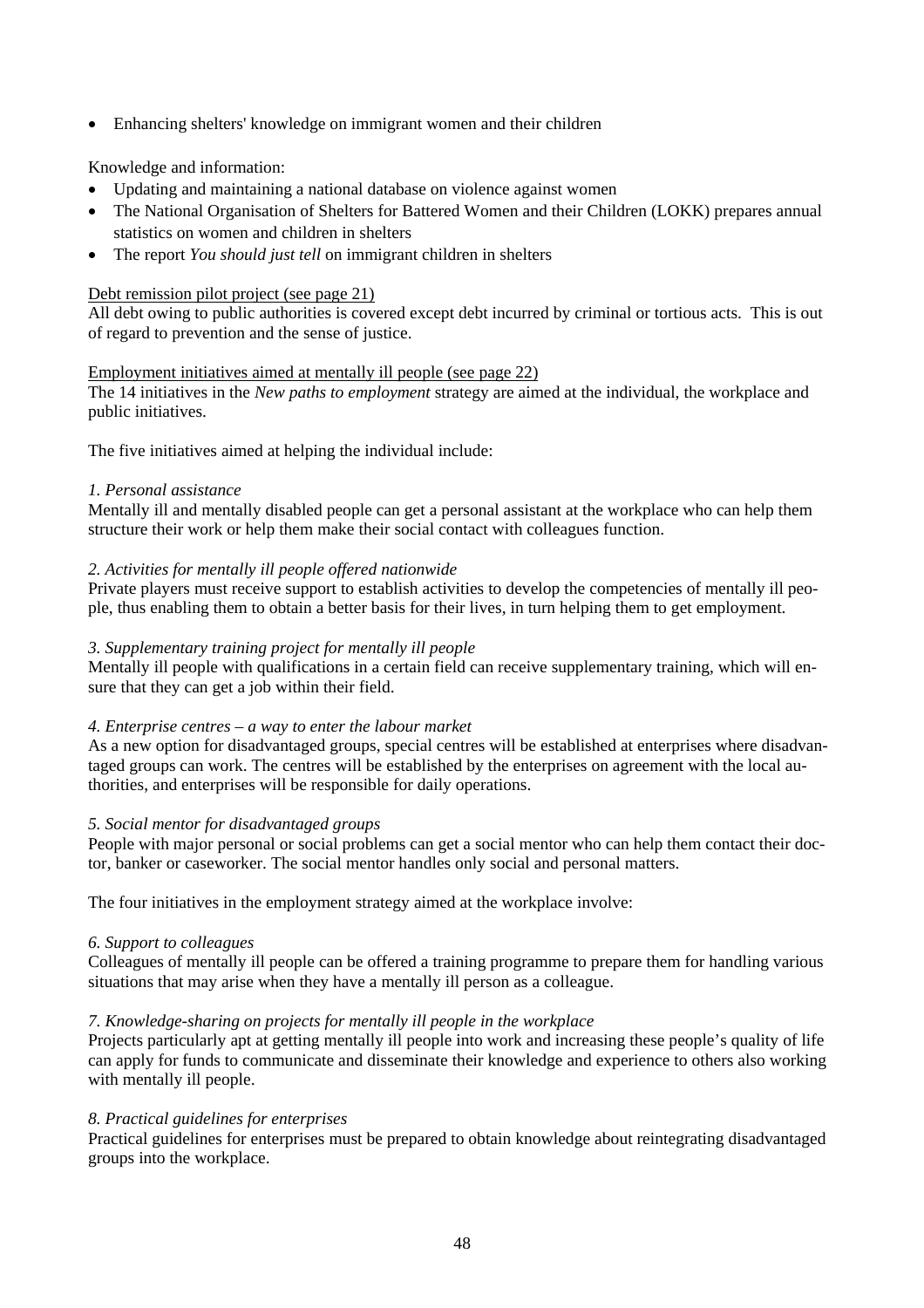#### *9. Subsidies to rehabilitees' trainee pay*

A scheme will be established, allowing employers to receive pay subsidies for a trainee if the trainee is very limited in performing his or her work because of major mental, physical or social problems, and the trainee has been granted rehabilitation for the training.

The five initiatives in the employment strategy aimed at public initiatives include:

#### *10. New partnerships to get mentally ill people into employment*

It should be tested whether a partnership between the local authority and local stakeholders – such as local enterprises and local voluntary organisations – can improve the efforts to get mentally ill people into employment.

#### *11. Better guidance and upgrading of caseworkers' qualifications*

Local authority caseworkers must be guided and their qualifications upgraded to give them greater insight into the problems of mentally ill people, thus enabling them to give these people precisely the right help.

#### *12. A new national network in the employment area*

A national network will be established, consisting of already known institutions and organisations. The network aims to help caseworkers in local authorities and the coming job centres to obtain sufficient knowledge on mentally ill people and/or people with disability.

#### *13. Practical guidelines for job centres*

Practical guidelines for the coming job centres will be prepared in order that caseworkers can learn more about how to reintegrate disadvantaged groups into the workplace or training or education.

#### *14. Local authorities that make special efforts*

Attention should be focused on local authorities that make special efforts to get mentally ill people and other disadvantaged groups into employment. Good practice and viable ideas must be registered and communicated to other local authorities.

#### Alternative residential facilities (see page 25)

*Freak Houses:* With the additional DKK 40m, more funds are available to establish housing for homeless people and other disadvantaged groups. Many entities can apply for subsidies for housing for disadvantaged groups, e.g. local authorities, a branch of a social housing association, private organisations, private persons or a group of private persons and funds. The subsidy per housing unit is DKK 200,000 – 300,000, depending on the size and design of the unit, e.g. whether the design of the dwelling is disabled-friendly or allows room for more residents.

*Transition housing:* In a transitional phase not exceeding two years, the tenant gets the social support needed to create better living conditions for him or her and increase the possibilities of integration into local society.

Basically, a tenant in transition housing rents the dwelling on the same conditions as other tenants in social housing. This is therefore regarded as a permanent housing where the tenant can participate fully in tenants' democracy in the housing complex. Since the tenant is in a transitional phase, the person requires special care during the transitional phase to avoid problems for the tenant concerned as well as for other tenants in the complex.

Consequently, special terms concerning the dwelling may be agreed in the transitional phase, e.g. about the right of disposal, the passing to others of the right of use, household extension, termination and the right to advance on the waiting list.

#### Programme board strategy against ghettoisation (see page 25)

*Converting monofunctional urban districts and housing estates* 

• Establishing industrial and commercial functions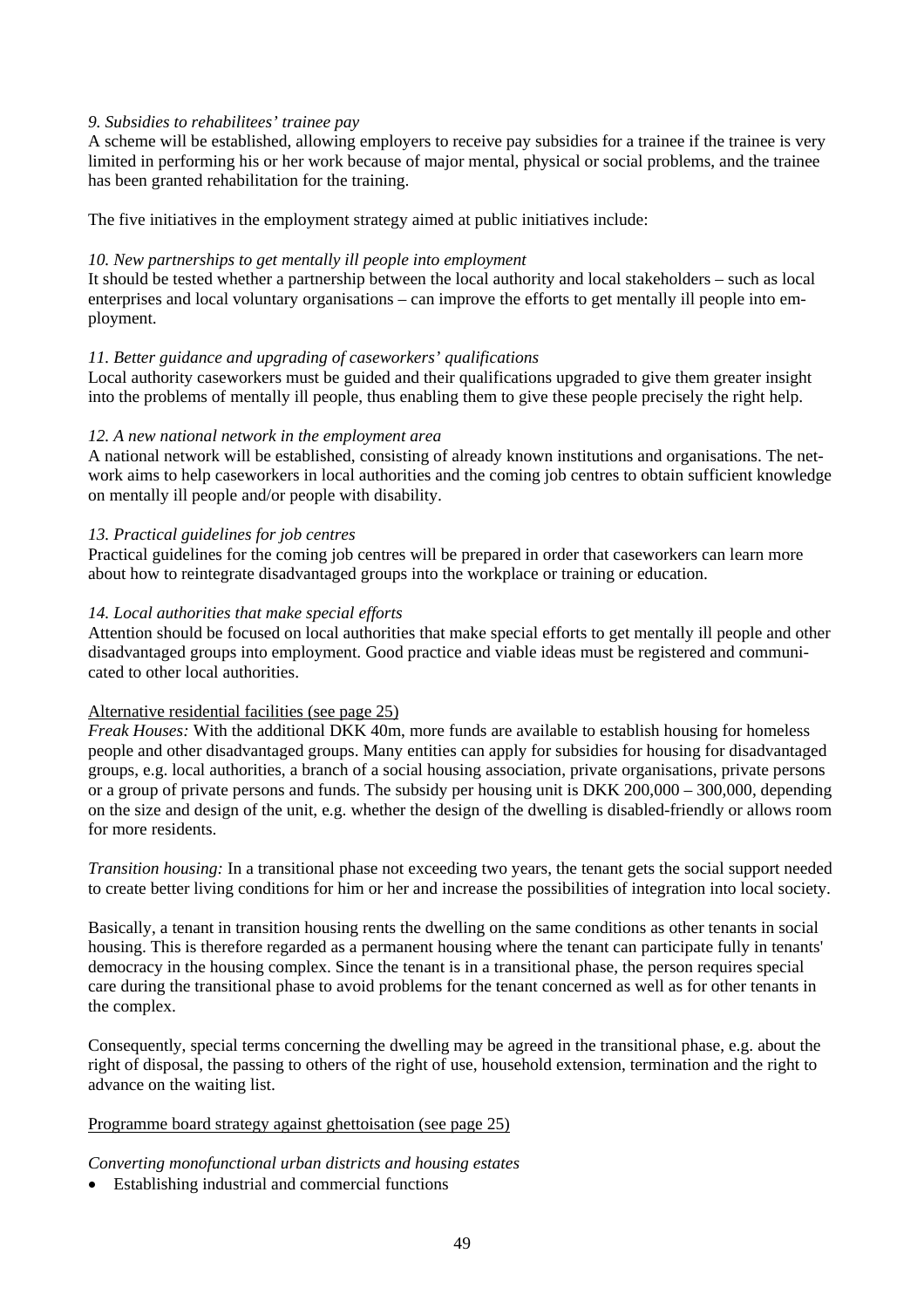- Introducing new forms of ownership capable of maintaining residents whose employment and financial circumstances otherwise allow them to move and of attracting other persons in employment
- Developing new social housing forms, including by experiments with special housing classification, such as senior housing or student housing
- Physical upgrading in the form of modernisation of housing estates
- Demolition e.g. in run-down housing estates where investments do not pay off

#### *Managing and regulating resident composition in the most disadvantaged areas*

- Increasing the use of existing possibilities for managing resident composition
- Introducing additional mobility-promoting measures to encourage the use of the existing rules on managing resident composition

#### *School attendance and education*

- Establishing all-day schools
- Lowering school starting age
- Strengthening the ties between educational institutions and the business sector

#### *Employment*

- Introducing financial incentives (e.g. rent reduction or a special employment allowance) to persons who come into/are in employment
- Introducing social janitors and local employment

#### *Security and neighbourliness*

- Expanding surveillance, e.g. in the form of more police community support officers and increased manning of the housing associations' service functions
- Introducing "training" in neighbourliness
- Reinforcing association activities

#### *Efficient organisation*

• Improving the organisation of the fight against ghettoisation at the local level

#### *Communication*

• Preparing a communication strategy, containing the Programme board's communication and which can also form the framework for local communication initiatives. The communication initiatives must, in particular, help tie together the Programme board's initiatives and the local initiatives.

#### Employment, participation and equal opportunities for all (see page 26)

The action plan *Employment, participation and equal opportunities for all* includes a total of 56 initiatives distributed among the following key action areas: Gender roles and prejudices (8 initiatives), Education (19 initiatives), Employment (15 initiatives) and Associations (14 initiatives).

As a means of meeting the Government's action plan for breaking down gender barriers, for instance in the education of men and women of non-Danish ethnic backgrounds, the Ministry of Education has undertaken to launch the following initiatives:

- Preparation of teaching material on gender roles, ethnicity and gender equality to support the teachers' work of including both ethnicity and gender in their teaching.
- A research project on the reason that ethnic minority boys do less well in primary school than ethnic minority girls and ethnic Danish boys and girls.
- Democracy guidelines that can help improve the teaching of democratic values in primary and lower secondary school as well as in youth education programmes. The democratic values include gender equality, dialogue, tolerance, intellectual liberty and freedom of speech.
- Material on the importance of school-based leisure-time facilities and recreational activities for the acquisition of Danish and thus for integration into Danish society. The material will be translated into the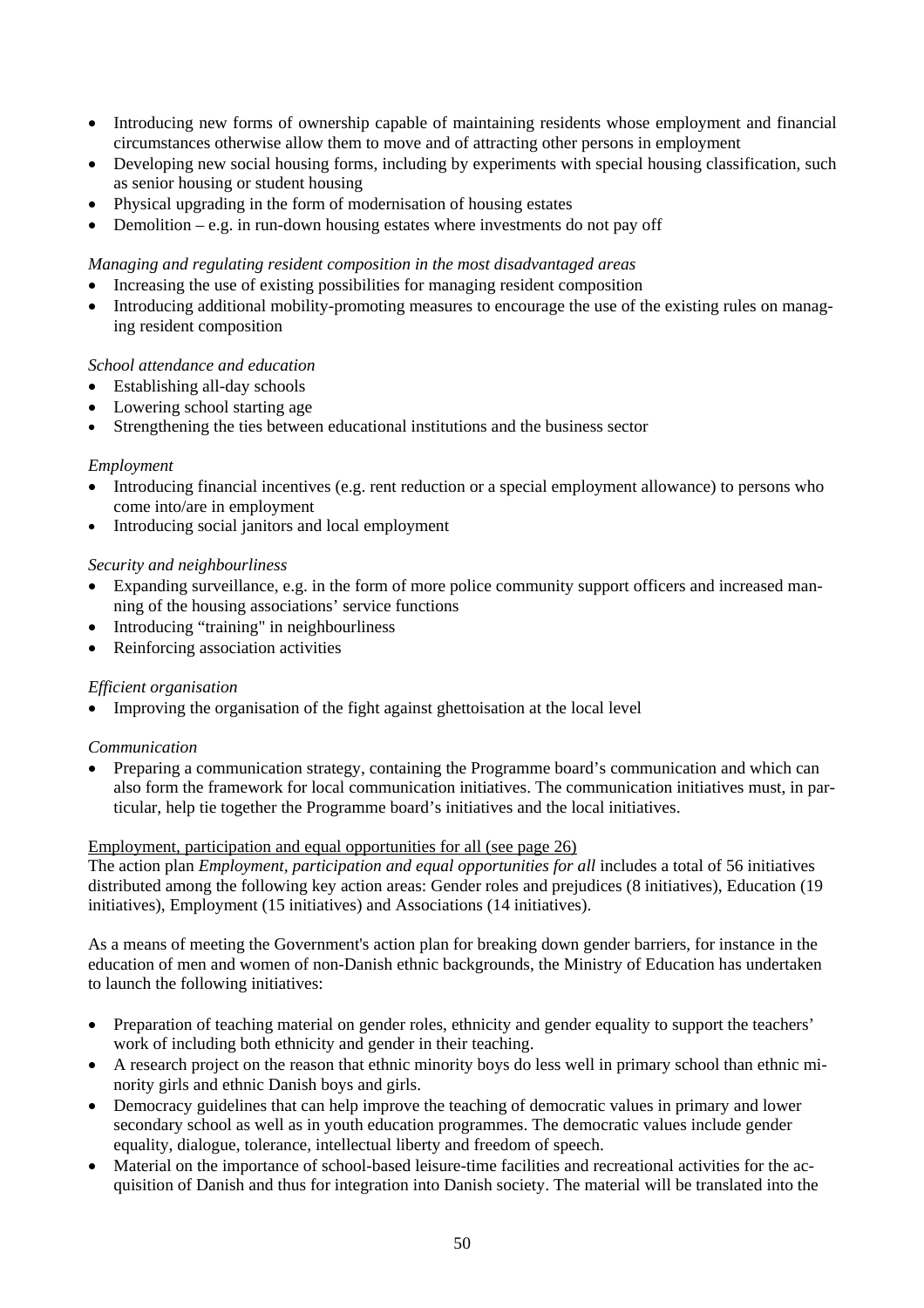major immigrant languages. The material is expected to help increase participation in recreational activities among girls with immigrant backgrounds.

• The same action plan also launches the *Project on gender, ethnicity and counselling*. The overall purpose is – via new approaches to education and career counselling – to include young people from ethnic minority groups in the strategy to break down the gender-divided labour market. Consequently, the gender aspect must be an integral part of counsellor training.

#### Substance and alcohol misuse (see page 29)

*The Narcotics Pool:* Projects supported by the *Narcotics Pool* take a wide range of approaches. A number of projects aim to qualify the drop-in shelters' work and thus intensify focus on physical exercise, sports and better food habits. The aim of other projects is to give drug misusers receiving long-term methadone treatment qualified support by way of a "case manager". Finally, some projects are developing new methods for treating cannabis and cocaine misuse, while others are concentrating on the treatment needs of female drug misusers; see below.

*Women undergoing treatment for misuse and dependence on alcohol and/or illegal substances (see page 29)* The research project consists of five part projects that attempt to identify and describe the problems in more detail and thus form the basis for action, with one project trying to take concrete action to solve the problem.

The following part projects are included:

- Girls aged 15-17 undergoing treatment for problematic use of alcohol or drugs.
- Women, drug misuse and treatment (women in general, often with a long career of drug misuse).
- Women in 24-hour treatment for alcohol misuse.
- How women's non-planned termination of drug-free 24-hour treatment can be reduced
- Pregnant women after 24-hour treatment for their dependence on alcohol or drugs.

The project started in February 2006 and will end in February 2008.

#### Prostitution – *A new life* (see page 30)

With *A new life*, the Ministry of Social Affairs has set up a national competence centre to implement the recommendations in *A new life*. The competence centre officially opened on 16 January 2006. When fully extended later this year, the competence centre will have three branches, one in Copenhagen, in Odense and in Århus.

A national solution has been chosen in acknowledgement of the fact that local authorities have little experience in this field. Taboo, reluctance to deal with the problem and lack of professional knowledge continue to be important barriers to the difficult talks with prostitutes. The competence centre will concentrate all expertise in one place.

Specific initiatives under *A new life:*

- Outreach teams meant to give prostitutes advice and guidance on social and health matters.
- Telephone and Internet counselling that prostitutes can contact anonymously.
- Information booklets aimed at prostitutes and local authority caseworkers.
- Training of staff at socio-pedagogical residential homes to be better at identifying young people heading for prostitution.
- Help to prostitutes from a psychologist.

#### Initiatives in the project concerning *speech recognition in Danish* (see page 30)

- Public procurement
- Certification
- Use of existing legislation
- Furthering the implementation of *e*Inclusion in various political agreements and decisions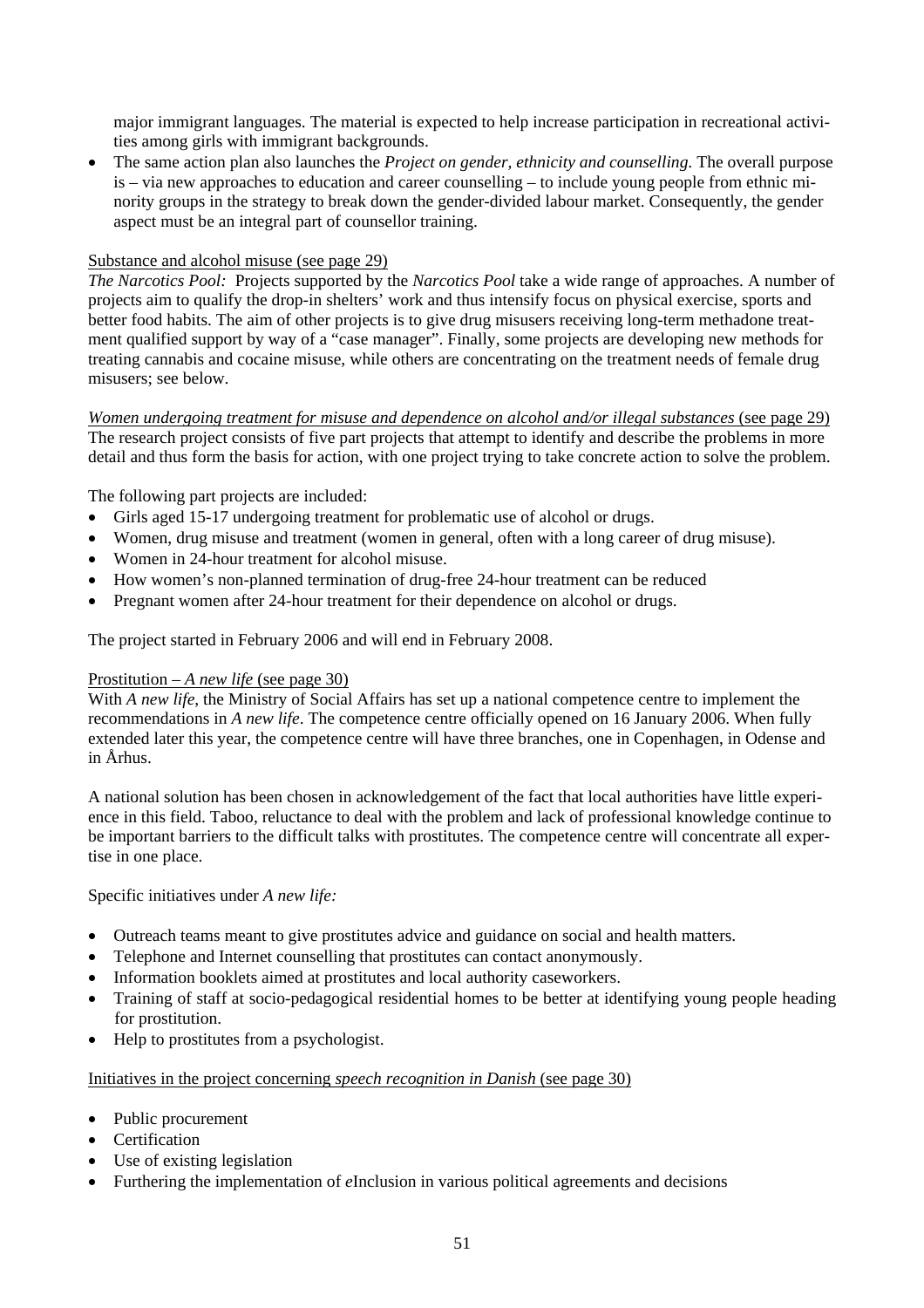- Development of Danish speech technology
- Advice on implementing various public ICT solutions
- Active participation in developing the knowledge society

The Ministry of Science and the National IT and Telecom Agency have also financed a research project on *Speech recognition in Danish.* The *Speech to Text project* is a project to develop Danish speech recognition. The Ministry of Science, the Ministry of Cultural Affairs, the Danish Broadcasting Corporation and TV2 are cooperating on the project. The purpose of the project is to develop a Danish speech recognition system that can be used for automatically subtitling TV programmes. A consumer edition of the system will also be developed, available for everybody. Users will thus be able to control their PCs with speech instead of mouse and keyboard. The project is expected to end in September 2006.

#### Other projects (see page 30)

- *Ordret.dk*  advanced spelling and grammar help for people suffering from dyslexia.
- *Indtal.dk* a voice-controlled browser allowing people with motor disabilities to surf on the Internet
- A Danish edition of Linux aimed at people with visual impairment.
- A program allowing people with visual impairment to use electronic dictionaries.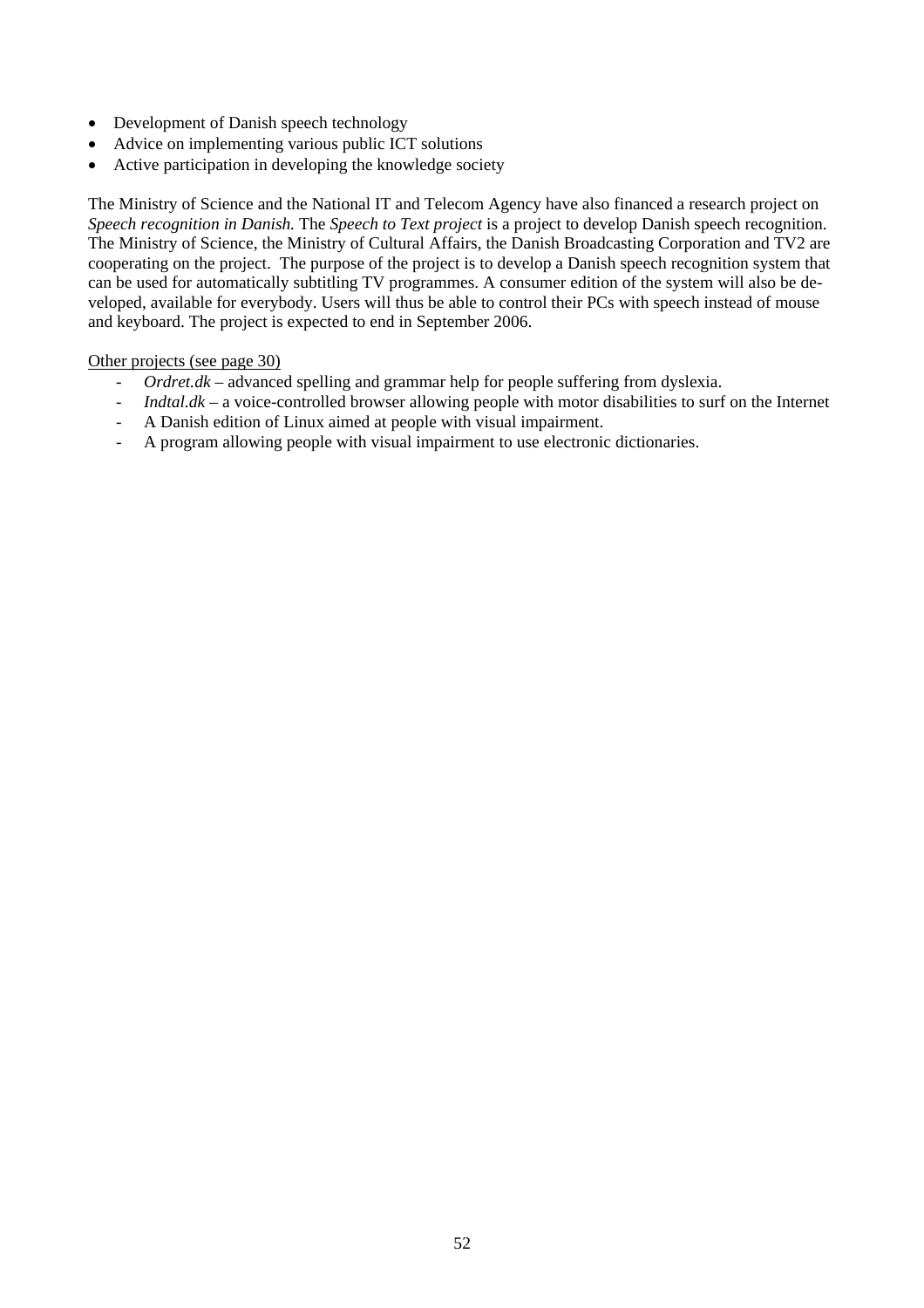# **Annex 3 Description of the Danish health sector**

(See page 37)

# **Local government reform**

A local government reform will be implemented at 1 January 2007. The regions established through the reform are designed to meet the goal of ensuring a strong, regional health sector for the future. In the health area, the five regions will be responsible for hospitals, psychiatric treatment and health insurance.

The five regions will provide the basis for centralising more treatments, taking better advantage of specialisation and ensuring optimum resource utilisation. The five regions will also constitute a strong platform for planning and pave the way for significantly enhancing quality in treatment.

Further, the new reinforced local authorities will be able to take on a considerably stronger role in the social and health sectors.

The 98 new local authorities will assume wider responsibility in a range of areas, including the social and health areas. Local authorities are already responsible for long-term care. In future, the role of local authorities in the health sector will be reinforced, especially in the prevention area. They are thus encouraged to promote efficient prevention, training and care efforts and greater coherence between patient treatment programmes and other related programmes, for instance, in the social field. In future, local authorities will be in charge of all rehabilitation not performed at hospitals. Furthermore, local authorities will be responsible for specialised dental care and treatment of alcohol and drug misuse.

The health sector reform provides a better basis for ensuring cohesive patient treatment across administrative borders as well as easy and simplified access to prevention, examination, treatment and care of a high professional calibre. The reform will also enable the improvement of activities aimed at ensuring quality, efficiency and professional development in the health sector in cooperation with central health authorities, whose powers will be boosted.

The reform will reduce the number of tax-levying levels from three to two, since the new regions cannot levy taxes. The financing of the regions is composed of three main elements. First, individual regions will receive a block grant from the state, which will finance about 75% of total regional health costs. Second, the state will finance up to 5% of regional health costs via grants to specific activities. Finally, local authorities must – as described below – contribute to the financing in future. This co-financing is expected to cover around 20% of total regional health costs. Thus, local authorities must pay a basis grant of up to DKK 1,500 per citizen and grants to specific activities based on the number of hospital treatments and activities in the primary sector.

In the period up to January 2007, the Danish health sector consists of the primary and the secondary health sectors. The counties hold the primary responsibility for providing health services as laid down in legislation.

# **Social psychiatry**

The concept of social psychiatry could be translated into "social work aimed at mentally ill people". The basic concept calls for support to the individual, who is no longer a patient at a psychiatric hospital, in managing everyday life. The approach could also be summed up as support to personal and social empowerment. The scheme includes a range of different residential facilities, drop-in shelters, community centres and support and contact person schemes. To this should be added the conventional services offered to mentally ill people, e.g. case administration and home care. The concept of social psychiatry covers all these services, thus making the individual, professionals, volunteers and the Act on Social Services key elements in socialpsychiatric work.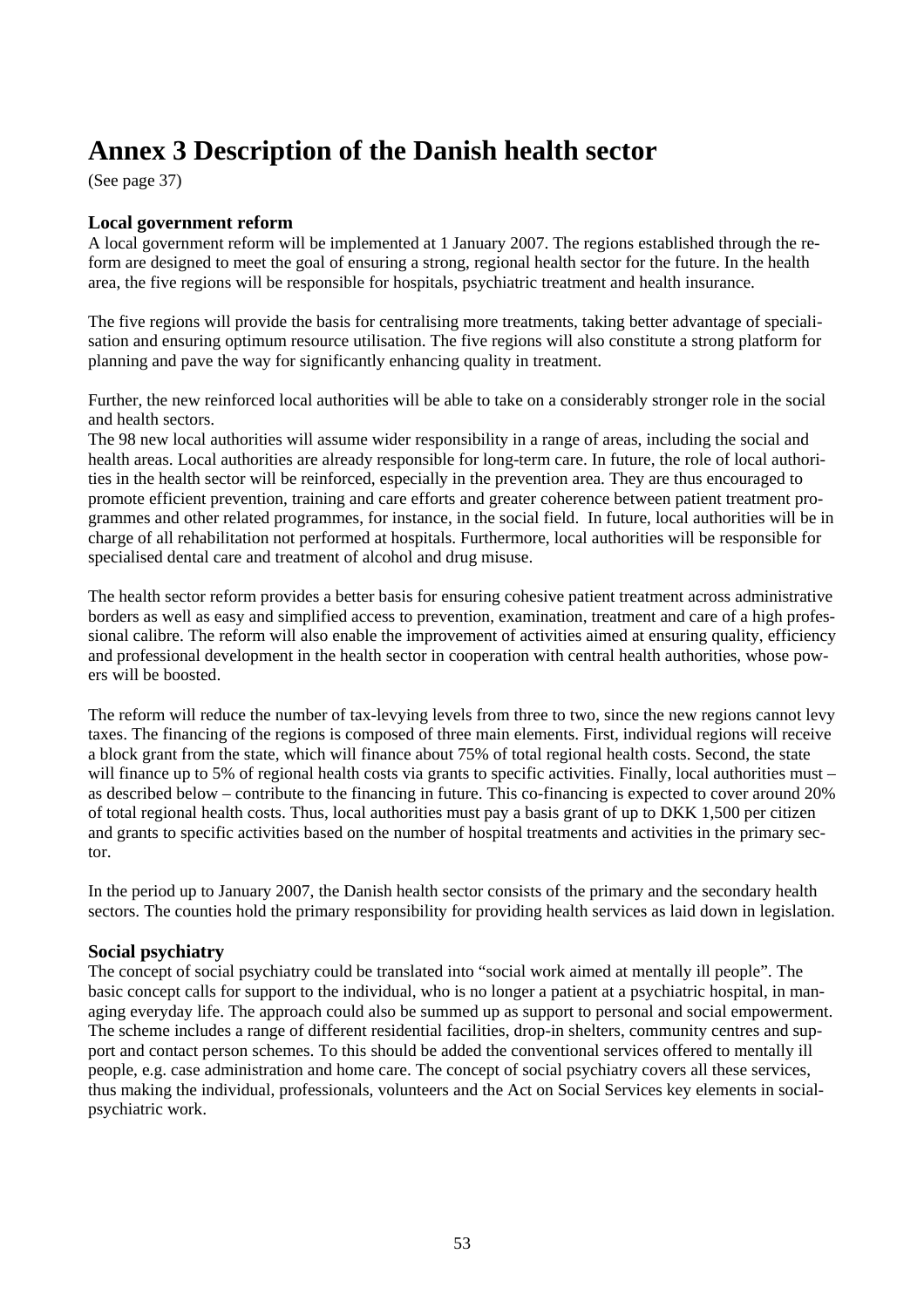# **Health sector financing (until 1 January 2007)**

In Denmark, the health sector is mainly funded via taxes levied by the state and the counties, but see the section on the local government reform above. The hospital sector almost never applies user charges as a management instrument, the reason being a political wish for all citizens to have free and equal access to hospital treatment; see 2.1.

Financing through insurance policies is rare in Denmark. Dental care, medication purchases, physiotherapy and chiropractics may be financed partly by public, partly by private funds or fully by private funds.

The public health costs are determined through annual economic negotiations between central and regional government. Most regional authorities use target-oriented and framework management combined with contract management to manage hospital costs.

Moreover, hospital rate management has been introduced in Denmark. This applies to the government pool for reducing waiting lists – the so-called additional activities pool constituting about 1% of total public health sector costs. Furthermore, rates must finance 20% of the financing from the hospital owner (counties and the Copenhagen Hospital Corporation) to the individual hospital. The government aims to increase rate management to 50% over a number of years. The Danish regions and the Government agrees that the activity-based part of the hospitals' budgets should meet the 50%-objective in 2007.

There are no user charges for general practitioners and specialist practitioners. All citizens can see their general practitioner without paying user charges.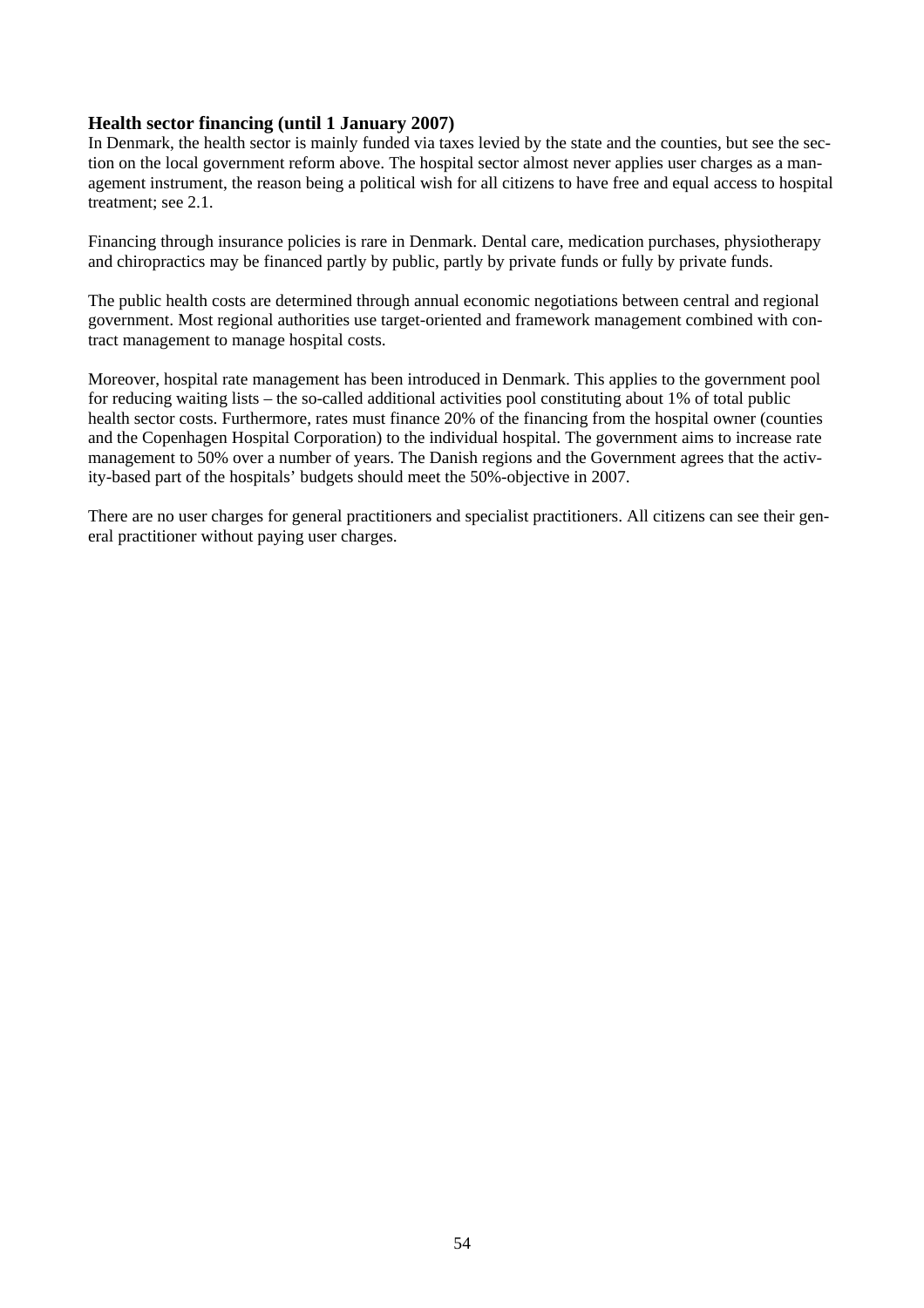# **Annex 4 Facts about Denmark**

# **Demography**

Denmark has a total population of 5.4 million people. Almost 19% of the population is below the age of 15. About 15% of the population is above 65, and this group is expected to grow by almost 40% in the next 15 years.

# **Family structures**

The average household is just under 2.2 persons. Forty-three per cent of households are made up of one person. Just over one fifth of all families with children under 18 are single-parent families.

# **Activity rates**

The activity rate for those aged 15-64 is 79.8 per cent, almost 10 percentage points above the EU average. The activity rate for men is 83.6%, some 5 percentage points above the EU average. Women's activity rate is 75.9 per cent or more than 13 percentage points higher than the EU average.

The rate of unemployment has generally been falling since 1994, when it was over 12%. In 2005, the unemployment rate was 4.8%. It is expected to be under 4% in 2006.

# **Economy**

The Danish economy is experiencing a strong upswing. In 2005, growth in GDP was 3.4%. It is expected to be 2.6% in 2006. Employment rose by 20,000 from 2004 to 2005, and the favourable trend is expected to continue in 2006 with a further increase of 26,000. The increase is in the private sector.

Total public expenditure in 2005 was 51.8% of GDP. A cautious expenditure policy and strong growth in GDP is expected to bring the cost burden down to 50.6% in 2006.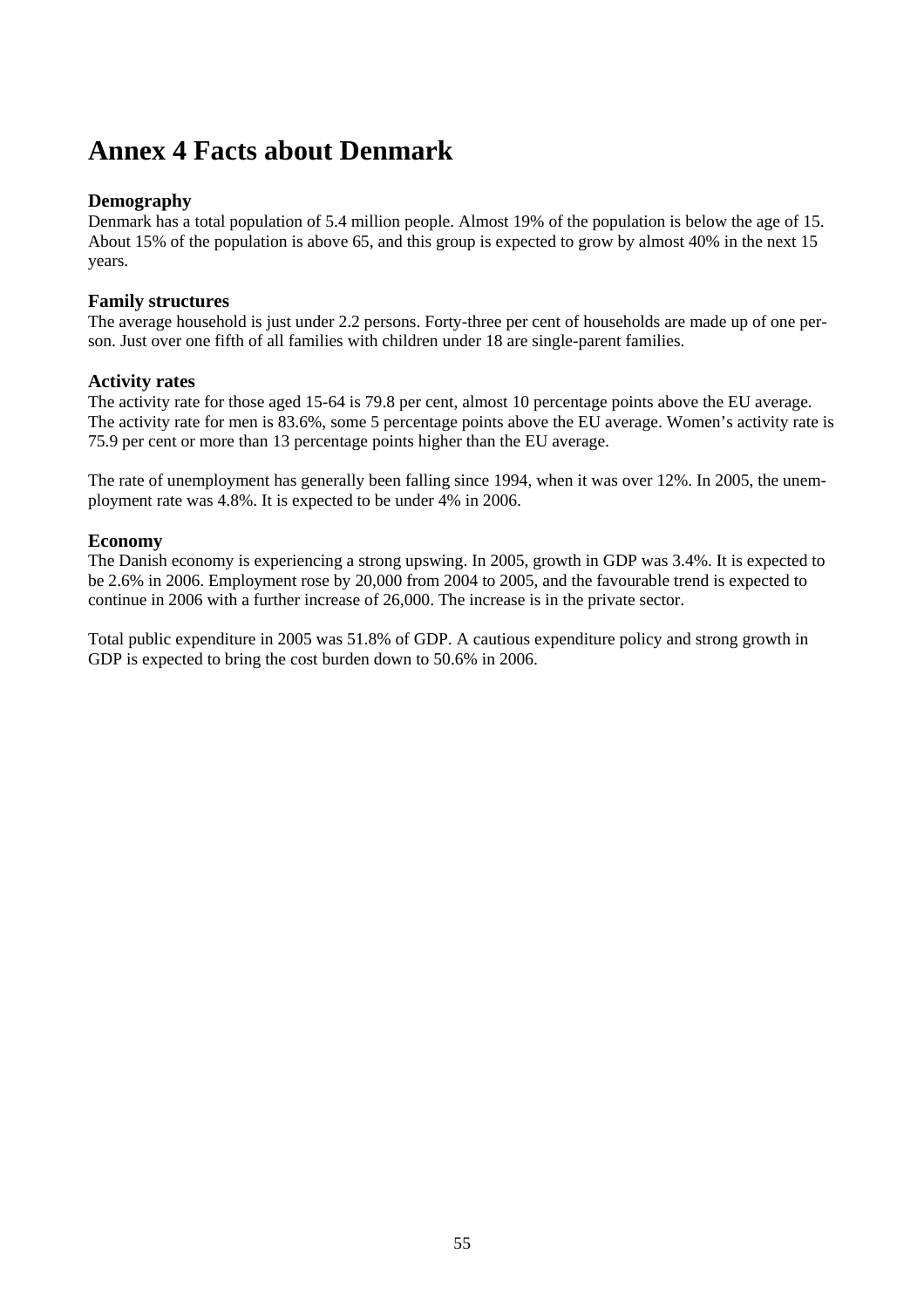# **Annex 5 Good practice**

# **Housing**

The pilot scheme supporting housing for socially marginalised groups, *Freak Houses,* was established in 1999 under the Act on Social Housing and Subsidised Dwellings in Private Housing Cooperatives, etc. with a view to granting financial support to provide permanent housing for people who have difficulty – despite offers of social support – settling down in conventional residential estates or existing residential facilities.

The below description of Åbo in Randers is an example of the *Freak Houses* pilot scheme*.* 

# Åbo in Randers

Åbo lies on the outskirts of an industrial district, half a kilometre from the centre of Randers. Despite its location, Åbo is in a relatively isolated place. On the one side, Åbo neighbours a garage facility, while on the other side it adjoins a green area sloping down to the stream Gudenåen. The Psychiatric Clinic of Århus County initiated the establishment of the dwellings and owns the houses. But the dwellings are operated as social housing on normal letting conditions.

Åbo consists of 10 separate, detached one-room houses. A community house supplements the dwellings and contains a common dining and living room, kitchen, television room and an office.

Each of the 10 houses is about 27 square metres, taken up by a living room and a bathroom. Kitchen units are built into the living room.

The target group for the Åbo dwellings comprises mentally ill abusers.

Åbo has 10 residents, 8 of them men and 2 of them women. Except for one, all residents have been diagnosed as mentally ill, and they are all abusers. Almost all of them have previously been admitted to psychiatric facilities, and many of them have been in and out of hospitals innumerable times. Previously, the residents have displayed highly deviant behaviours in the form of crime, violence and threatening behaviour.

Seven of the ten residents have stayed at Åbo since the facility opened three years ago.

The residents are supported extensively, as the project has 11 employees, corresponding to 8 full-time jobs. Support is designed on the basis of the residents' individual needs. The philosophy governing the project is that it must adapt to the residents' needs. Inclusion and acceptance are keywords.

The overarching aim of the project calls for the residents to remain in the dwellings. This is a new experience for many of the residents who are, from other offers they have used, accustomed to "being in transient accommodation". The staff and the cooperation partners believe that precisely this approach has helped the residents in general to go through an extremely positive development. Cooperation partners from local authorities and the county psychiatric departments emphasise that, today, residents are only to a limited extent committed to psychiatric wards, just as violence, threatening and other deviant behaviour have become a significantly lessened problem for the residents during the period they have resided at Åbo. Another parameter for measuring the success is that the project has managed to retain seven of the residents in the same dwellings for three years. This is, in the view of the staff and partners, highly unusual for this group of people.

# **Integration**

# Establishment of girls' and women's clubs

The Ministry of Refugee, Immigration and Integration Affairs has used funds earmarked for disadvantaged housing estates to finance a project that will establish 18 girls' clubs between 2006 and 2008 in socially disadvantaged housing estates and set up women activities aimed at furthering employment in seven disadvantaged housing estates.